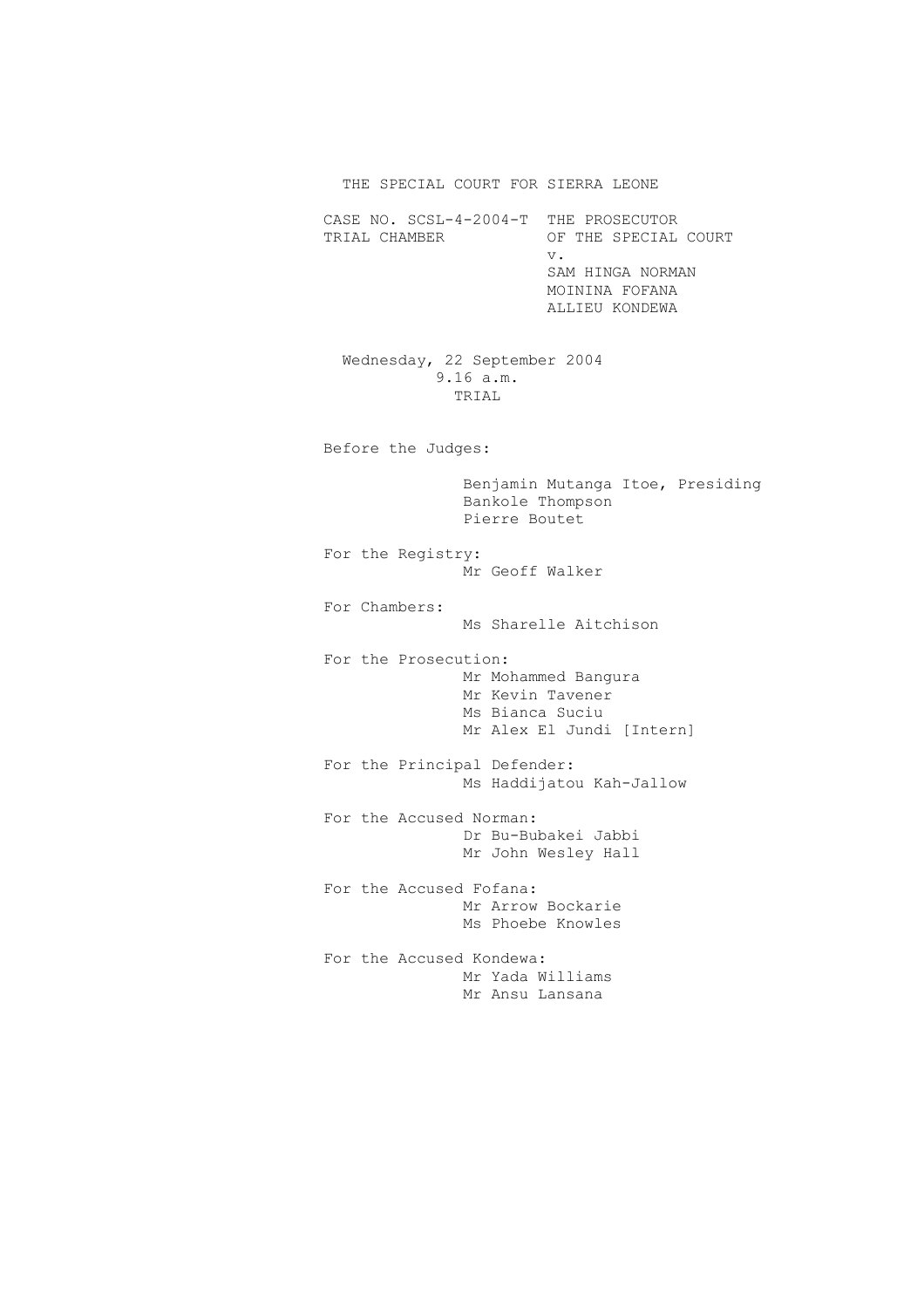1 Wednesday, 22 September 2004 2 [Open session] 3 [Upon commencing at 9.16 a.m.] 4 **Example 2** [The accused entered court] 5 [The witness entered court] 6 PRESIDING JUDGE: We are resuming the session. Mr Fofana, how 7 are you doing this morning? How you are doing this 8 morning? How are you this morning? 9 THE INTERPRETER: It is likely he is not getting us. 10 JUDGE BOUTET: He might not be on the right channel. 11 THE ACCUSED FOFANA: I am not well. 12 PRESIDING JUDGE: You mean you are not well? You are still 13 not well? 14 THE ACCUSED FOFANA: I have seen the doctor this morning and 15 he told me to return in the afternoon, but I just came 16 because -- because I was not able to come yesterday, as I 17 was sick. But I told my lawyers yesterday and they see 18 me this morning and then I will return to see my doctor. 19 PRESIDING JUDGE: Thank you very much. 20 THE ACCUSED FOFANA: But I heard rumour that you, My Lords, 21 have returned these lawyers, your own lawyers - that is, 22 Court-appointed lawyers - but they are my own lawyers and 23 I trust them to do my work. I didn't say, "I do not 24 trust them." And I do not have any power to say I will 25 not appear before this Court. I know that, as you have 26 come here, you have come to see the truth and you have 27 come from other countries and those are very important 28 countries in the world. I have no ability to challenge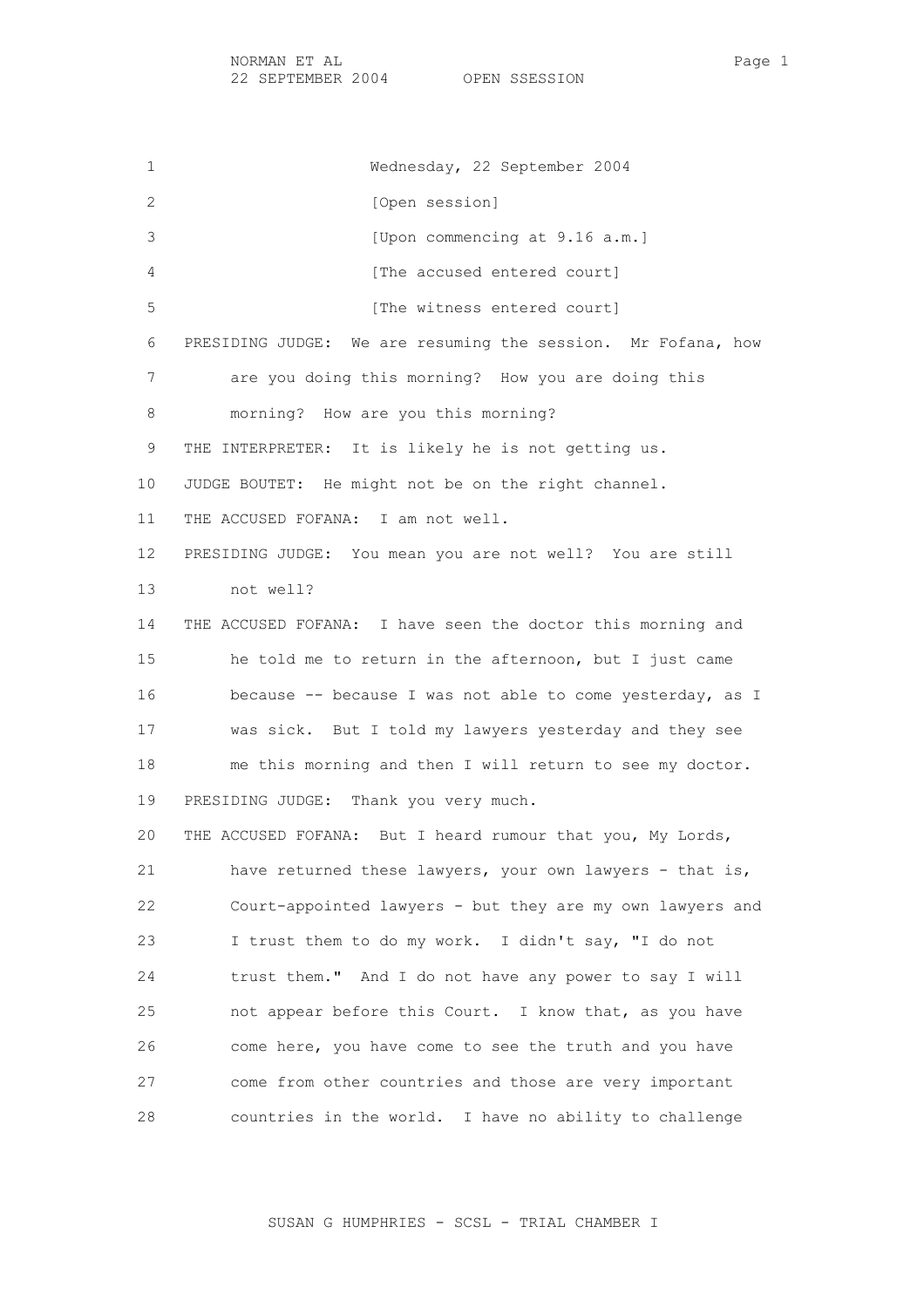1 this Court in any way. On that Monday that you didn't 2 see me, it was not a question of pride. I told lawyers 3 something, that I have something in mind and we were in 4 Bonthe when we were caught and carried there. 5 PRESIDING JUDGE: [Microphone not activated] you try and be 6 brief, please, Mr Fofana. You will try and be brief; we 7 don't have much time. 8 THE ACCUSED FOFANA: Okay, sir.

9 PRESIDING JUDGE: Just round up, please.

 10 THE ACCUSED FOFANA: Okay, sir. I told them that we have been 11 caught in the -- for some of other people's act -- that 12 we've been caught for some other people's act. Those 13 people who are coming do not know me and I do not know 14 them and now they are coming as witnesses. What I told 15 them is that you did not indict us; it was those people 16 who indicted us. You ask my lawyers, you should do 17 something so that the people, the public, should be 18 seeing the witnesses.

19 PRESIDING JUDGE: [Microphone not activated]

 20 THE ACCUSED FOFANA: And that the motion, they should do a 21 motion --

 22 PRESIDING JUDGE: [Microphone not activated] too long, please. 23 We would like to listen to the [inaudible] Can you round 24 up, please?

 25 THE ACCUSED FOFANA: Okay. That they should file a motion 26 that -- which of the two indictments am I, you know, am I 27 here to answer to?

28 PRESIDING JUDGE: [Microphone not activated] You stop there,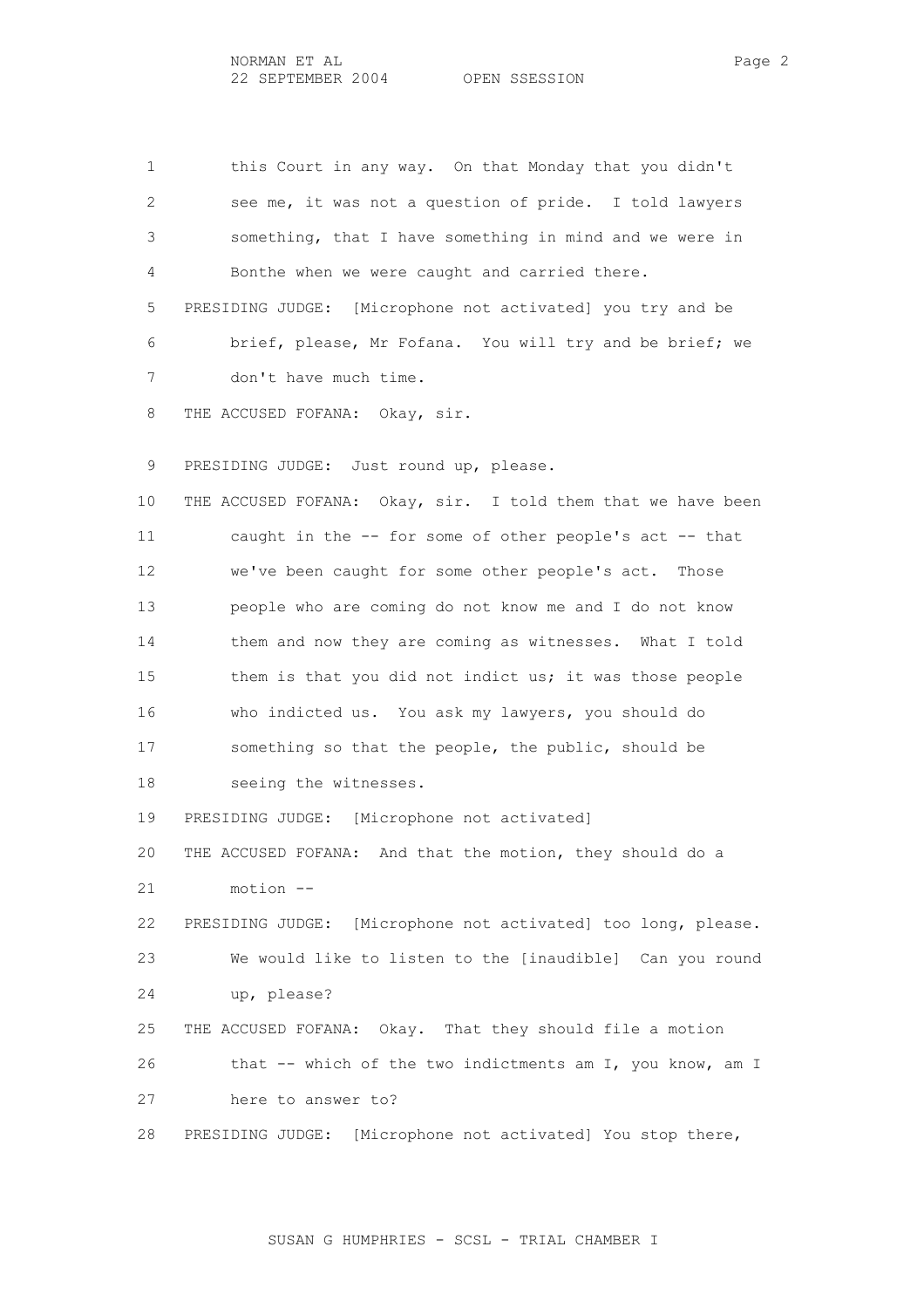1 please. You stop there; we have heard you. Okay? We 2 have heard you. We are happy -- 3 THE ACCUSED FOFANA: You can't take my lawyers away from me. 4 PRESIDING JUDGE: You are saying this after consulting your 5 lawyer. You will sit down. We have taken note of the 6 fact that you will see your doctor. When the time comes, 7 we shall make it possible for you to see your doctor this 8 afternoon. And what you have said is reflected on the 9 records -- on the records. So. So, we have heard you -- 10 we have heard you, and we repeat here, you know, that we 11 are conducting these trials, having in mind the concept 12 of judicial impartiality -- judicial impartiality. And I 13 said this when I was opening the trials, that we also are 14 conducting these trials on the basis of the doctrine of 15 presumption of innocence. All of you who are being tried 16 are presumed innocent until the Prosecution proves you 17 guilty. I would like to reiterate this as a position of 18 the Chamber, and this position has not changed. 19 JUDGE BOUTET: Thank you, Mr Fofana. To reassure you and your 20 counsel, your counsel had been designated as 21 Court-appointed counsel because you did not appear in 22 court, and at that time the information was that we did 23 not have information that you were sick, but you were 24 just refusing to come to court. Obviously, if you do 25 come to court and you appear to attend the proceedings as 26 such, there is no requirement to have Court-appointed 27 counsel and, therefore, the Court-appointed counsel is of 28 no requirement in those circumstances. Obviously, if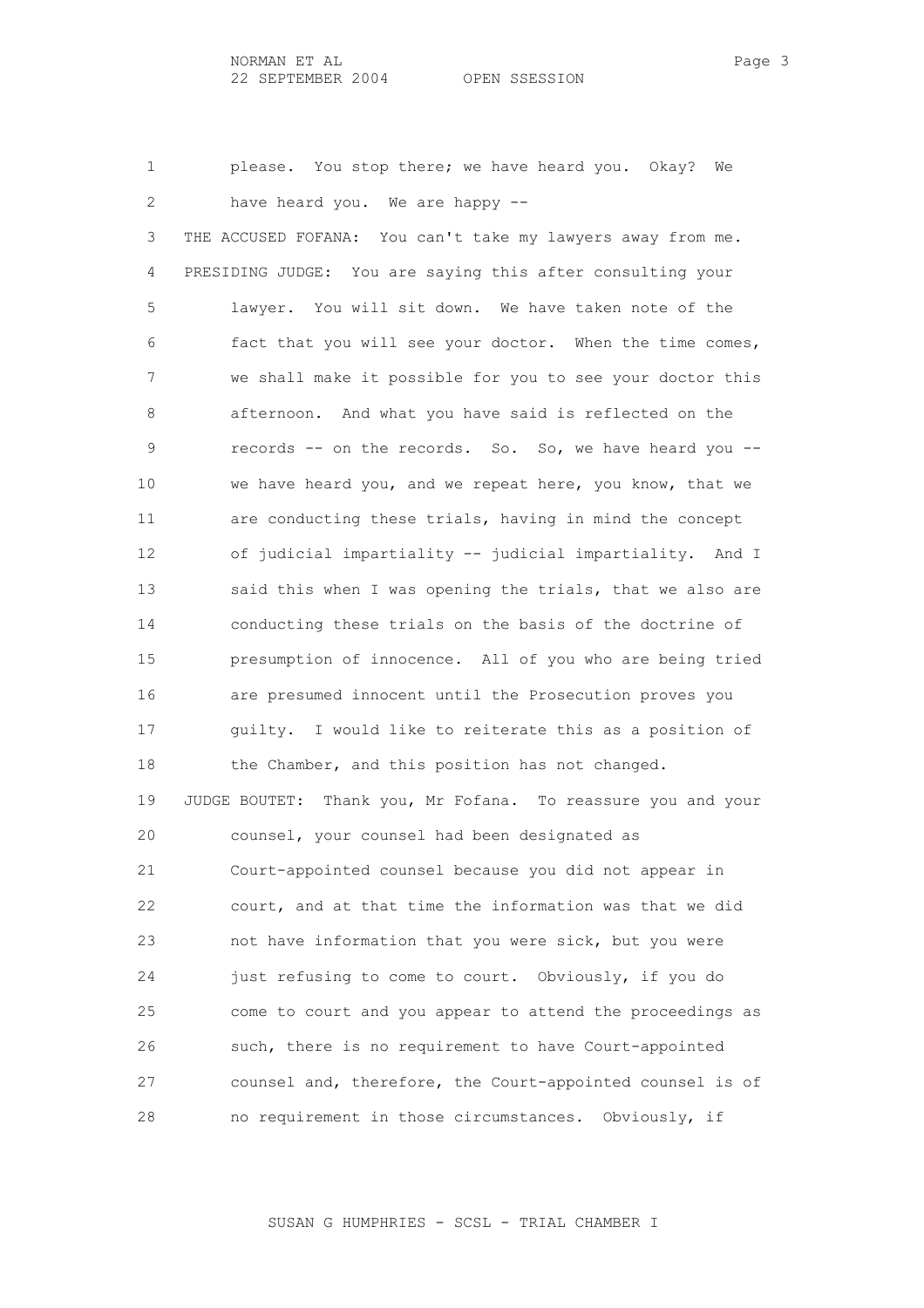1 circumstances change, we will have to change that 2 direction, but as you are attending, you are present 3 today and there is no requirement at this moment to have 4 Court-appointed counsel, and your counsel remain your 5 selected own choice of counsel. Does that reassure you, 6 Mr Bockarie?

7 MR BOCKARIE: Yes, My Lord, thank you.

 8 PRESIDING JUDGE: Yes, my learned colleague has something to 9 say. Yes.

 10 JUDGE THOMPSON: Mr Fofana, let me assure you on behalf of my 11 learned brothers that we of the Bench cannot make up our 12 minds on guilt or innocence until we have heard all the 13 evidence, both by the Prosecution and by the Defence. 14 And so our commitment is to judge the case on the basis 15 of what we hear from the Prosecution and what we hear 16 from the Defence. So it is only at that point in time 17 that we will be in a position to evaluate the evidence. 18 And, as my learned friend brother the Presiding Judge 19 said, the three of you are presumed innocent until they 20 prove their case. But after they have presented their 21 evidence, your side will have to present your evidence, 22 and it is only when we take the two sets of evidence 23 together that this Bench will be in a position to be able 24 to determine the truth.

 25 PRESIDING JUDGE: Yes. Okay. You can sit down. Mr Kondewa, 26 how you are this morning?

27 THE ACCUSED KONDEWA: I thank God now.

28 PRESIDING JUDGE: Okay, thank you for -- we are happy to see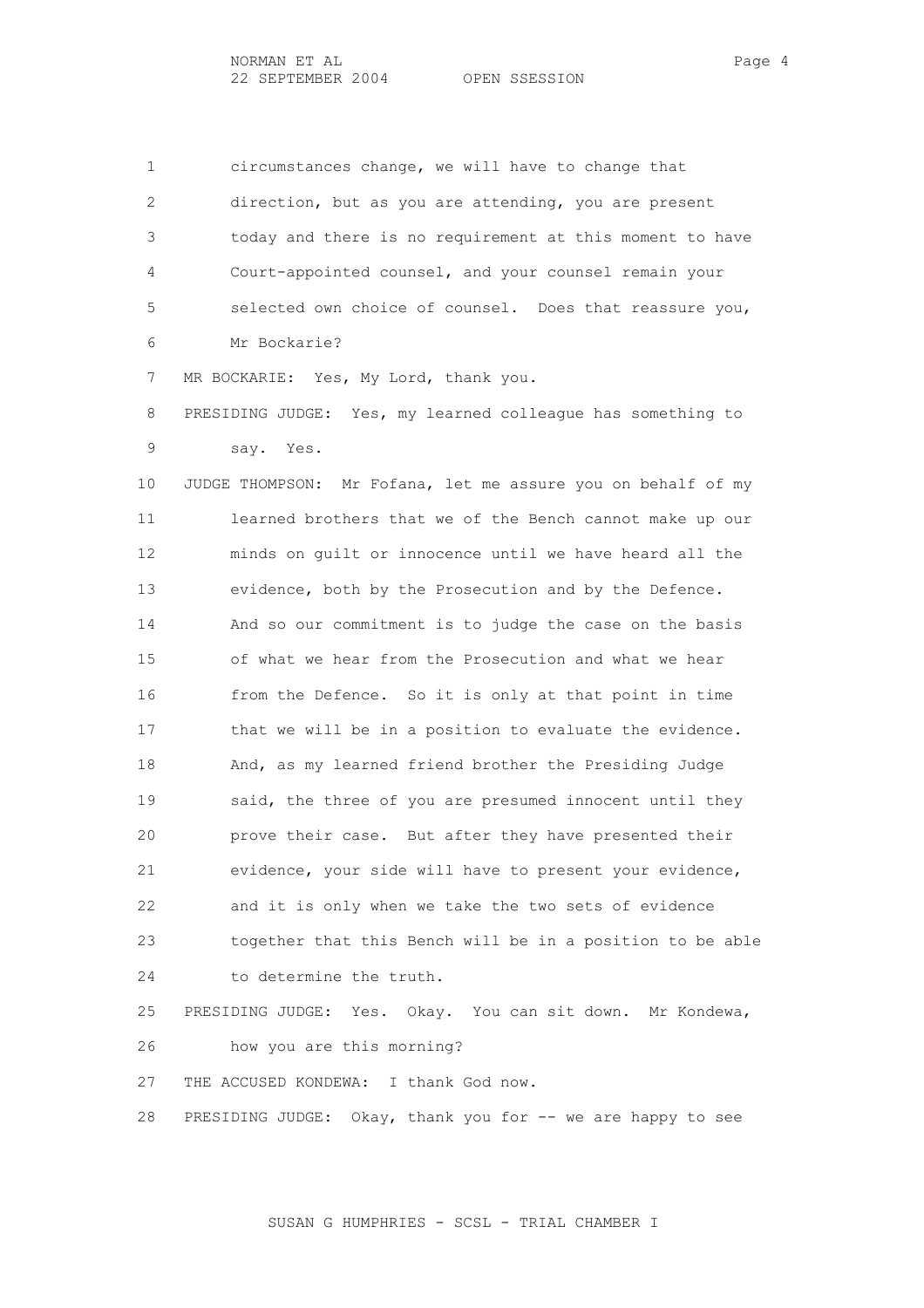1 you. We hope that your health will continue to be in a 2 good shape for the time which we shall spend together 3 here. Okay. Thank you very much. You may sit down. 4 Yes, the Prosecution, you want to go on with the 5 witness? 6 MR BANGURA: Yes, Your Honour. Your Honour, the Prosecution 7 calls witness TF2-151. 8 WITNESS: TF2-151 sworn 9 **12 [The witness answered through interpreter]**  10 MR BANGURA: MR Witness -- Your Honour, this witness will be 11 testifying in Krio. 12 PRESIDING JUDGE: This will be our 13th witness? 13 MR BANGURA: Yes, Your Honour. 14 EXAMINED BY MR BANGURA: 15 Q. Mr Witness, I will be asking you questions and you will 16 endeavour to answer those questions and I ask that you 17 try and speak not too fast so that the answers you give 18 will be properly recorded. How old are you, Mr Witness? 19 A. I am 41 years old. 20 Q. Where were you born? 21 A. I was born in xxxxxxxx xxxxxxxx. 22 Q. What chiefdom? 23 A. xxxxxxxx chiefdom. 24 Q. That is in the Bonthe District? 25 A. Yes. 26 Q. Where do you presently reside? 27 A. In xxxxxxxx. 28 Q. How long have you been a resident of xxxxxxxx?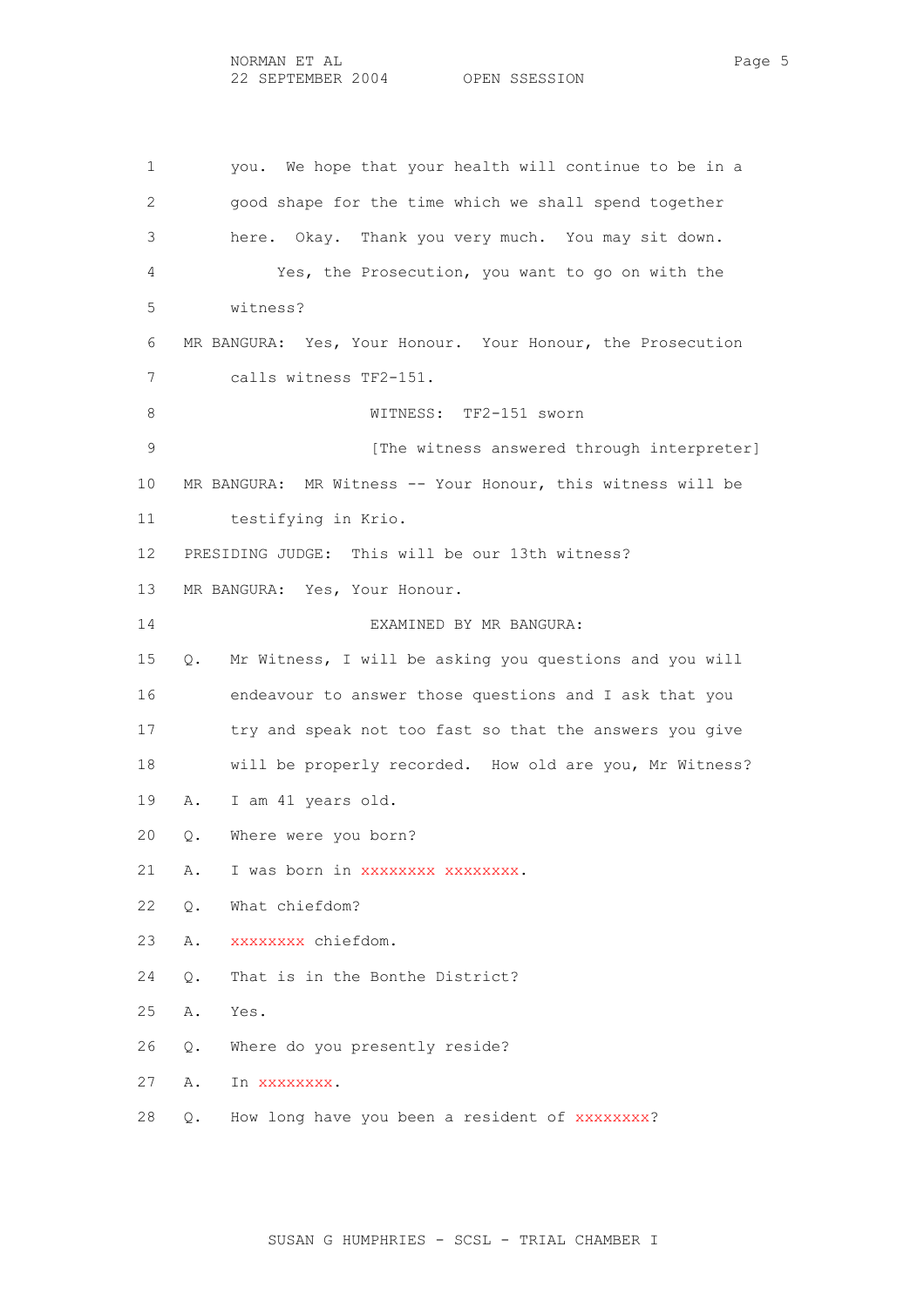NORMAN ET AL Page 6 22 SEPTEMBER 2004 OPEN SSESSION

- 1 A. Over 20 years.
- 2 Q. Are you married?
- 3 A. Yes, sir.
- 4 Q. And do you have children?
- 5 A. Yes, sir.
- 6 Q. How many?
- 7 A. I have six children.
- 8 Q. Are you able to read and write?
- 9 A. Yes, sir.
- 10 Q. I mean in English; are you able to read and write
- 11 English?
- 12 A. Yes, sir.
- 13 Q. What languages do you speak?
- 14 A. I speak English, Krio and Mende.
- 15 Q. What do you do for a living?
- 16 A. I am a xxxxxxxx.
- 17 Q. Where do you practice your trade?
- 18 A. In xxxxxxxx town.
- 19 Q. How long have you been practicing this trade?
- 20 A. About 15 years.
- 21 Q. Do you possess any other skills by which you earn a 22 living?
- 23 A. No, sir.
- 24 Q. Now, I want to take your mind back to events that
- 25 occurred in Kenema some time back. Do you remember the
- 26 time of the removal from power of the AFRC?
- 27 A. Yes, sir.
- 28 Q. Do you remember about what time this was?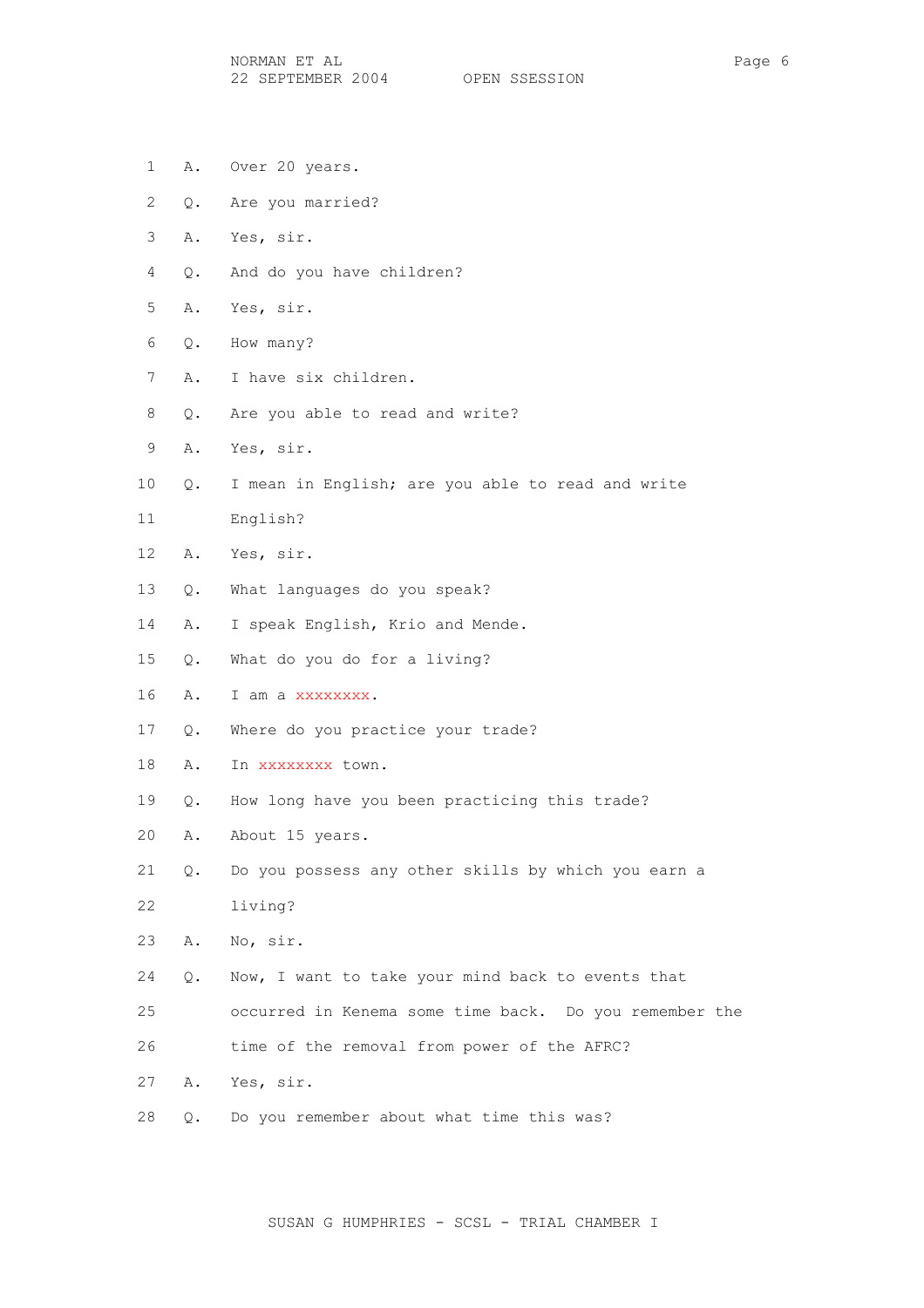- 1 A. Yes, I remember, sir.
- 2 Q. What year and month was this, if you remember?
- 3 A. It was in February 1998.
- 4 Q. Where were you living at this time?

5 A. You mean before AFRC was ousted from power?

 6 Q. No, I am saying the time that we have just referred to, 7 the time that they removed AFRC. Just about that time. 8 A. Well, two days before AFRC was ousted from power, I left 9 Kenema. I left Kenema. I used the Kambui Hills, I and 10 my friend. We went as far as Kudoma. We were there when 11 AFRC was ousted from power and we came back.

 12 Q. Yes, just pause a bit. Now, just before you go on to 13 tell us what happened next, I want to take your mind back 14 a bit. Before this time, before you left Kenema to go to 15 -- what is the name of the place you say you went to?

16 PRESIDING JUDGE: [Inaudible]

17 THE WITNESS: Kudoma.

18 JUDGE BOUTET: Can you spell it out?

19 MR BANGURA: Your Honour, we have spelled it K-U-D-O-M-A.

20 Q. Now, would you like to tell us what the situation was

21 like in Kenema just before you left?

22 A. Yes, sir.

23 Q. Now, who was in control of Kenema at this time?

24 A. It was the AFRC.

 25 Q. And apart from the AFRC, was there any other forces in 26 town that you knew of?

27 A. [No interpretation]

28 Q. Do you know whether the AFRC was working in league with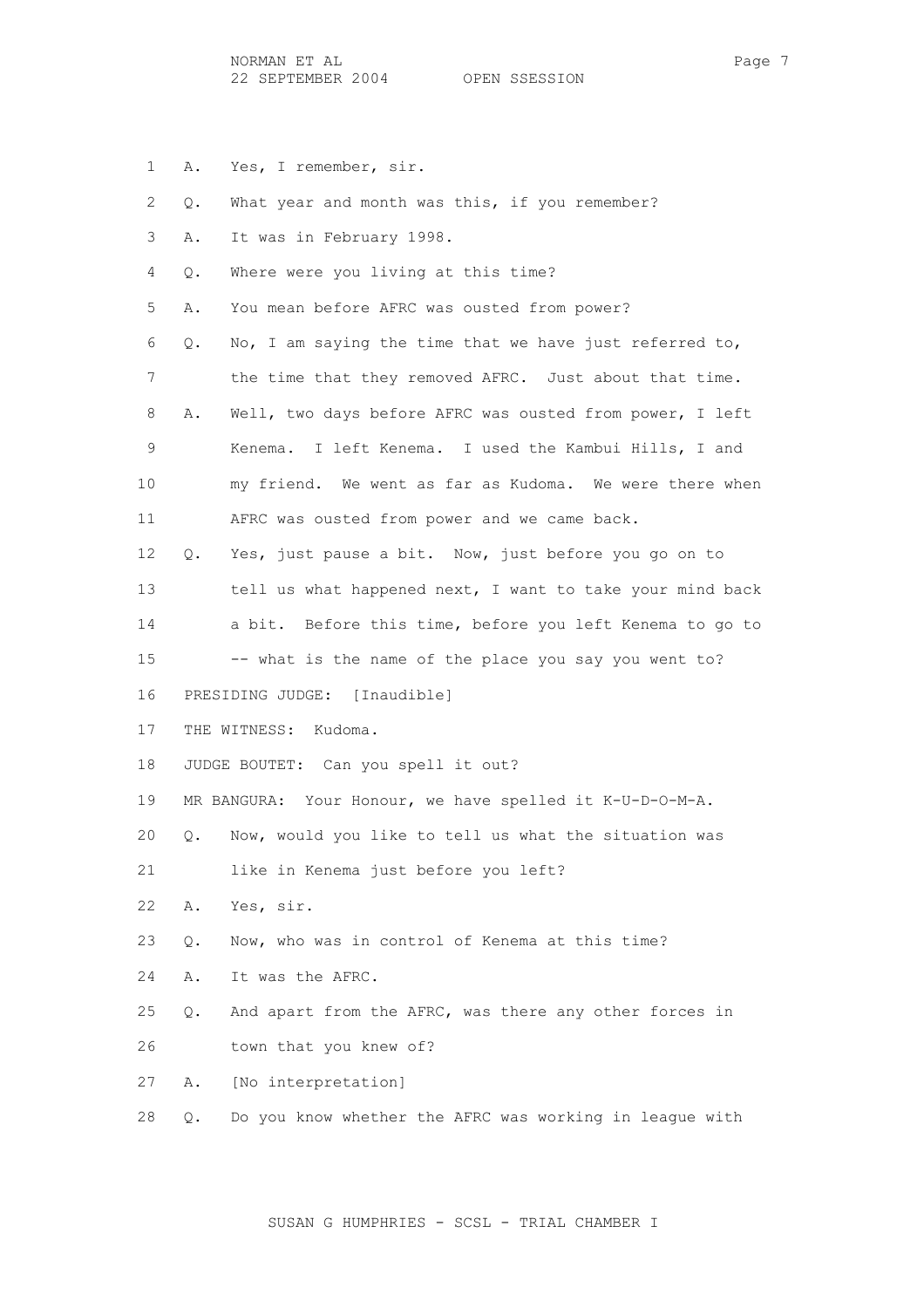- 1 any other group?
- 2 A. The AFRC -- the AFRC and the rebels who are the ones that 3 were working together.
- 4 Q. Now, you said, apart from the AFRC in town, there were no 5 other forces in Kenema, but did you know of any other 6 forces outside Kenema at that time?
- 7 A. Yes, sir.
- 8 Q. What [inaudible] forces were these?
- 9 A. The Kamajors.
- 10 Q. Can you describe the relationship between the AFRC and
- 11 the rebels on the one side, and the Kamajors on the other 12 side? Can you describe that relationship?
- 13 JUDGE THOMPSON: No, I think we had better take them singly.
- 14 PRESIDING JUDGE: [Microphone not activated]
- 15 JUDGE THOMPSON: Yes, stop entangling the questions.
- 16 MR BANGURA: Thank you, My Lord.
- 17 Q. Can you describe the relationship between the AFRC and
- 18 the Kamajors at this time?
- 19 A. Yes, sir.
- 20 Q. What was it like?
- 21 A. The relationship wasn't good; that is why they were not 22 together.
- 23 Q. When you say it was not good, can you state any specific 24 instance or reason for this?
- 25 A. Yes, sir.
- 26 Q. Yes, go on.
- 27 A. Because at any time they see each other, they would 28 fight.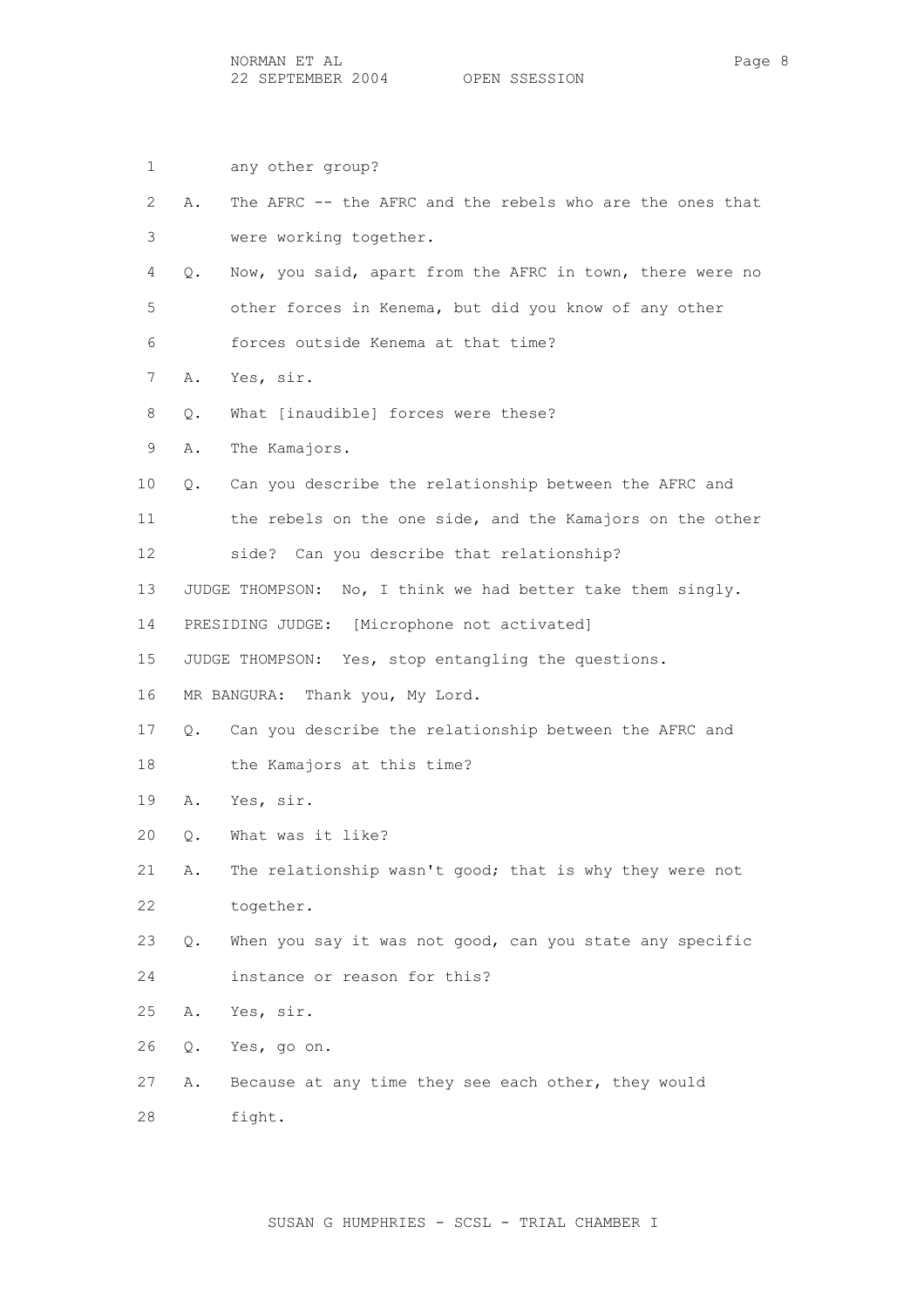- 1 Q. And do you know of any such situation that occurred in 2 Kenema?
- 3 A. Yes, sir.
- 4 Q. Can you tell the court?

 5 A. Yes, sir. Most of the time when they see each other, 6 they would fight and, at times, I would not know where 7 the misunderstanding came from. There are times when I 8 would be in my shop and I would see people running and, 9 if I saw people running, I would try to lock my shop and 10 would start hearing gunfire. We start hearing gunfire, 11 we see Kamajors coming and we see soldiers coming and all 12 of them start firing each other.

- 13 Q. [Microphone not activated] please. Now, what would you 14 describe the relationship between the AFRC and the 15 civilians in town at that time? How would you describe 16 that relationship?
- 17 A. With some people the relationship was good; with some 18 people it wasn't good.
- 19 Q. And when you say "with some people it was good", what do 20 you mean?

 21 A. There are some people who hailed them and for them the 22 relationship was good. There are some people who did not 23 hail them and, for them, the relationship was not good. 24 Q. Now, let us go back to your flight from Kenema two days 25 before the junta was removed. You said you went to 26 Kudoma.

27 JUDGE THOMPSON: He didn't say junta, he said AFRC.

28 MR BANGURA: AFRC. Sorry, My Lord.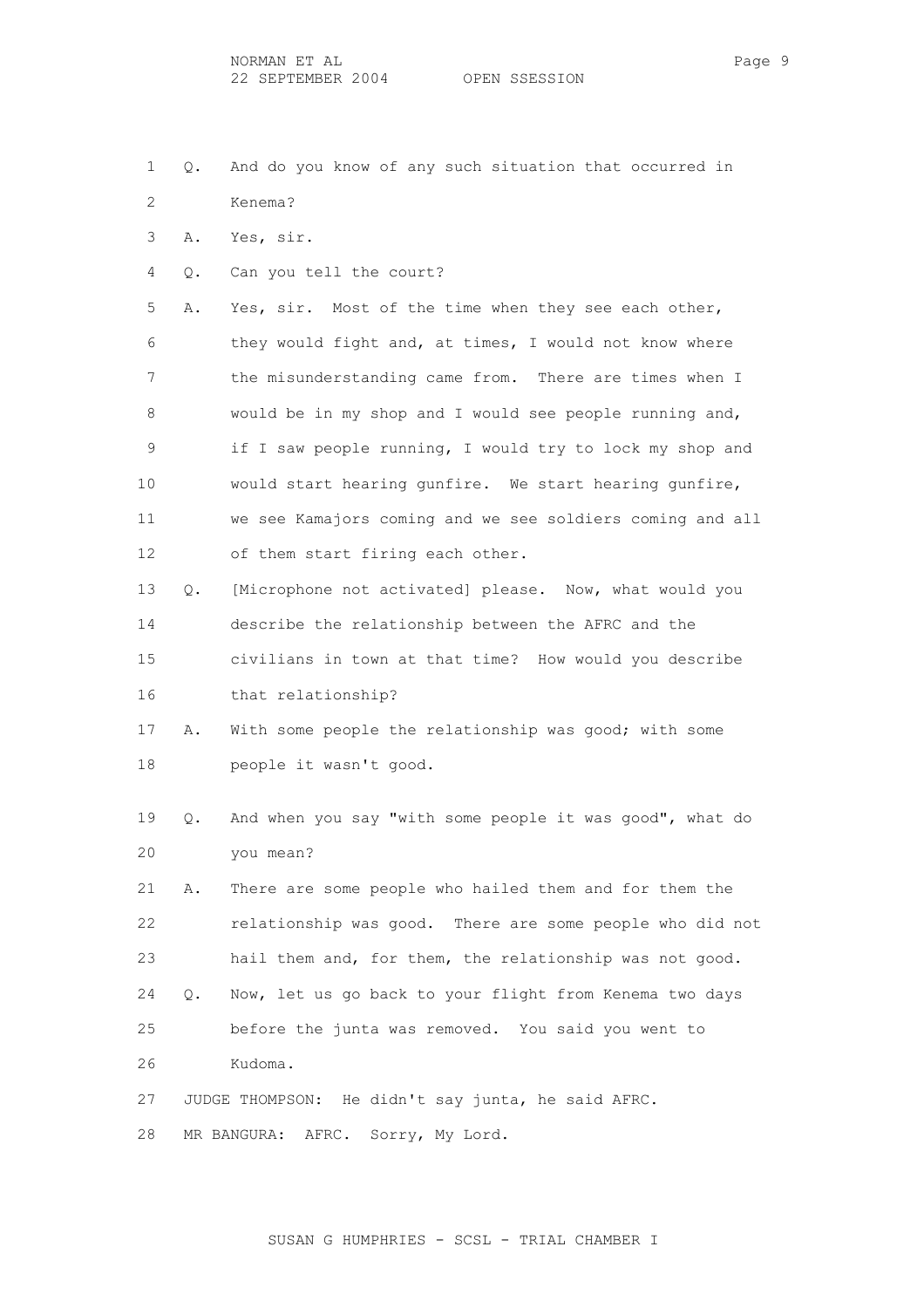- 1 Q. Two days before the AFRC was removed. Now let me ask
- 2 you, Mr Witness, was this AFRC -- was the AFRC known by 3 any other name in Kenema?
- 4 A. Yes, sir.
- 5 Q. What other name was this?
- 6 A. They are called junta.
- 7 Q. Now, you say two days before the AFRC was removed, you 8 flee -- you fled Kenema and went to Kudoma.
- 9 A. Yes, sir.
- 10 JUDGE THOMPSON: Did he say he fled? He left Kenema; "fled"
- 11 presupposes something else.
- 12 MR BANGURA: As Your Honour pleases.
- 13 Q. You left Kenema; not so?
- 14 A. Yes, sir.
- 15 Q. And why did you leave Kenema?
- 16 A. Because I love myself more than anybody else in the 17 world.
- 18 Q. That does not seem to -- we understand everybody would 19 like to preserve themselves first, but was there any 20 reason why you thought you should pay attention to
- 21 yourself?

 22 PRESIDING JUDGE: We understand, you know, it is like a 23 Shakespearean saying, that self-love is not so vile a sin 24 as self-neglecting. That is Shakespeare. We understand 25 him. Self-love is not so vile a sin as self-neglecting, 26 but you can expound for purposes of the records.

27 MR BANGURA: As Your Honour pleases.

28 Q. Now, I take it when you say you love yourself very much,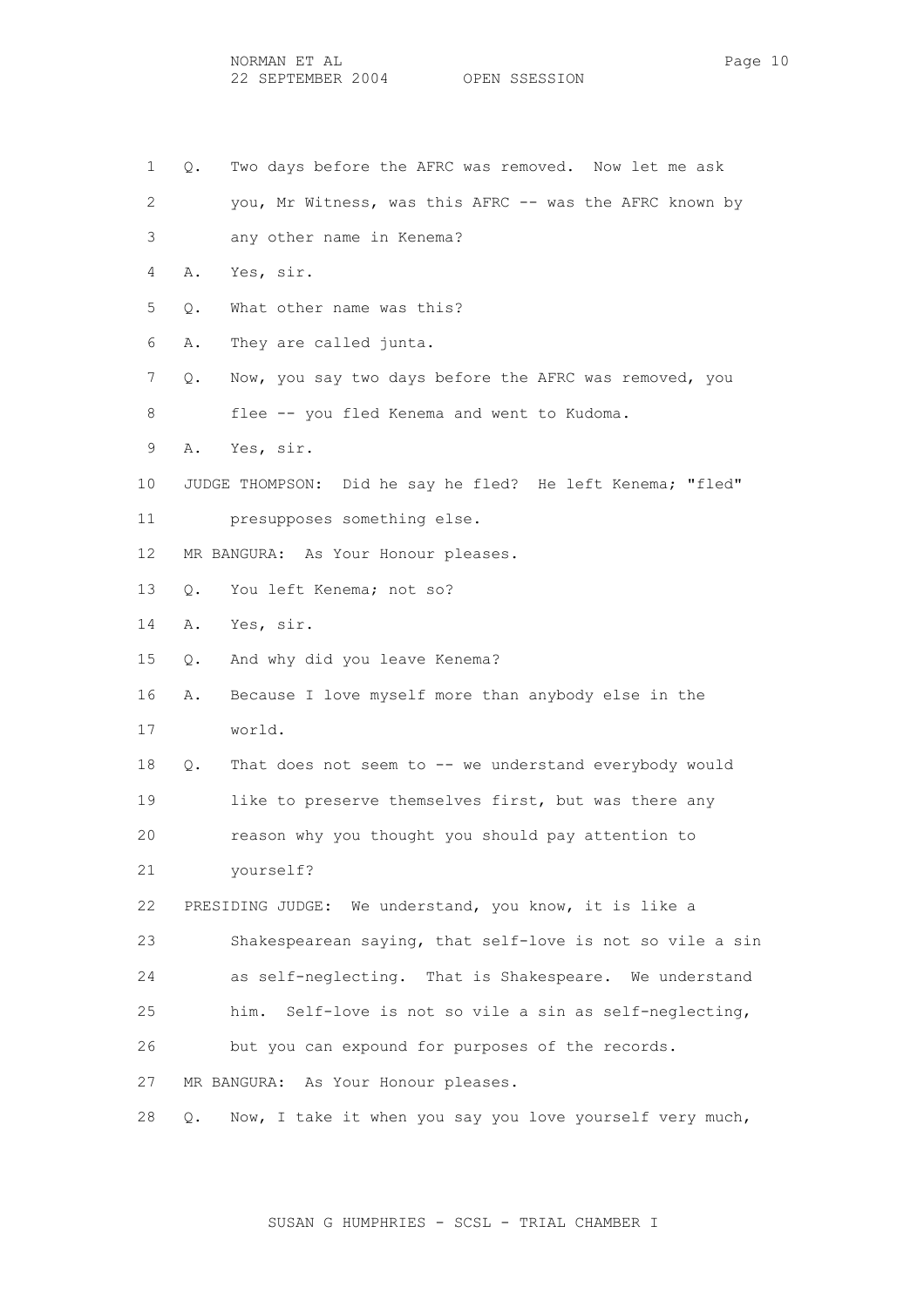1 there must probably have been something which -- which 2 was not good for you, or which you did not like and -- 3 MR WILLIAMS: My Lord, I take an objection. 4 JUDGE THOMPSON: Yes, sustained. Let him just -- just answer 5 why did you say that? 6 MR BANGURA: 7 Q. Can you explain what you mean when you say you left -- 8 PRESIDING JUDGE: [Microphone not activated] to love yourself. 9 MR BANGURA: -- because you love yourself. Thank you, 10 My Lord. 11 A. I did not like the situation in the town at that time 12 and, because of that, I did not want anything to happen 13 to me. I did not want to die. That is why I left the 14 town. 15 Q. You say you did not want anything to happen to you - was 16 anything going on? 17 A. Yes, sir. 18 Q. [Microphone not activated] 19 A. Well, the AFRC, before they were ousted from power, they 20 have been fighting, almost every day they had been 21 fighting, they had been killing people. I did not like 22 the situation at all, that is why I left. 23 Q. Did you leave Kenema alone? 24 A. No, sir. 25 Q. Who did you leave with? 26 A. I left with one of my friends. 27 Q. Now, you say you left for two days. After two days did 28 you come back to Kenema?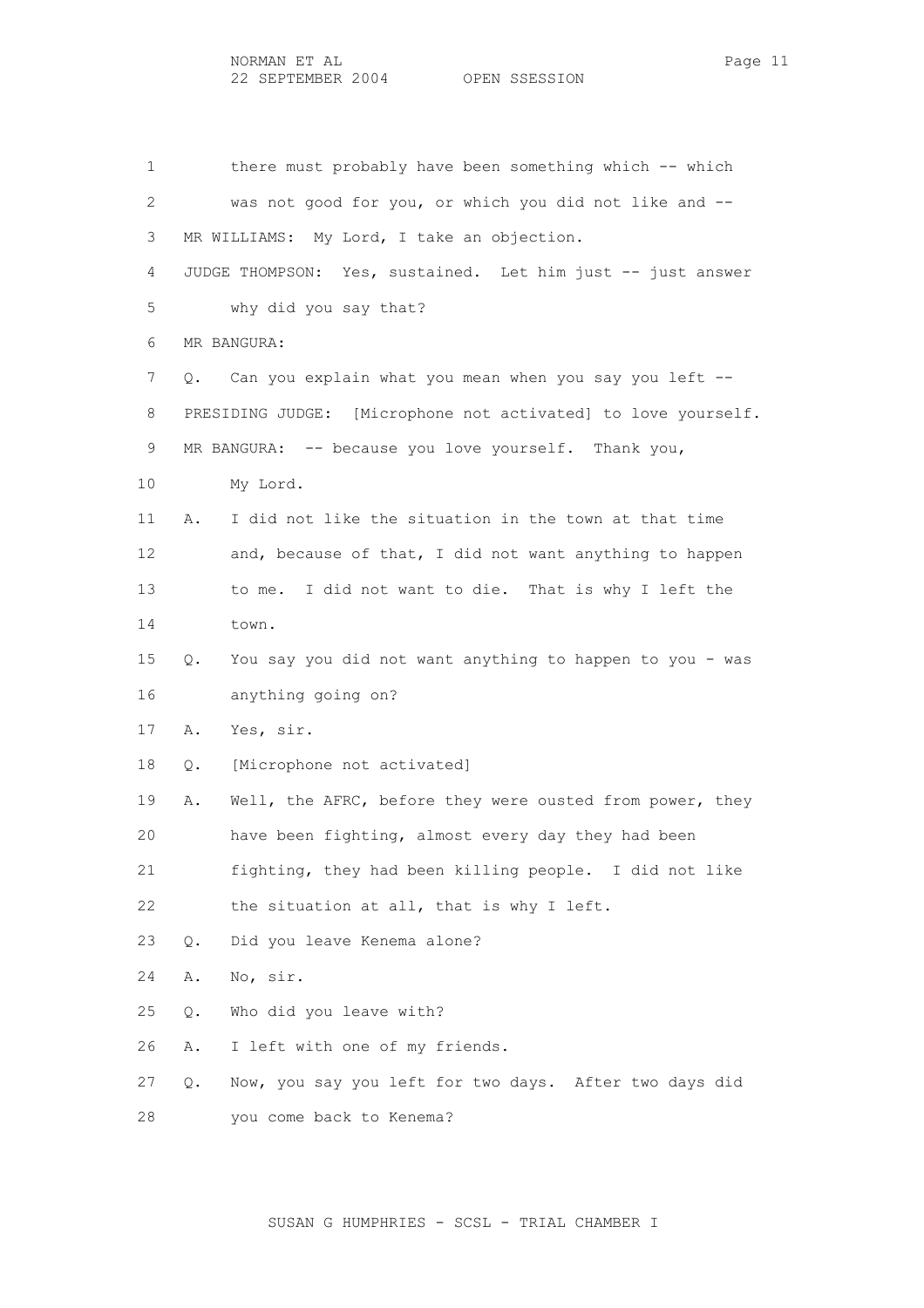1 A. Yes, sir.

| 2  | Q. | And when you came back, what was the situation like?       |
|----|----|------------------------------------------------------------|
| 3  | Α. | When I came back to Kenema, the situation was different    |
| 4  |    | as compared to what it used to be.                         |
| 5  | Q. | Now, what was it like when you came back?                  |
| 6  | Α. | When I came back, I saw a few civilians in town and I saw  |
| 7  |    | a lot of Kamajors in town. The situation had changed --    |
| 8  |    | the town was virtually empty.                              |
| 9  | Q. | Now, did you continue to stay on in Kenema after this,     |
| 10 |    | after you came back?                                       |
| 11 | Α. | Yes, sir.                                                  |
| 12 | Q. | Now, do you remember anything happening after you came     |
| 13 |    | back that you would like to tell this court?               |
| 14 | Α. | Yes, sir.                                                  |
| 15 | Q. | Please say.                                                |
| 16 | Α. | When I came back to Kenema, just a few days when I         |
| 17 |    | entered Kenema, I came to town just by Wesley Street by    |
| 18 |    | the side of SSAP office. I came there, and I met some      |
| 19 |    | young men who were standing there and whom I knew.<br>They |
| 20 |    | were playing Scrabble. I was there watching this game.     |
| 21 |    | Then I saw one Kamajor with two other male, and one of     |
| 22 |    | them -- and they came to me. And the man tapped me, and    |
| 23 |    | he called my name and I said yes. And they said that       |
| 24 |    | they wanted to see me at the CDF office and I said,        |
| 25 |    | "Let's go." When I turned to go, everybody started         |
| 26 |    | asking me, "What happened?" So we started walking slowly   |
| 27 |    | across the street and we went to the office. At the        |
| 28 |    | junction where the office was, I saw one boy coming        |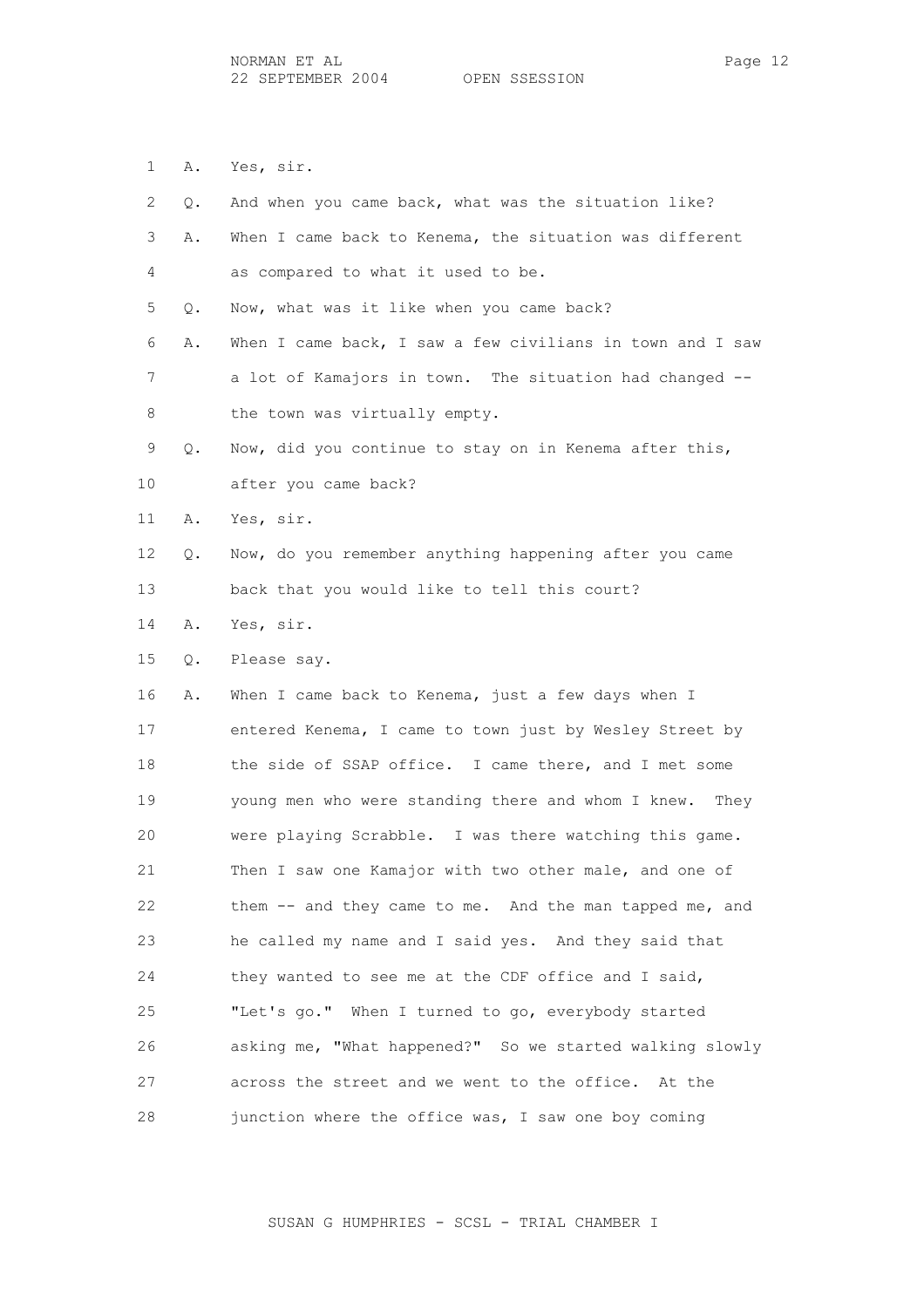1 running towards -- towards us. He ran from the office 2 and they started shouting after him and shouting after 3 him, "Catch him, he's a junta. Catch him, he's a junta." 4 And when the fellow reached at the junction, there was 5 kiosk and when he reached behind his junction -- 6 Q. Mr Witness, may I ask you to slow down a bit. As I said 7 earlier, your testimony is being recorded. Please 8 continue. 9 A. He was chopped with the machete. 10 Q. You said he was chopped; who chopped him? 11 A. It was Kamajor. 12 Q. Now, how did you know that this person that chopped him 13 was a Kamajor? 14 A. During that time, when you see Kamajor, you would know 15 that this is a Kamajor, because their own way of dressing 16 is different. 17 Q. And how did they dress? 18 A. Some Kamajors they wear ronko. They wear a cap. They 19 have amulets and karo shells on them. Some have guns. 20 Some have machetes. Then some have poplin and they would 21 sew these poplin shirts with some muscles. That also has 22 karo shells on them and some amulets on them. They 23 themselves also carry guns. Some also had machetes. 24 Q. So this person who you saw running and who was chopped 25 down, you say was chopped down by Kamajors? Were they 26 dressed in the way you have described? 27 MR WILLIAMS: I don't know. It appears that my learned friend 28 is misquoting the evidence a little bit. He said he was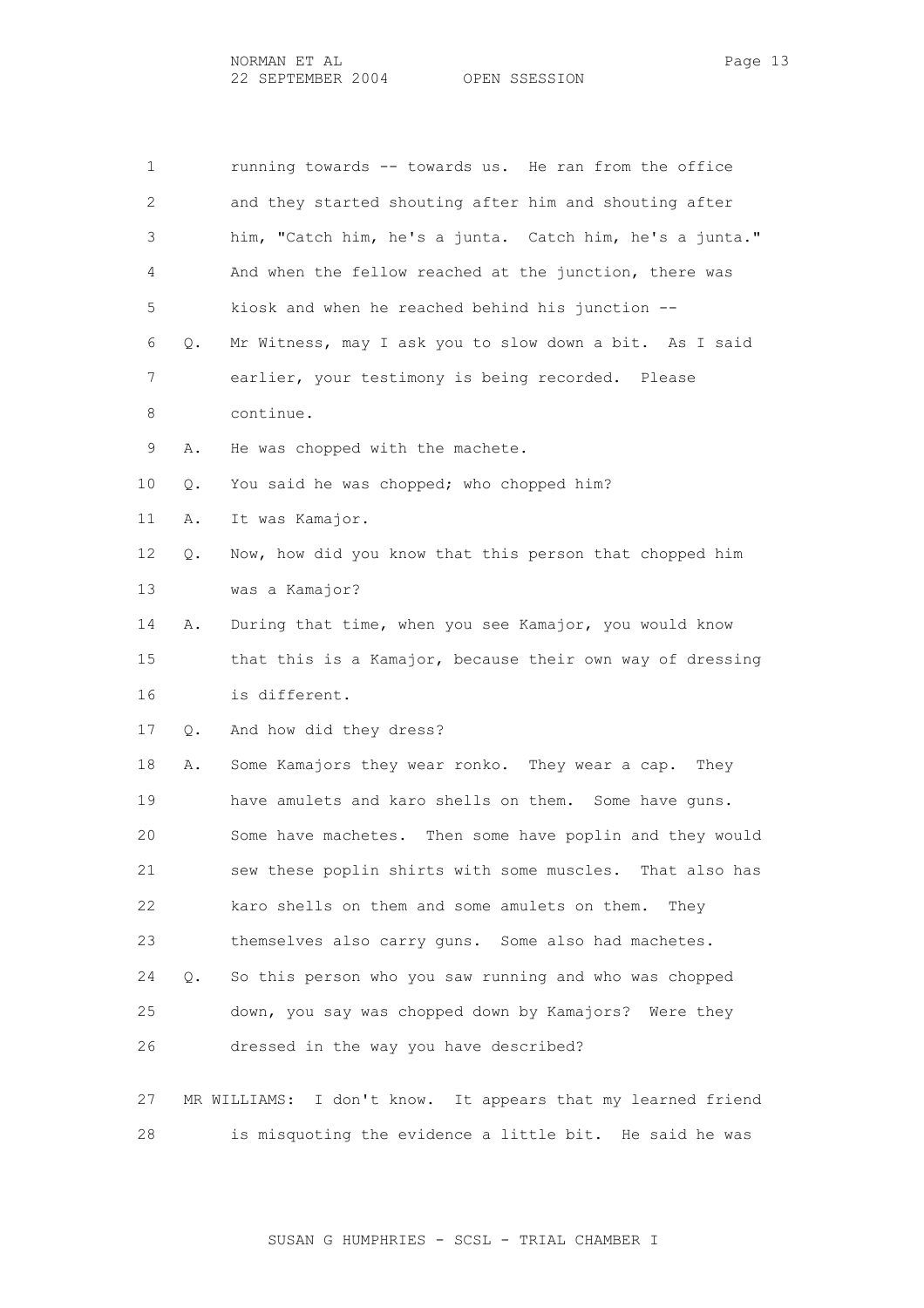1 chopped by a Kamajor and my learned friend is now 2 referring to the plural. 3 JUDGE THOMPSON: Yes, quite. Objection sustained. Thank you. 4 MR BANGURA: 5 Q. Now you say he was chopped by a Kamajor. The Kamajor who 6 chopped him, was he dressed in the way you have just 7 described? 8 A. Yes. 9 Q. Now, also you mentioned earlier that, where you were at 10 Wesley Street watching a game of Scrabble, a Kamajor came 11 and called you; not so? 12 A. Yes, sir. 13 Q. Now, was he also dressed in the way you have just 14 described? 15 MR JABBI: Objection, My Lord. 16 THE WITNESS: Yes, sir. 17 MR JABBI: He is leading the witness and can certainly ask 18 more objective questions. 19 PRESIDING JUDGE: Sustained. How was he dressed? 20 MR BANGURA: As My Lord pleases. 21 Q. How was he dressed, the Kamajor who called you? 22 PRESIDING JUDGE: [Microphone not activated] The person who 23 called you, how was he dressed? I prefer that -- 24 MR BANGURA: My Lord, the evidence is that he called -- 25 PRESIDING JUDGE: I prefer that version. Yes, go ahead. 26 MR BANGURA: 27 Q. The person who called you across Wesley Street where you 28 were watching a game of scrabble, how was he dressed?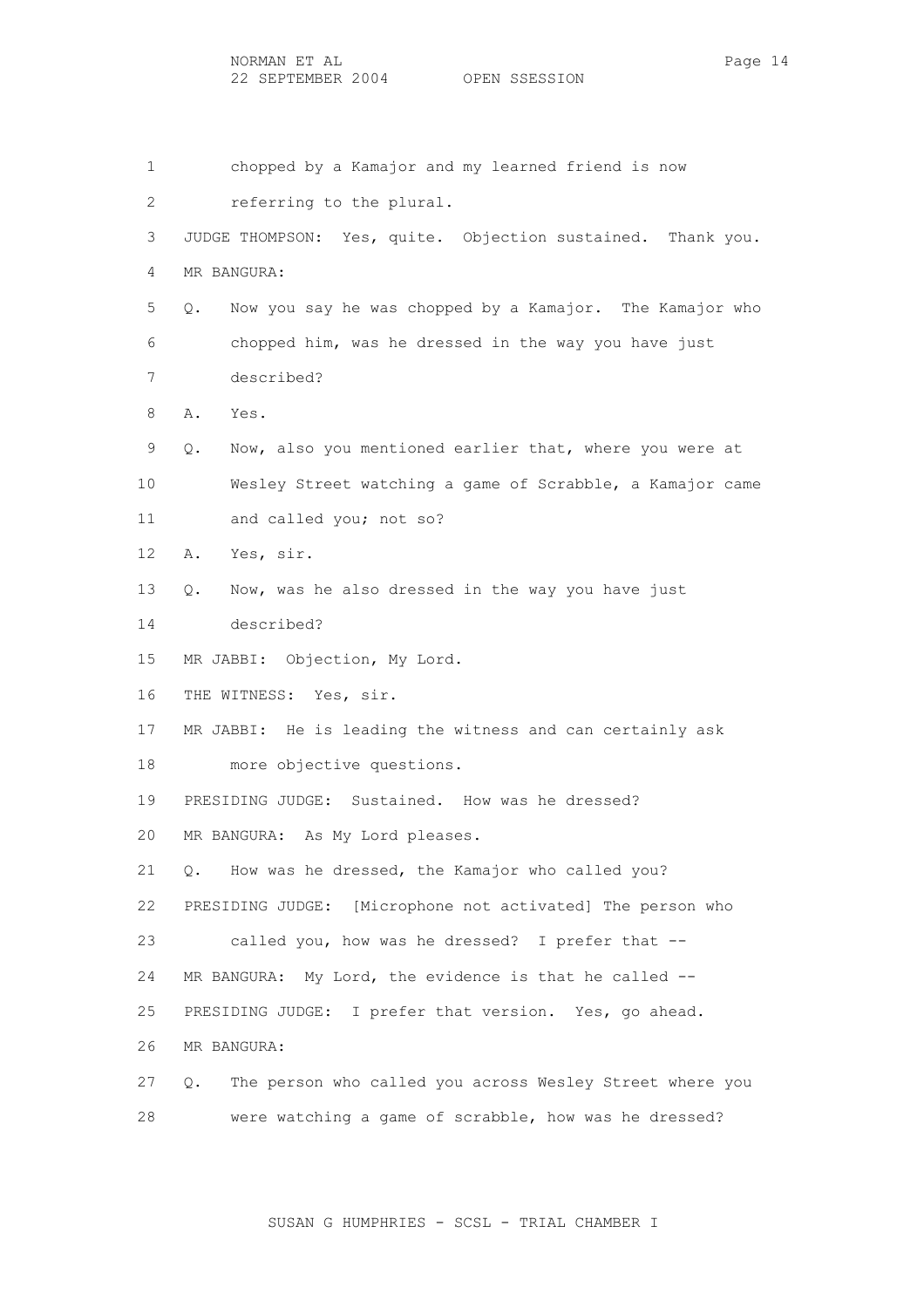1 A. He dressed like a Kamajor.

| 2  | Thank you, Mr Witness. Now, you were telling us about<br>Q.   |
|----|---------------------------------------------------------------|
| 3  | this incident where somebody came running from somewhere      |
| 4  | and he was chopped by a Kamajor. Can you continue,            |
| 5  | please?                                                       |
| 6  | Yes. Yes, sir. The Kamajor chopped him, then the boy<br>Α.    |
| 7  | fell. At that time, when I saw that the Kamajors stop         |
| 8  | off -- when I saw the Kamajors talked to the man, the         |
| 9  | Kama [sic] that called me said that, if I not talked,         |
| 10 | this is how they will do me. It's at that time that they      |
| 11 | started beating me up. They beat me up.                       |
| 12 | Mr Witness, let us -- this Kamajor who was chopped, did<br>Q. |
| 13 | you notice anything happening after that?                     |
| 14 | JUDGE THOMPSON: I think I could -- shall we, because I got    |
| 15 | the record so far that, "The Kamajor who called me said       |
| 16 | that if I did not speak the truth --                          |
| 17 | PRESIDING JUDGE: [Microphone not activated]                   |
| 18 | JUDGE THOMPSON: -- that is the way he would be treated."      |
| 19 | Shall we have that piece of evidence? I mean, that is         |
| 20 | what he said.                                                 |
| 21 | MR BANGURA: Yes, Your Honour.                                 |
| 22 | JUDGE THOMPSON: You are not revising that, wanting to --      |
| 23 | MR BANGURA: No, no, My Lord, certainly not.                   |
| 24 | JUDGE THOMPSON: Well let's --                                 |
| 25 | PRESIDING JUDGE: Yes, that is where we were. In fact my       |
| 26 | notes are empty here [Overlapping microphones].               |
| 27 | JUDGE THOMPSON: [Overlapping microphones] yes, "If I did not  |
| 28 | speak the truth."                                             |
|    |                                                               |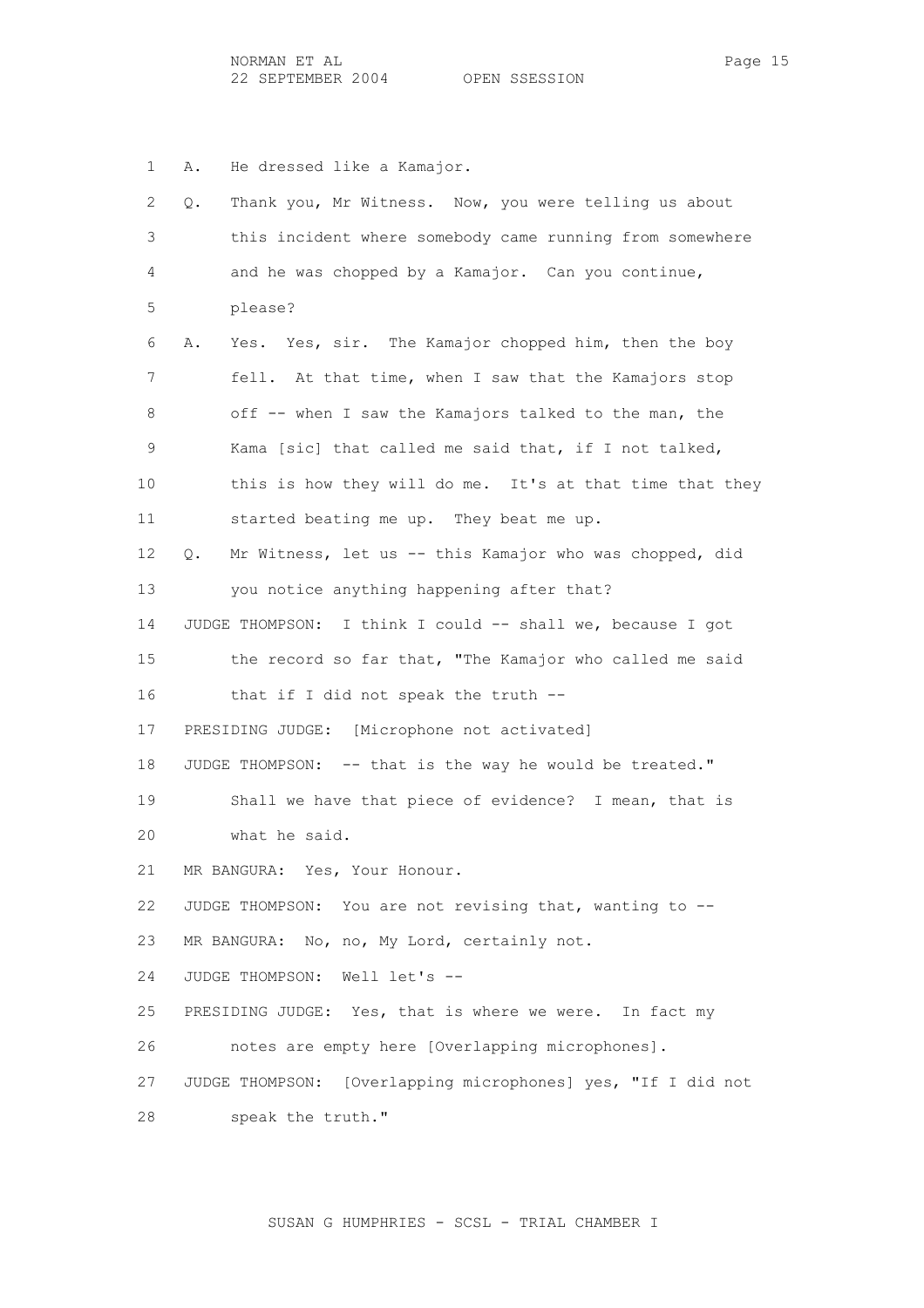1 MR BANGURA: Your Honours, I was going to lead the witness on 2 the same incident. 3 JUDGE THOMPSON: But didn't you want us to have that on the 4 record as an answer? 5 PRESIDING JUDGE: I want to have it on record, yes. 6 JUDGE THOMPSON: That was the way -- 7 PRESIDING JUDGE: "If I did not speak the truth." Yes, 8 **proceed**, Mr Bangura. 9 MR BANGURA: 10 Q. Mr Witness, this Kamajor -- this person who was chopped 11 by a Kamajor, was anything else done to him? 12 A. Yes, sir. 13 Q. Yes, can you tell the court? 14 A. He was burnt. He was burnt. 15 Q. How did they burn him? 16 A. They put tyres on him, petrol and scratch match and burnt 17 him. 18 Q. Now, you have mentioned that one Kamajor chopped him. 19 Was he the only one you saw involved in this act? 20 A. There were many. 21 Q. And when you say "many", can you give us an idea of the 22 number? You don't need to be exact. 23 A. There were about 40 or so. There were really many. 24 Q. Yes, Mr Witness. Now, you were being led away and you 25 had been told that this was the way you would be treated 26 if you did not speak the truth. Did anything happen 27 next? 28 A. Yes, sir.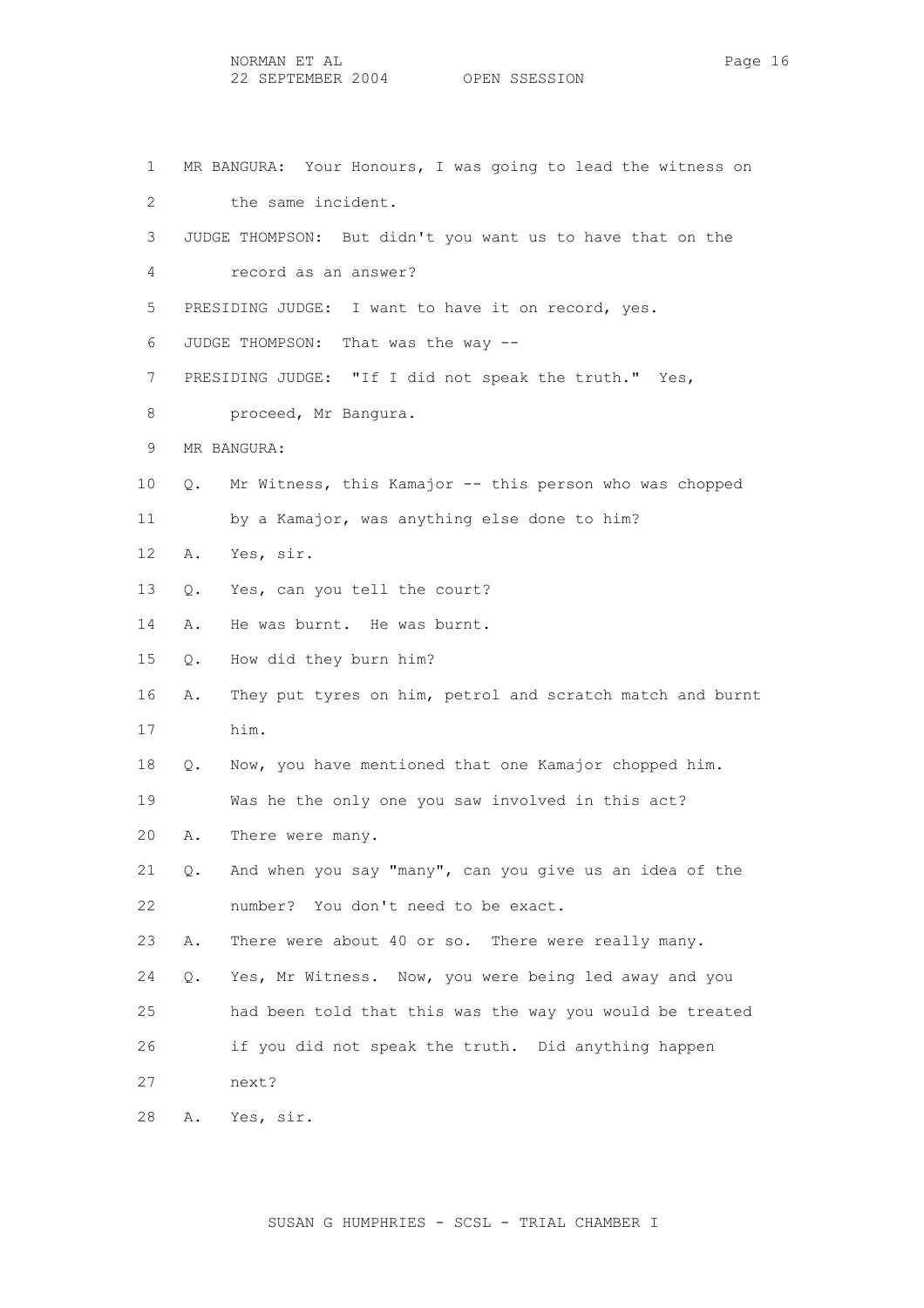1 Q. Go on, please answer.

| 2  | Α. | They began by beating me up there. Until they entered in    |
|----|----|-------------------------------------------------------------|
| 3  |    | the building with me, the building was a storey building.   |
| 4  | Q. | When you say the building; what building?                   |
| 5  | Α. | It was the CDF office. It was inside that they took me.     |
| 6  | Q. | Where was this building?                                    |
| 7  | Α. | The building was at the junction by Kai-Samba Terrace and   |
| 8  |    | Bundu Street.                                               |
| 9  | Q. | Yes, Mr Witness.                                            |
| 10 | Α. | They took me upstairs. When they took me upstairs, they     |
| 11 |    | stripped me naked. I was only with slip. So they took       |
| 12 |    | me to one of the offices. They said they had information    |
| 13 |    | that I was a junta. I said, "I was not a junta."            |
| 14 | Q. | Can you try and speak up a bit louder, Mr Witness.          |
| 15 | Α. | I said, "I was not a junta." But he said, "You are          |
| 16 |    | XXXXXXXX for rebels here." And they said, "Yes". When I     |
| 17 |    | asked that question, they beat me up.                       |
| 18 | Q. | Mr Witness, you were taken into this building and into an   |
| 19 |    | office and you were being asked questions; not so?          |
| 20 | Α. | Yes, sir.                                                   |
| 21 |    | Q. Now who --                                               |
| 22 |    | PRESIDING JUDGE: They asked him -- they said they had       |
| 23 |    | information that he was a junta.                            |
| 24 |    | MR BANGURA: Yes, Your Honour.                               |
| 25 |    | PRESIDING JUDGE: He said no, he is not a junta. From there, |
| 26 |    | you know, can you lead the witness?                         |
| 27 |    | MR BANGURA:                                                 |
|    |    |                                                             |
| 28 | Q. | Apart from that question, what other questions did they     |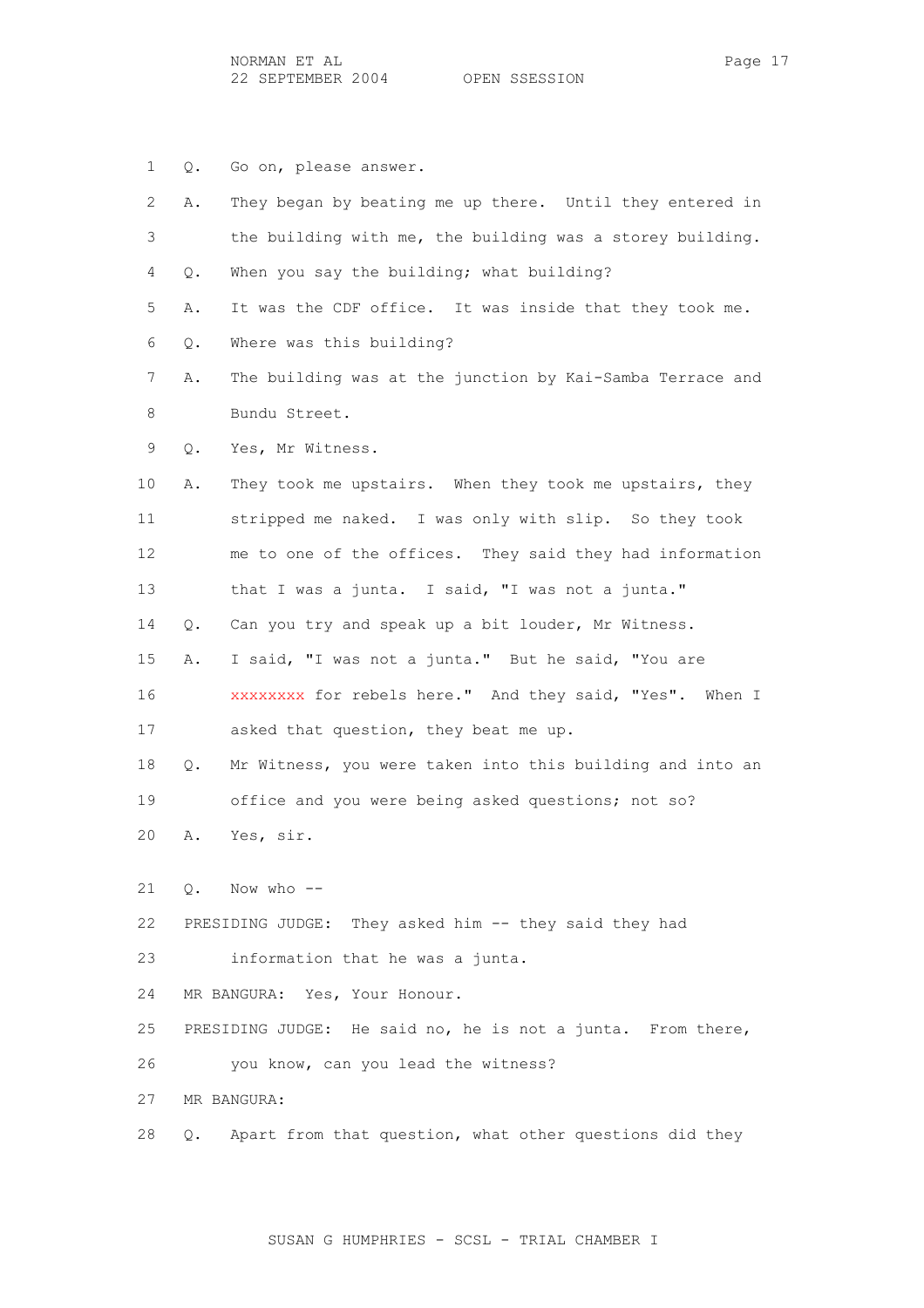NORMAN ET AL PAGE 18 22 SEPTEMBER 2004 OPEN SSESSION

- 1 put to you, Mr Witness?
- 2 A. They said I xxxxxxxx xxxxxxxx for Mosquito and Colonel Issa.
- 3 Q. And what was your response?
- 4 A. I said, "Yes, I xxxxxxxx. I xxxxxxxx xxxxxxxx, I have
- 5 served for the community. I xxxxxxxx xxxxxxxx for the people."
- 6 Q. Were any other questions put to you?
- 7 A. Yes, sir. Yes, sir.
- 8 Q. Yes, please.
- 9 A. They said it was I who drove Kamoh Brima. I said no.
- 10 Q. Now, when they say Kamoh Brima, who was it they were
- 11 referring to? Did you know the person?
- 12 A. It was the Kamajor chief in Kenema.
- 13 Q. Now, following these questions --
- 14 JUDGE THOMPSON: Counsel, I think we need to be precise. They
- 15 were making allegation against him.
- 16 MR BANGURA: Yes, Your Honour.
- 17 JUDGE THOMPSON: They were not really putting questions.
- 18 I mean, it would seem to me -- I mean, as lawyers we need
- 19 to be very careful about these distinctions. I mean, it
- 20 wasn't an interrogation; it was clearly, according to his
- 21 record, making allegations against him.
- 22 MR BANGURA: I take the point, My Lord. Thank you.
- 23 Q. Now, after these allegations had been put to you and you
- 24 denied them, did anything happen next?
- 25 A. Yes, sir.
- 26 PRESIDING JUDGE: [Microphone not activated] there is -- look,
- 27 he said he drove -- they said he drove Kaima Brima.
- 28 MR BANGURA: Kamoh Brima.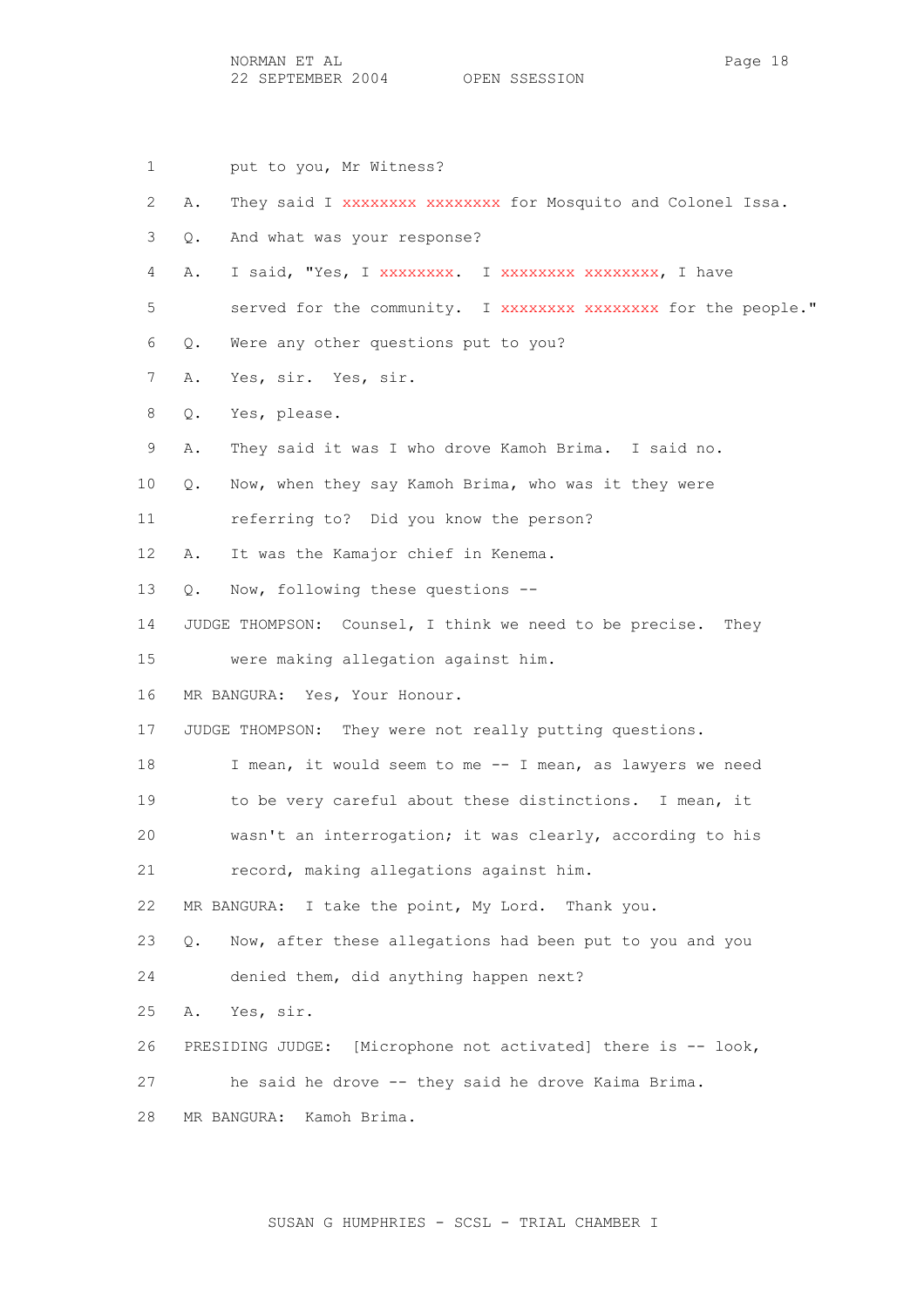NORMAN ET AL Page 19 22 SEPTEMBER 2004 OPEN SSESSION

1 PRESIDING JUDGE: Kamoh Brima?

 2 MR BANGURA: Yes, Your Honour. 3 PRESIDING JUDGE: What did he say to that? And that Kamoh 4 Brima was a Kamajor chief in Kenema? 5 MR BANGURA: Yes, Your Honour. 6 PRESIDING JUDGE: What did he say to that? What was his reply 7 to that allegation? 8 MR BANGURA: 9 Q. Mr Witness, when that allegation was put to you about 10 Kamoh Brima, what did you say? What was your response to 11 them? 12 A. I said, "No, I am not a soldier." 13 PRESIDING JUDGE: [Microphone not activated] drove, what does 14 that mean? "Drove" - What does that mean? Driving -- he 15 was a driver, or he drove him, or what is it? We have to 16 be very precise about these legal terms, because they 17 will impact on our decision in this matter. 18 MR BANGURA: I take the point, Your Honour. 19 Q. Now, they said you drove, or you were one of those who 20 drove Kamoh Brima from Kenema. What did you understand 21 them to mean when they said that you drove Kamoh Brima? 22 PRESIDING JUDGE: [Microphone not activated] But go ahead. 23 THE INTERPRETER: My Lord, your microphone is not on. 24 PRESIDING JUDGE: Yes, I was telling him that he did not say 25 he drove him from Kenema; he said he drove. He didn't 26 precise -- that he drove him from Kenema. It is he who 27 is bringing in the Kenema element now, but you can 28 proceed.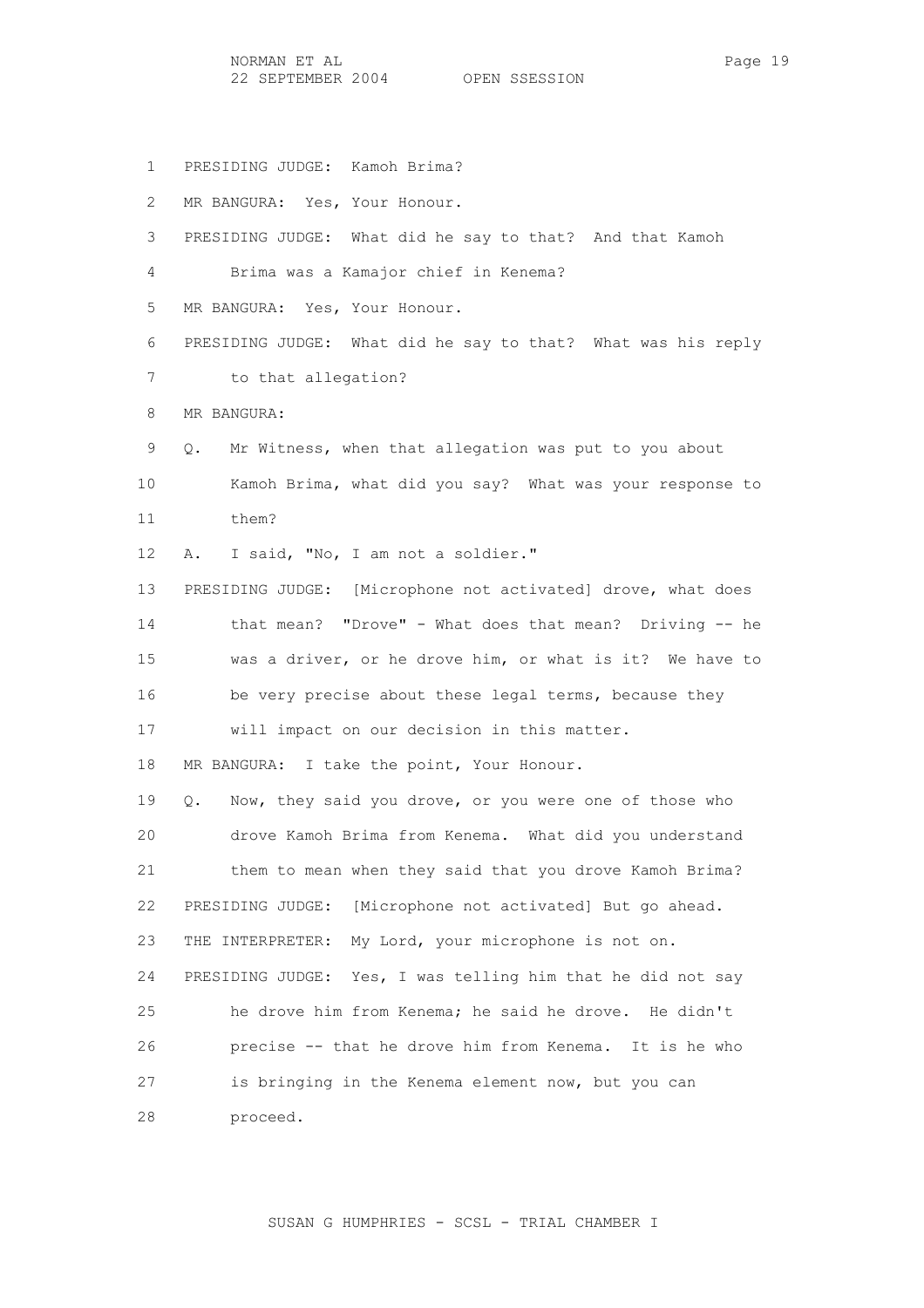1 MR BANGURA:

| $\mathbf{2}^{\prime}$ | Mr Witness, can you explain again the allegation which<br>Q.   |
|-----------------------|----------------------------------------------------------------|
| 3                     | was put to you about Kamoh Brima? What exactly did they        |
| 4                     | say to you?                                                    |
| 5                     | Yes, sir. They said we drove Kamoh Brima from Kenema<br>Α.     |
| 6                     | away from Kenema.                                              |
| 7                     | And when they say "drove", what did you understand?<br>Q.      |
| 8                     | PRESIDING JUDGE: [Microphone not activated]                    |
| 9                     | MR BANGURA: As Your Honour pleases.                            |
| 10                    | PRESIDING JUDGE: Proceed.                                      |
| 11                    | MR BANGURA: Thank you, Your Honour.                            |
| 12 <sup>°</sup>       | PRESIDING JUDGE: Yes, we now understand -- the                 |
| 13                    | interpreters -- I was telling counsel that we now              |
| 14                    | understand the sense of driving. "We drove him from            |
| 15 <sub>1</sub>       | Kenema," we understand. So you can proceed.                    |
| 16                    | MR BANGURA: Thank you, Your Honour.                            |
| 17                    | Now, after these allegations had been put to you and you<br>Q. |
| 18                    | had refuted -- you had denied them, did anything happen?       |
| 19                    | Yes, sir.<br>Α.                                                |
| 20                    | Please say.<br>Q.                                              |
| 21                    | They continued to beat me up there. When they were<br>Α.       |
| 22                    | beating me up, one Pa came. When the Pa came, he called        |
| 23                    | my name and he said, "What happened?" They said, "This         |
| 24                    | was a junta. He was a collaborator."                           |
| 25                    | Did anything happen?<br>Q.                                     |
| 26                    | Yes, then the Pa said, "No." The Pa said, "No." He<br>Α.       |
| 27                    | said, "This, I knew him in this town. I have been here.        |
| 28                    | Where soldiers beat him up because he did not XXXXXXXX         |
|                       |                                                                |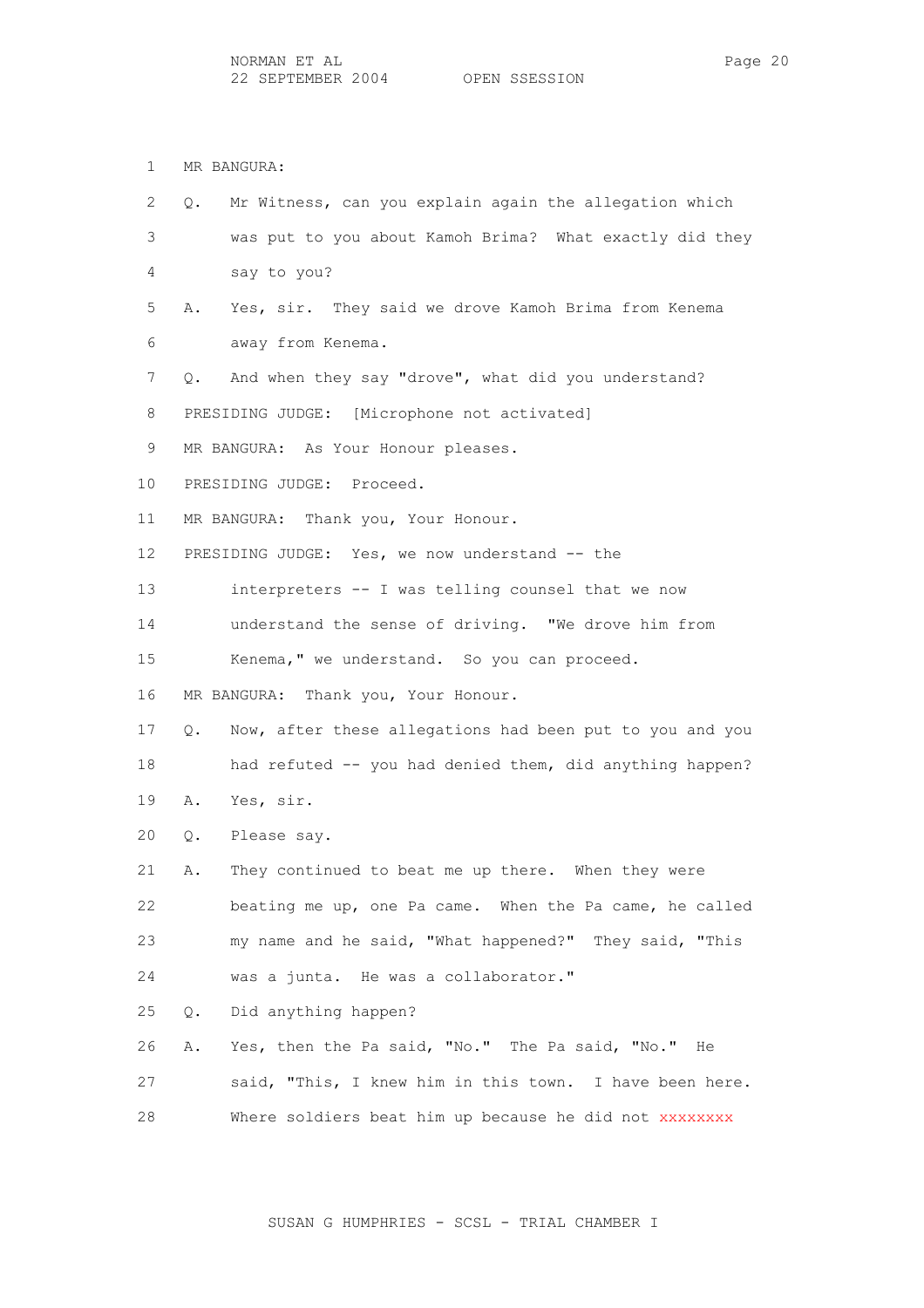1 xxxxxxxx." I turned and look at the Pa. Then they asked 2 him in Mende, "Do you believe him?" Then the Pa said, 3 "Yes." They asked the Pa three times and he said, "Yes." 4 He said, "Please don't kill him. I knew him. I have 5 seen where the soldiers beats him because he did not xxxxxxxx 6 xxxxxxxx xxxxxxxx." 7 Q. [Microphone not activated] after this person came and 8 intervened, did anything happen? 9 A. Yes, sir. Then they left me. They left me. They came 10 down the office, they escorted me down there. 11 Q. Okay, Mr Witness. Do you remember in whose office you 12 were taken to when they took you into that building? 13 A. Yes, sir. 14 Q. And who is that person? 15 A. I heard they call the man Kesware [as interpreted]. 16 MR BANGURA: I believe that is not the name I heard the 17 witness say, Your Honour. The translator has said 18 something else. 19 Q. Can you tell us the name again, please, Mr Witness. 20 A. They took me to the office. 21 Q. The person in whose office you were taken to, just the 22 name. 23 PRESIDING JUDGE: Which office -- where he was being 24 interrogated? 25 MR BANGURA: Yes, Your Honour. 26 THE WITNESS: Fefegula. 27 MR BANGURA: 28 Q. Now this person called Fefegula, was he in the office at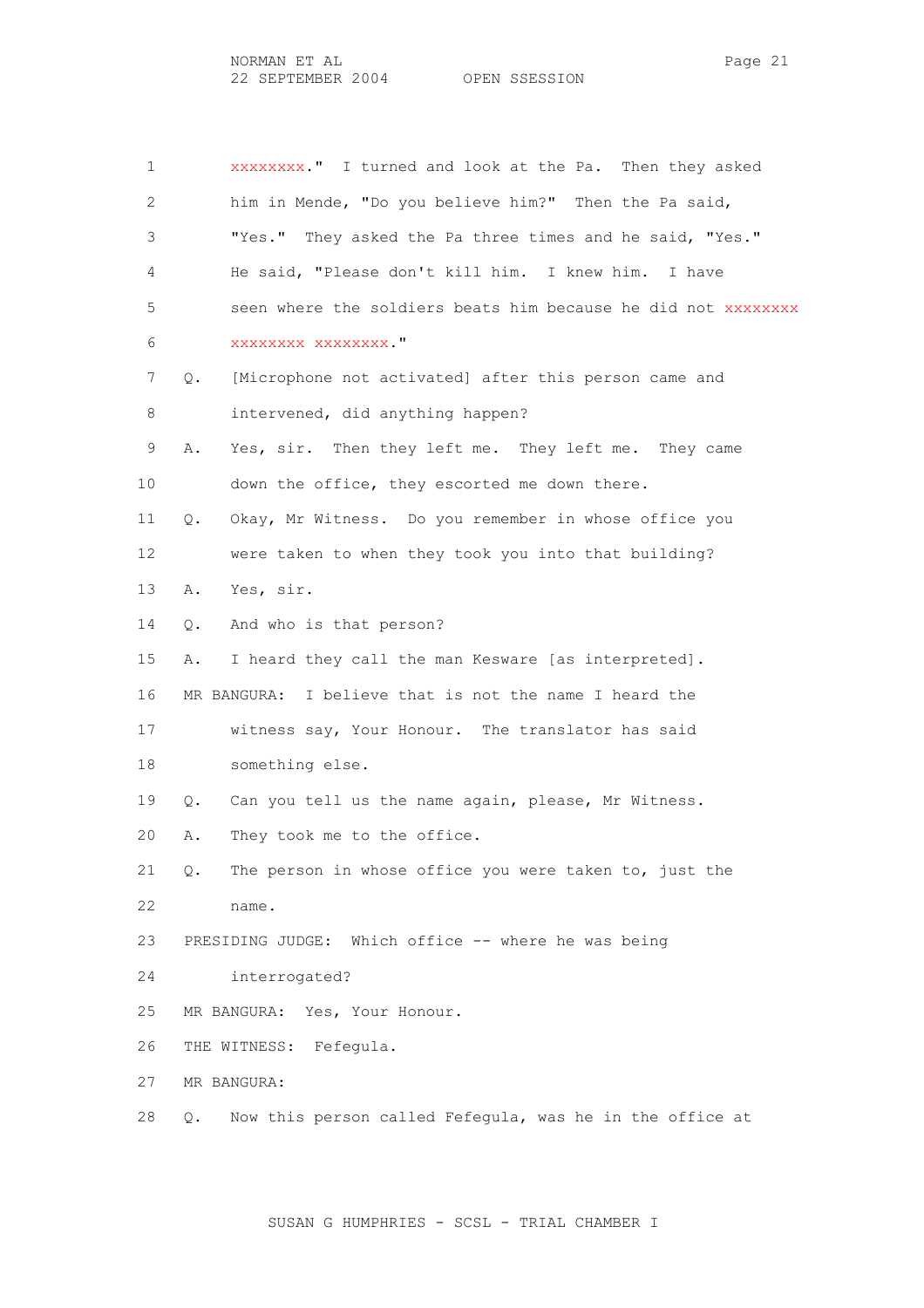1 the time? 2 PRESIDING JUDGE: [Microphone not activated]. 3 MR BANGURA: I am sorry. 4 PRESIDING JUDGE: [Microphone not activated] Fefegula. 5 MR BANGURA: Fefegula. Your Honour, the spelling would be 6 F-E-F-E-G-U-L-A. 7 PRESIDING JUDGE: Is that a pseudonym, or one of his -- or is 8 that a real name? 9 MR BANGURA: I believe it's a real name. 10 PRESIDING JUDGE: Fefegula, it sounds French, Gula. 11 MR BANGURA: Gula, Your Honour. 12 PRESIDING JUDGE: Spell it. Let's see what it is. 13 BANGURA: F-E-F-E-G-U-L-A. 14 PRESIDING JUDGE: Fefegula, okay. 15 MR BANGURA: 16 Q. Was Fefegula himself present at this time? 17 A. Yes, sir. 18 Q. Now, what did you know about Fefegula? 19 PRESIDING JUDGE: Just a minute. Just a minute. The witness 20 appears to have problems with his eyes. What is 21 happening to him? 22 MR BANGURA: Your Honour, if I may say, he has before now 23 complained about having trouble with his eyes. 24 Occasionally he would have to rub the eyes for quite -- 25 PRESIDING JUDGE: I think we had better give him some time to 26 -- witness, Mr Witness, you had better take care of your 27 eyes and let us know whether you are now at ease, because 28 I noticed him fidgeting with his eyes. Mr Witness, why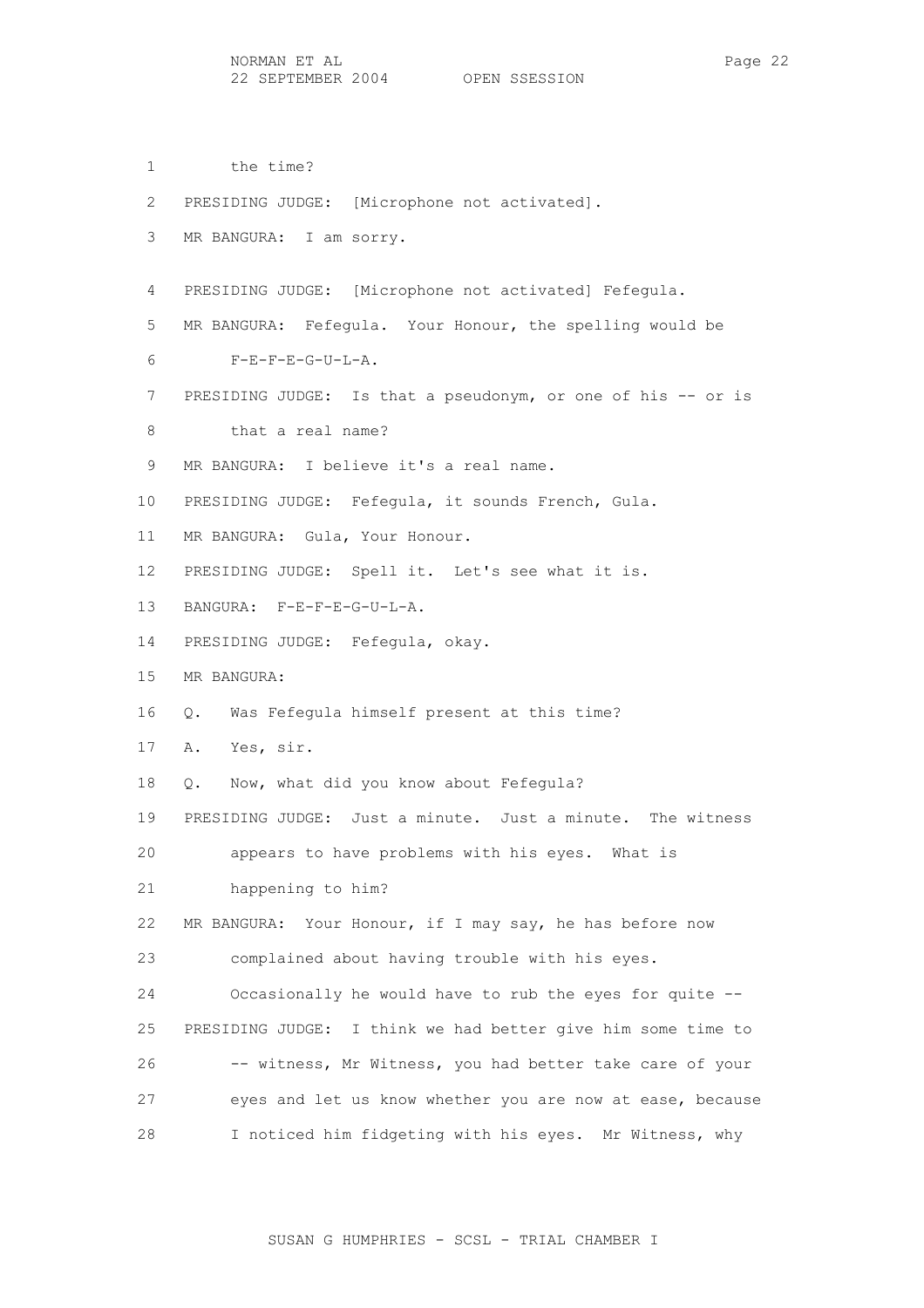| $\mathbf 1$     | don't you use a tissue in front of you. You should use a             |
|-----------------|----------------------------------------------------------------------|
| 2               | tissue instead of your fingers. Are You all right now?               |
| 3               | Can you continue?                                                    |
| 4               | THE WITNESS: Yes, sir.                                               |
| 5               | PRESIDING JUDGE: You can continue?                                   |
| 6               | THE WITNESS: Yes, sir, but I think -- I'm appealing to the           |
| 7               | court, my eyes has problems, they are itching,                       |
| 8               | scratching. That does not have anything with my speech.              |
| 9               | Continue.                                                            |
| 10 <sup>°</sup> | PRESIDING JUDGE: [Microphone not activated] the court to do.         |
| 11              | THE WITNESS: I will still continue.                                  |
| 12              | PRESIDING JUDGE: You will still continue?                            |
| 13              | THE WITNESS: Yes, sir.                                               |
| 14              | PRESIDING JUDGE: All right [inaudible]. If you do have any           |
| 15              | feeling of discomfort, you should let us know. Okay?                 |
| 16              | THE WITNESS: Okay, sir.                                              |
| 17              | PRESIDING JUDGE: Yes, Mr Bangura, you can continue.                  |
| 18              | MR BANGURA:                                                          |
| 19              | Mr Witness, my last question to you was whether you knew<br>О.       |
| 20              | anything about this Fefegula. Did you know him?                      |
| 21              | That was the first day for me to see that man.<br>Α.                 |
| 22              | Did you learn anything about who he was after that?<br>$Q_{\bullet}$ |
| 23              | Yes, sir.<br>Α.                                                      |
| 24              | What did you get to know about him?<br>Q.                            |
| 25              | I learnt that he was a transport commander.<br>Α.                    |
| 26              | For?<br>Q.                                                           |
| 27              | Α.<br>For CDF.                                                       |
| 28              | Now, you were released, you have told this court, and you<br>Q.      |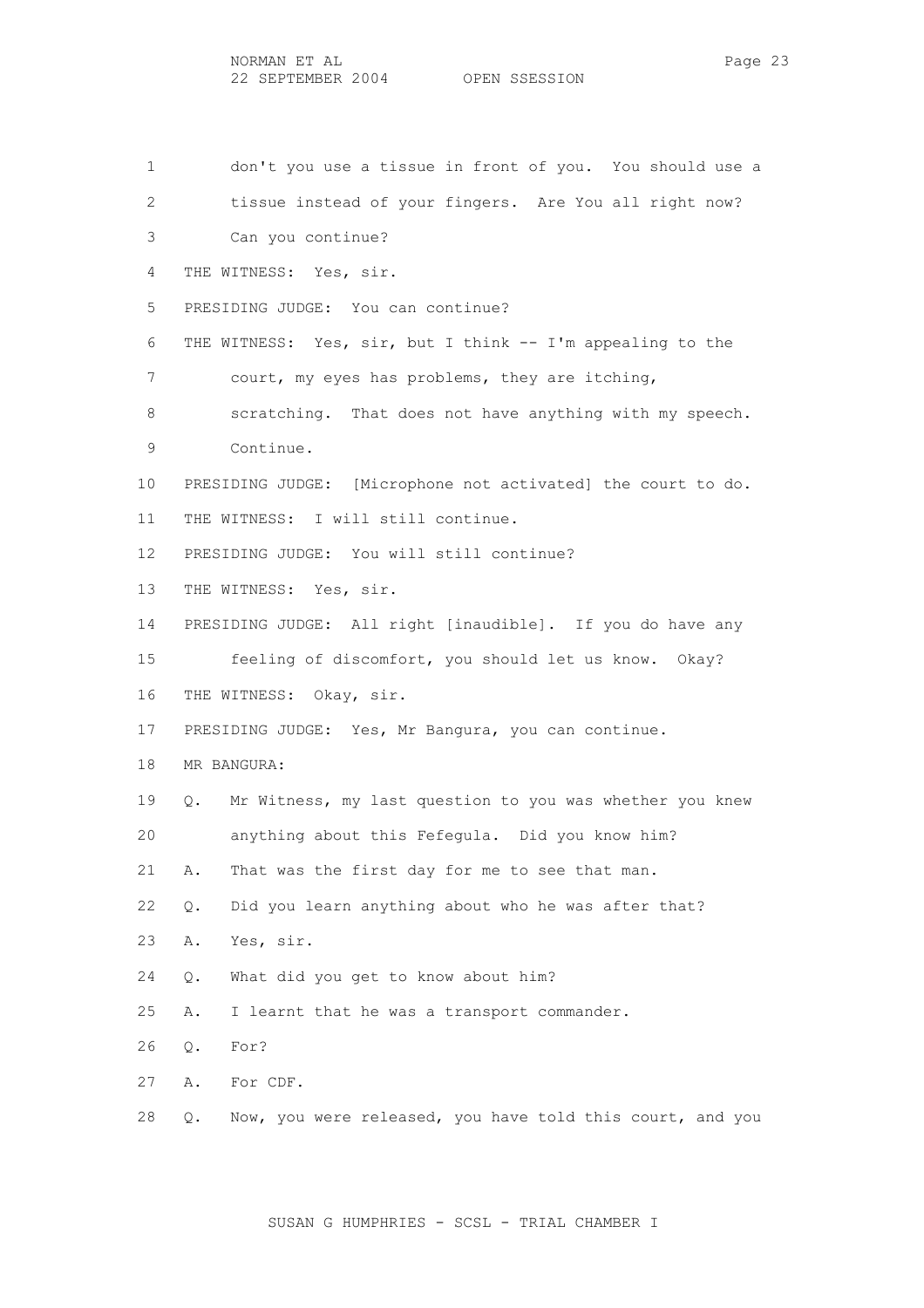1 were escorted out of the building. After this incident, 2 do you remember anything else happening to you again that 3 you would like to tell this court? 4 JUDGE THOMPSON: Did he say that? 5 MR BANGURA: Yes, Your Honour, if I recollect properly, he 6 said he was escorted. I stand to be corrected, Your 7 Honour. 8 JUDGE BOUTET: I thought he said, "They left me alone and 9 I went out of the office." 10 PRESIDING JUDGE: [Microphone not activated] I have it, you 11 know, that, "After that, I was released." After the 12 intervention of the Pa, the Pa intervened and said, 13 "Look, leave this man alone. This man had also been 14 beaten by soldiers, you know, because he refused xxxxxxxx 15 xxxxxxxx xxxxxxxx, so you should leave him." On that 16 intervention they said, "Do you believe him?" They asked 17 him, "Do you believe him?" He said yes, he believes him. 18 They released him and I think that is what -- 19 JUDGE THOMPSON: [Microphone not activated] 20 MR BANGURA: 21 Q. Mr Witness, you were released and did anything happen 22 further that day when you -- after you were released? 23 A. Yes, sir. When they left me, I went to my house. 24 Q. Now, after this incident, do you remember anything 25 happening again which you would like to tell this court 26 about? 27 MR JABBI: My Lords, my learned friend is obviously leading to 28 give the witness the cue to say something more about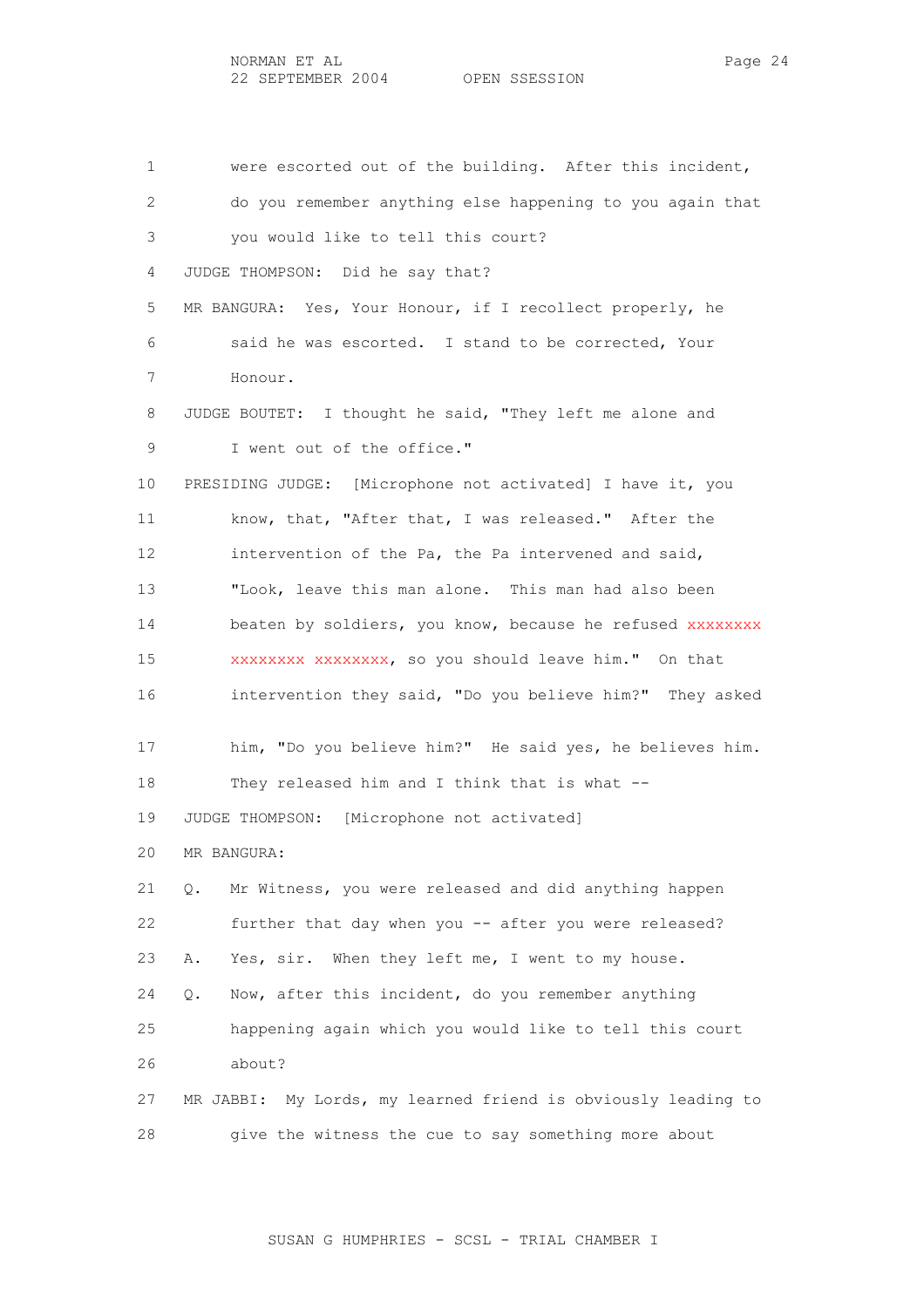1 something.

 2 PRESIDING JUDGE: He is narrating an incident; he is leading 3 him in evidence. Objection is overruled. 4 MR BANGURA: I am grateful, Your Honour. 5 Q. Yes, Mr Witness. 6 PRESIDING JUDGE: Repeat the question. Can you take the 7 question again, please? 8 MR BANGURA: 9 Q. After this incident which you have just narrated, do you 10 remember anything happening again which you would like to 11 tell this court about, Mr Witness? 12 A. Yes, sir. 13 Q. Please do. 14 A. The same year, 1998, in December. 15 Q. Yes. 16 A. I went to work. 17 Q. Where? 18 A. In my shop. 19 Q. Yes. 20 A. I was in my shop for the whole day. 21 Q. Yes. 22 A. So in the evening between 5.00 and 6.00. 23 Q. Yes. 24 A. I see a jeep that was stationed. 25 Q. Go on, Mr Witness. 26 PRESIDING JUDGE: Sorry, jeep. Sorry, jeep. What did the 27 jeep -- stationed where? 28 MR BANGURA: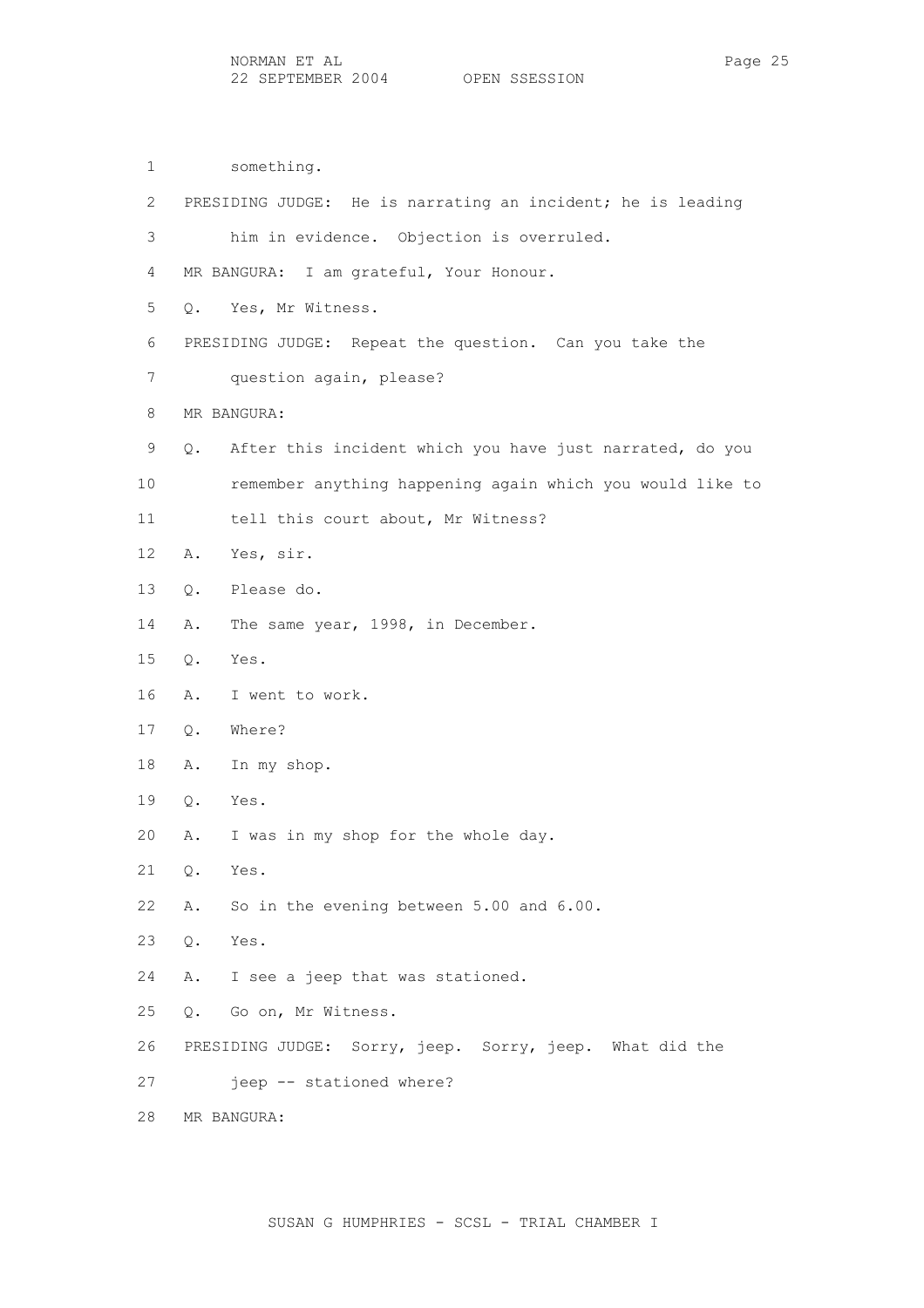NORMAN ET AL Page 26 22 SEPTEMBER 2004 OPEN SSESSION

 1 Q. [Microphone not activated] 2 A. It parked -- it stopped before my shop. It stopped in 3 Kenema before my shop. 4 Q. Go on, please. 5 A. So this jeep stopped. I saw a Kamajor alighted from it. 6 He came to my shop. He asked for me. I said, "Here I 7 am." 8 Q. Yes. 9 A. He said the Pa wanted to see you. I went there. 10 Q. And where? You say you went there - where? 11 A. I went to the motor car. When I went to the motor car, 12 it was the same Mr Fefegula that was inside the motor 13 car. 14 PRESIDING JUDGE: [Microphone not activated] to the building, 15 is that what he is saying? He went to the motor car? 16 Did he trek to the place, or what happened? 17 MR BANGURA: Your Honour, the evidence is that the car came 18 and stopped in front of his shop. 19 PRESIDING JUDGE: Yes, we have it up to that. 20 MR BANGURA: And that somebody came down -- 21 PRESIDING JUDGE: Yes, I have that, you know. How did he go 22 to the same Pa, and the Pa who is saying, you know? 23 MR BANGURA: Your Honour, he said he went to the motor car 24 which came and stopped in front of his shop. 25 PRESIDING JUDGE: When he went to the motor car, what 26 happened? You want me to presume that he entered in 27 order to get to see that Pa again? Please, lead your 28 witness properly, please.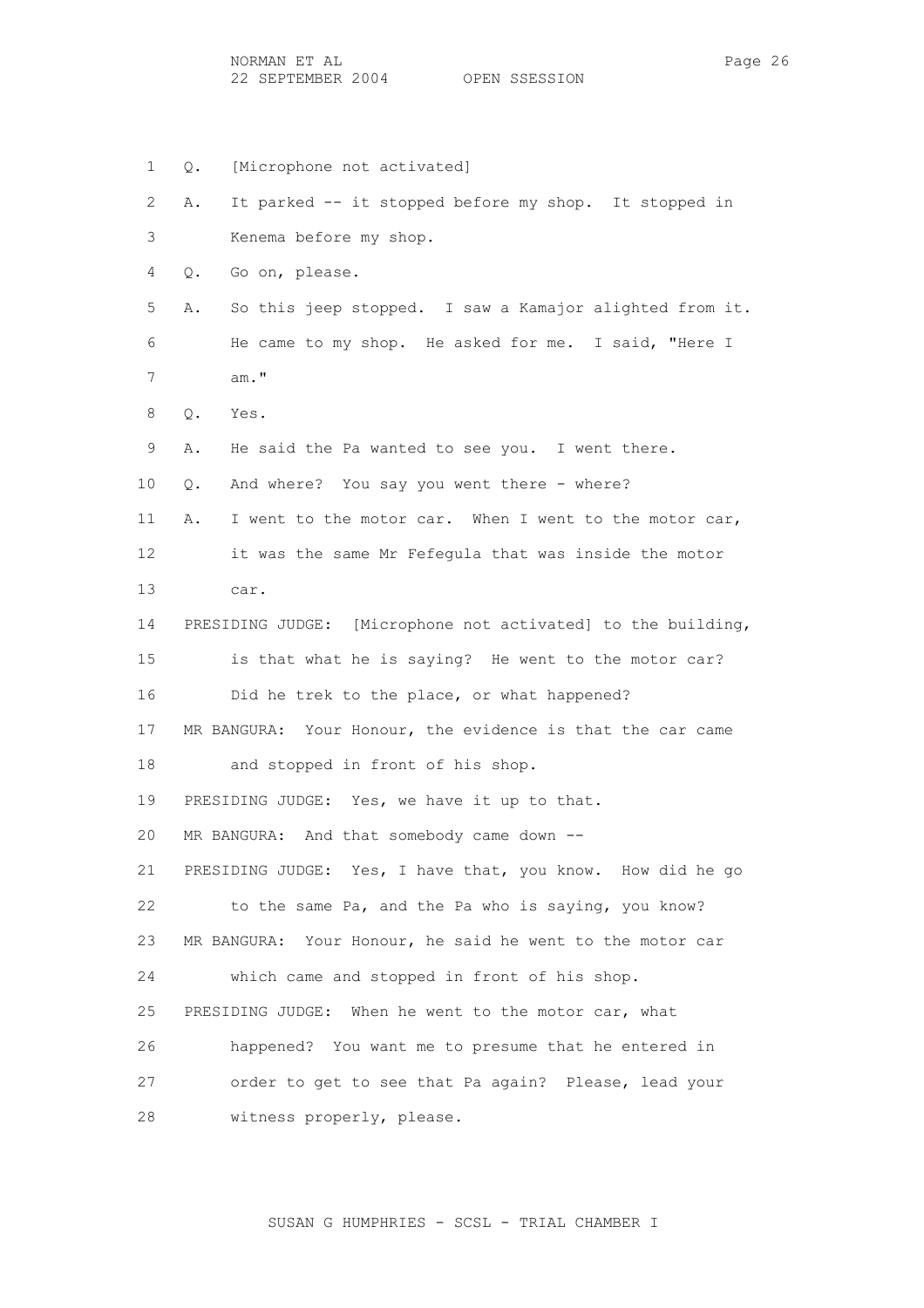1 MR BANGURA: 2 Q. Now when you got to the motor car, I presume the motor 3 car was the jeep which you saw; not so, Mr Witness? 4 A. When they called me from my shop, I went to the motor 5 car. 6 JUDGE THOMPSON: [Microphone not activate] this jeep stopped 7 before his shop. 8 MR BANGURA: Yes, Your Honour. 9 JUDGE THOMPSON: And a Kamajor alighted from it, and he came - 10 and not they, he came and asked for him. 11 MR BANGURA: Yes, sir. 12 JUDGE THOMPSON: And he said, "Here I am." 13 MR BANGURA: Yes, My Lord. 14 JUDGE THOMPSON: And then he said this Kamajor replied, "The 15 Pa wants to see you." 16 MR BANGURA: That's right, Your Honour. 17 JUDGE THOMPSON: "And then I went to," what happened after 18 that? 19 MR BANGURA: He said he went to the motor car, that's where 20 we -- 21 JUDGE THOMPSON: The motor car. Is there a variation between 22 motorcar and jeep. There might be a slight variation. 23 Well, that's okay. Go ahead. It's just that from then 24 on the evidence seems to be veering away from precision. 25 PRESIDING JUDGE: From going to the motor car, he now jumps 26 and said he got there and saw the same Pa -- what's his 27 name again? 28 MR BANGURA: I don't recall that portion -- that bit of the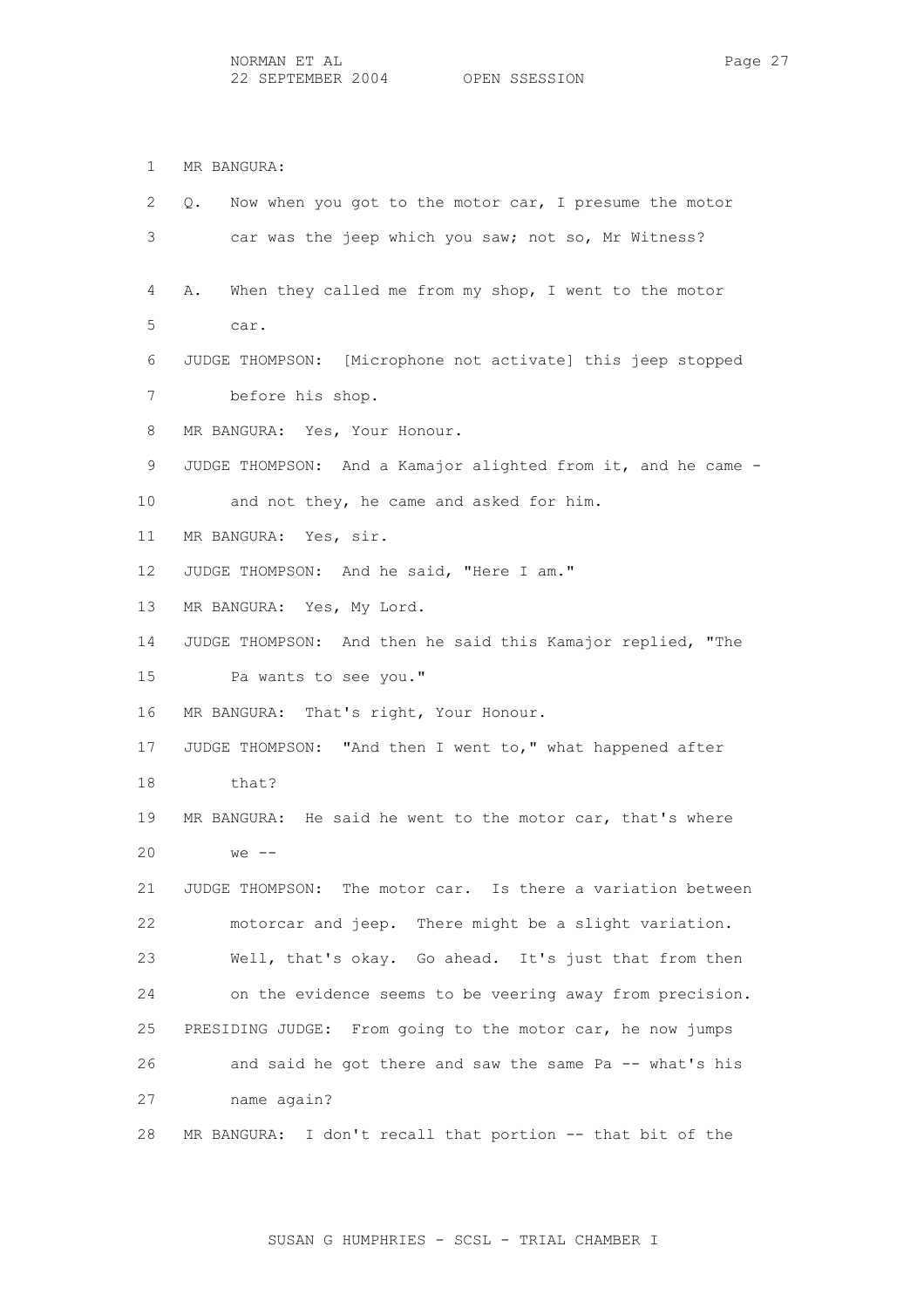1 evidence, Your Honour. 2 JUDGE THOMPSON: Heard him say Pa. 3 MR BANGURA: My recollection is that he went to the motor car 4 and that's where -- 5 PRESIDING JUDGE: Well, proceed from there, and let's get the 6 sequence, please. 7 MR BANGURA: As Your Honour pleases. 8 Q. Now, you say you were called and you went to the motor 9 car; not so? 10 A. [Inaudible] 11 Q. Let's not go far back. You were called by the Kamajor 12 and you told that the Pa wanted to see you; not so? 13 A. Yes, sir. 14 O. You went to the motor car; not so? 15 A. Yes, sir. 16 Q. Which motor car was this? 17 A. It was the very jeep that was parking in front of my 18 house. 19 Q. Now, when you say you went to the motor car, are you 20 saying you went into the motor car, or can you say? 21 A. I went close to the motor car. 22 Q. Yes. And what -- did anything happen? 23 A. Yes, sir. 24 Q. Yes, please say. 25 A. To my surprise I saw -- I saw this Mr Fefegula sitting 26 right in front of the vehicle. 27 Q. Did anything happen? 28 A. Yes, sir. He told me that -- he said -- he asked to me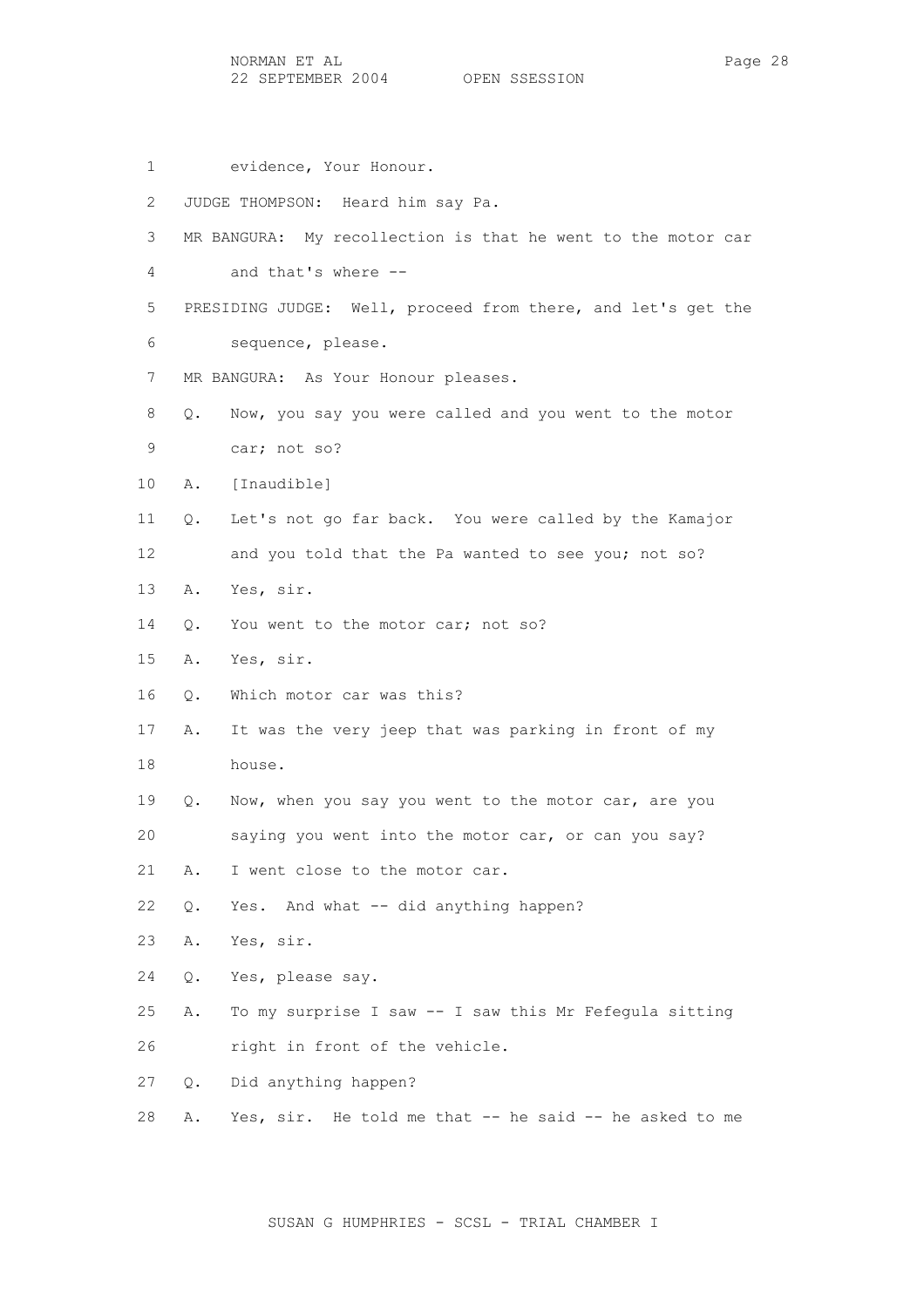1 to get inside and I went inside the vehicle. Then they 2 started the vehicle and we drove off. 3 Q. Can you say where you went to? 4 A. When they started the vehicle and when we moved, we went 5 past Hangha Road and this shop where spare -- a shop 6 where spare parts were sold. 7 Q. Yes. Did anything happen there? 8 A. Yes, sir. One man came from the shop and said, "This is 9 the man. All that is in his shop is looted property. He 10 is a junta. Take him to the office, I will come very 11 soon." 12 Q. Can you take it slowly, please? You are being recorded, 13 Mr Witness. Would you like to go over what you have said 14 again, please, slowly? 15 A. We reached in front of this shop -- this shop where spare 16 parts are sold. They stopped -- the vehicle stopped and 17 one man came from the shop. 18 Q. Yes. 19 A. The man said, "Yes, this is the man." 20 PRESIDING JUDGE: [Microphone not activated] 21 THE WITNESS: The man who came from the shop, he pointed at me 22 and said, "Yes, this is the man. This is the junta." 23 MR BANGURA: Go on, Mr Witness. 24 PRESIDING JUDGE: You see, counsel, learned counsel. 25 MR BANGURA: Hold on. Hold on. 26 PRESIDING JUDGE: If you want to get certain facts, to get 27 details -- I mean, you see the sequence is important and 28 you have to endeavour, you know, to make sure that you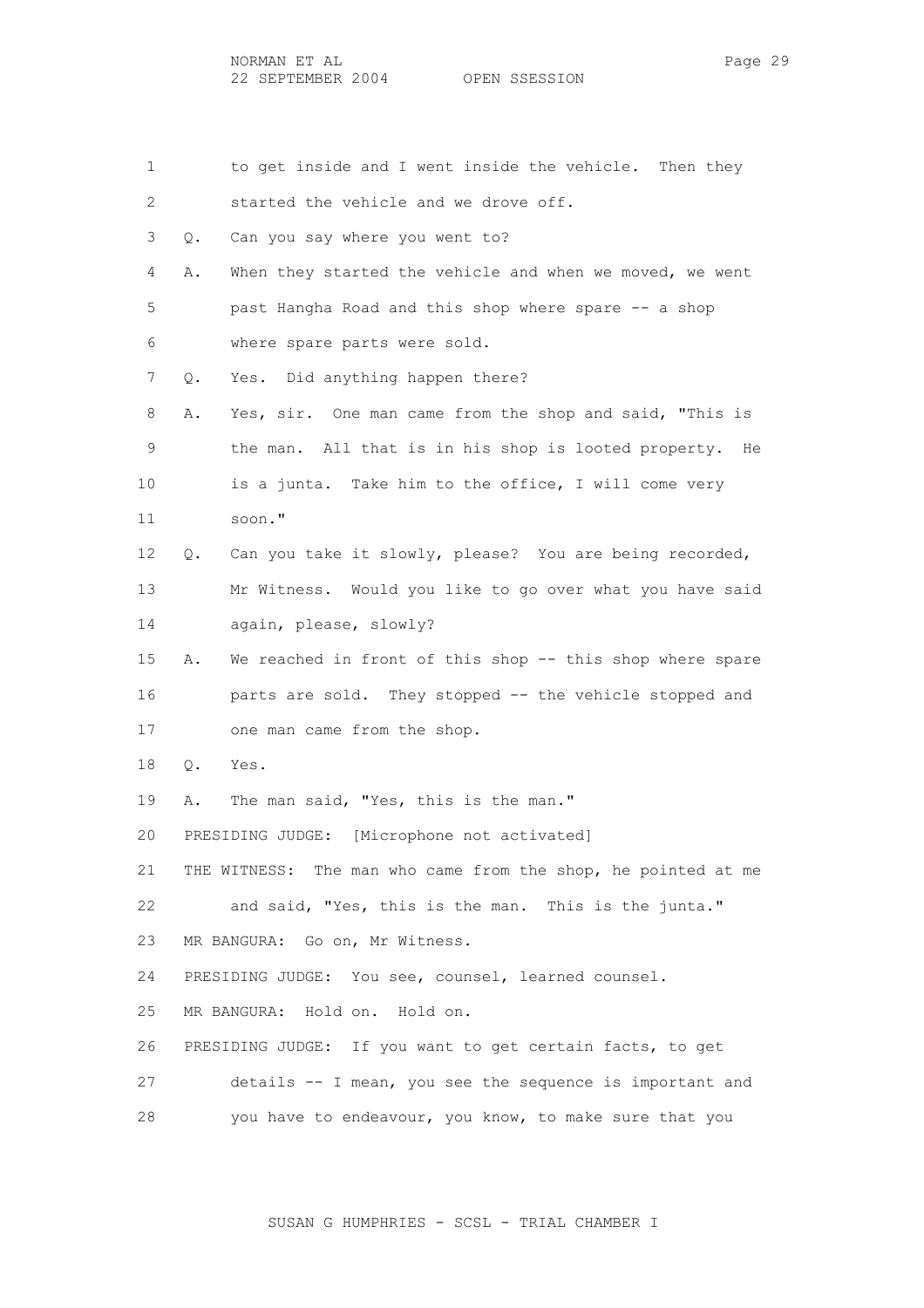NORMAN ET AL Page 30 22 SEPTEMBER 2004 OPEN SSESSION

 1 clarify our records and our minds on some of these 2 issues, because I was confused. Is it the man who was in 3 the car who said, "Now the man that," to the man who came 4 out of the shop or so? You see, it's -- 10:21:14 5 [HN220904B 10.20 a.m.] 6 MR BANGURA: Your Honour, I shall endeavour, but my 7 understanding of the evidence is that, when the car came 8 to the shop, it was stopped -- 9 PRESIDING JUDGE: You know, you have read the statements. You 10:22:04 10 have read the statements. We don't -- 11 MR BANGURA: I try to make it as clear as possible. 12 PRESIDING JUDGE: Because we're not guided by the statements; 13 we are guided by the evidence before us. You can 14 continue, please. 10:22:22 15 MR BANGURA: 16 Q. The car came and stopped in front of a shop in which 17 spare parts were sold; is that not so, Mr Witness? 18 A. Yes, sir. 19 Q. You said a man came out of the shop; not so? 10:22:44 20 A. Yes, sir. 21 Q. And you said this man is the man who said all these words 22 that you have told the Court just now? 23 JUDGE THOMPSON: The man pointed at him -- that's very 24 important first, because that's the sequence -- pointed 10:23:02 25 at him saying - that is, in reference to him - "This is 26 the man. He's a junta," and then on and on. So that's 27 the sequence I have. 28 MR BANGURA: We take it from the point where he said, "He's a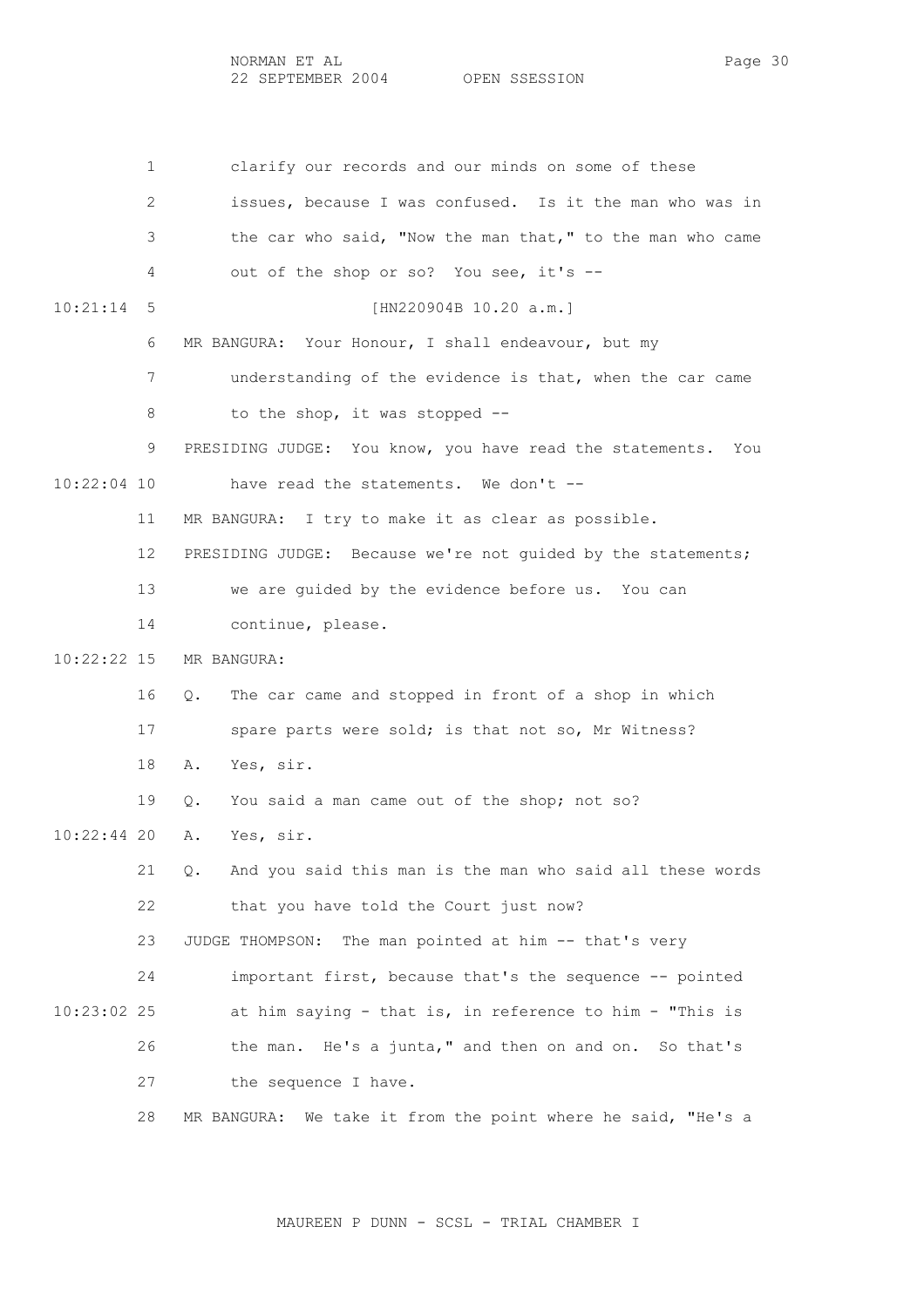1 iunta." 2 JUDGE THOMPSON: [Microphone not activated] 3 MR BANGURA: Exactly, your Honour. 4 Q. After the words he said you are a junta, what else did he 10:23:37 5 say, Mr Witness. What else did this man say? 6 A. The man said all that's in my shop is looted property and 7 that I should be taken to the CDF office and that he 8 would follow later. 9 Q. Did anything happen after this? 10:24:01 10 A. Yes, sir. They took me to the office. 11 Q. When you say "them", who are "them" -- they? 12 A. Mr Fefegula and the Kamajors that were inside the jeep. 13 Q. How many Kamajors were inside the jeep? 14 A. There were two and Mr Fefegula. 10:24:44 15 Q. They said they took you to somewhere -- where? 16 A. They took me to the CDF office. 17 Q. Where is the CDF office? 18 A. At Kai-Samba Terrace junction. 19 Q. Yes, Mr Witness, go on. You got to the CDF office at 10:25:20 20 Kai-Samba Terrace junction? 21 A. When we reached there, the jeep was parked. They asked 22 me to alight from the jeep and they started beating me, 23 and they give me a thorough beating. They took off all 24 my clothes -- they stripped me off my clothes and they 10:26:00 25 took me up the building. 26 Q. Any particular place up the building? 27 A. Yes, sir. When they took me up the building, I started 28 hearing them shouting, "Lock up," and then the Kamajor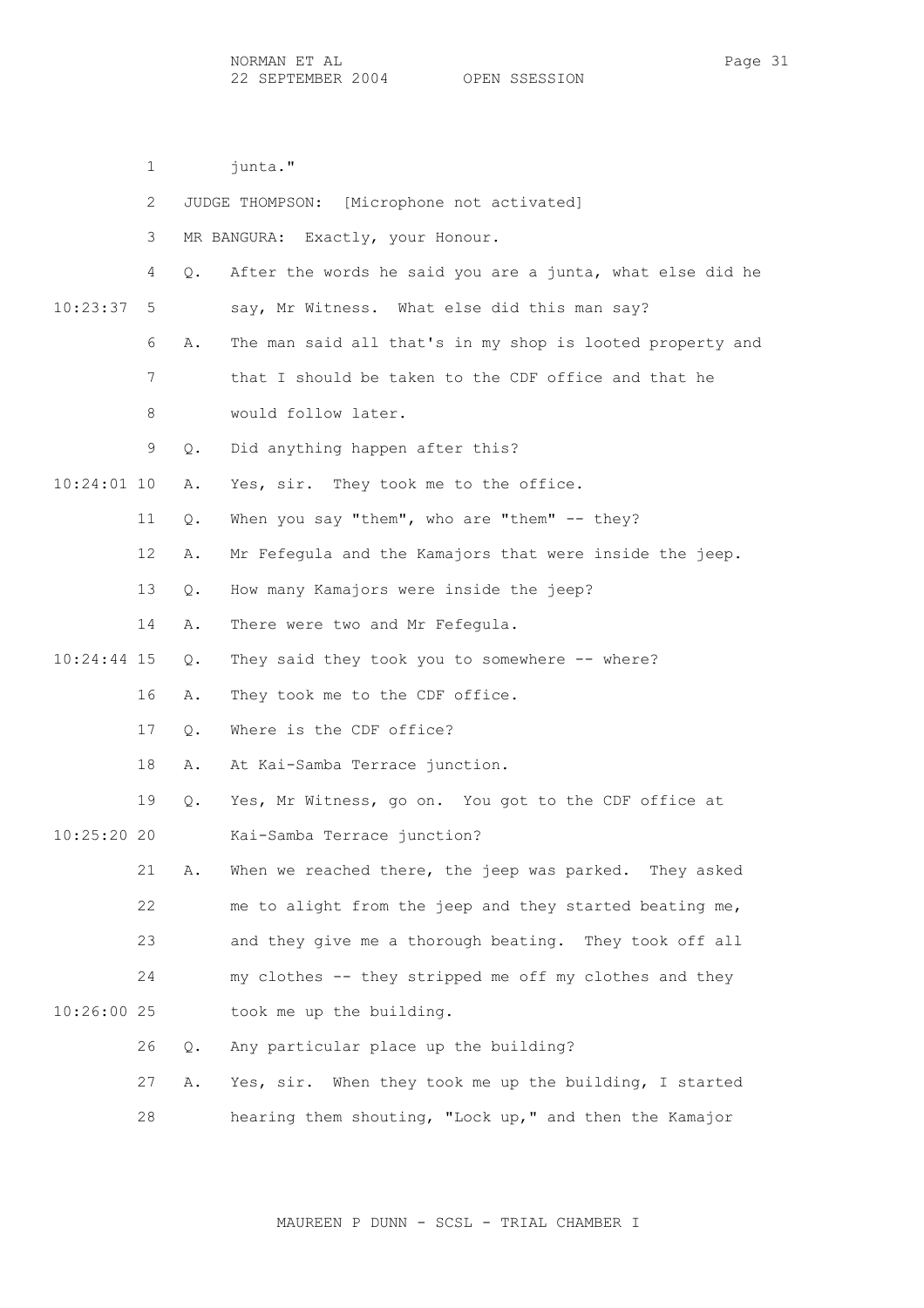|               | 1  |       | came and then Mr Fefegula said I should be put into the   |
|---------------|----|-------|-----------------------------------------------------------|
|               | 2  |       | Then they put me into the cell. I slept in the<br>cell.   |
|               | 3  |       | cell for the rest of the night till morning.              |
|               | 4  | О.    | Next day, did anything happen?                            |
| 10:27:06      | 5  | Α.    | Yes, sir.                                                 |
|               | 6  | Q.    | Please, tell the Court.                                   |
|               | 7  | Α.    | The following day, in the morning hours, they came and    |
|               | 8  |       | called my name. They opened the cell and I came out and   |
|               | 9  |       | they took me into Mr Fefegula's office. They took me      |
| $10:27:45$ 10 |    |       | into his office. I met him there. The man who drove me    |
|               | 11 |       | to the spare parts shop, I met him there again, and       |
|               | 12 |       | I met, sir, other Kamajors there. Inside that office      |
|               | 13 |       | Mr Fefequla said he was going to ask me questions.<br>He  |
|               | 14 |       | said if I did not answer the questions and if I did not   |
| 10:28:48 15   |    |       | say the truth, he would kill me, when there would be no   |
|               | 16 |       | sound from his gun and nobody would ask him.              |
|               | 17 | Q.    | Did he ask you those questions?                           |
|               | 18 | Α.    | Yes, sir.                                                 |
|               | 19 | Q.    | Can you tell the Court what questions he asked you?       |
| 10:29:23 20   |    | Α.    | Yes, sir.                                                 |
|               | 21 | Q.    | Go on, please.                                            |
|               | 22 | Α.    | The first question that he asked me, he said the man that |
|               | 23 |       | we met in that spare parts shop, he said I was the one    |
|               | 24 |       | that sign his death warrant.                              |
| $10:30:01$ 25 |    | $Q$ . | And did you understand what he was saying by that?        |
|               | 26 | Α.    | I don't even understand what that meant, because I've     |
|               | 27 |       | never said such a thing.                                  |
|               | 28 | Q.    | And did you -- what was your response? Did you<br>Yes.    |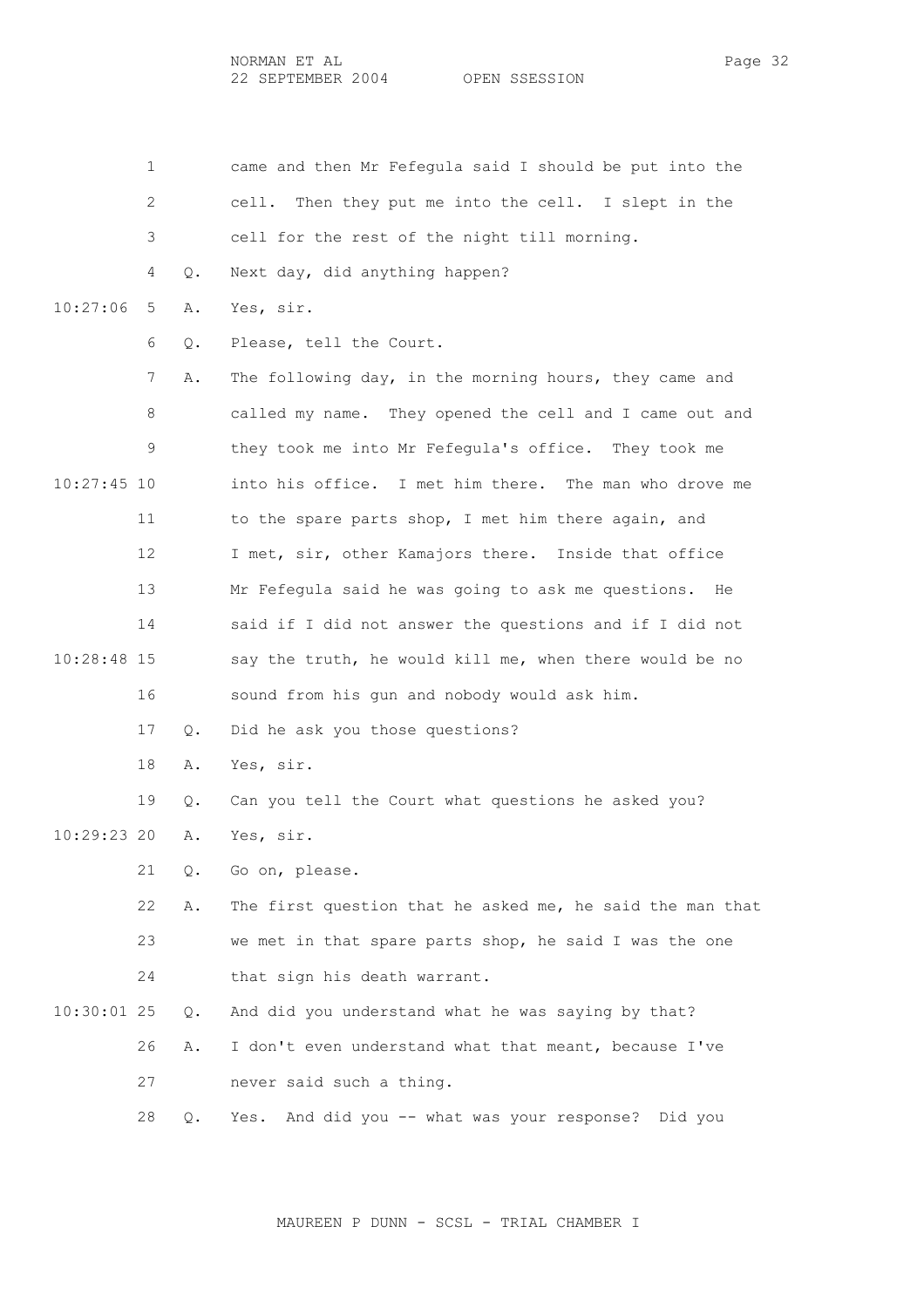|               | 1  |    | respond to the question -- to the allegation?                |
|---------------|----|----|--------------------------------------------------------------|
|               | 2  | Α. | Yes, sir. When he asked me the question and all of them      |
|               | 3  |    | inside that particular office, they shouted "Allahu          |
|               | 4  |    | Akbar" and I told them that $--$ I told him that I $--$ that |
| 10:30:46      | 5  |    | particular man knows me very, very well. I did not join      |
|               | 6  |    | any faction, so I did not have any power to sign             |
|               | 7  |    | somebody's death warrant.                                    |
|               | 8  | Q. | Were any allegations put to you, Mr Witness?                 |
|               | 9  | Α. | Yes, sir. He said I saw Colonel Issa and Mosquito. Then      |
| $10:31:25$ 10 |    |    | I answered, "Yes." I said I fought for them and the man      |
|               | 11 |    | said I said it -- "He's a junta." And I said, "No."          |
|               | 12 |    | I said, "My purpose of being there is XXXXXXXX XXXXXXXXfor   |
|               | 13 |    | xxxxxxxx, and it is through this job that I earn my          |
|               | 14 |    | living." Then the man said, "Say the truth." Then            |
| $10:32:05$ 15 |    |    | I said, "I will not say anything other than that," and       |
|               | 16 |    | they said I should be beaten.                                |
|               | 17 | Q. | Now, who was this that said you should be beaten?            |
|               | 18 | Α. | It is this Mr Fefegula. Then they started beating me.        |
|               | 19 |    | They beat me in the office and they said I should say the    |
| $10:32:32$ 20 |    |    | truth and I told them that I couldn't say anything apart     |
|               | 21 |    | from what I've said. That was the only thing that I had      |
|               | 22 |    | to say - nothing more than that. And they said I should      |
|               | 23 |    | be tied and I saw them. They brought something that was      |
|               | 24 |    | called FM. It had a thick twine, so they threw me to the     |
| $10:33:04$ 25 |    |    | ground, they took my -- both of my hands at the back and     |
|               | 26 |    | then they tied both of them. They tied me and the twine      |
|               | 27 |    | went right into my body. I was there shouting --             |
|               | 28 | Q. | Don't go so fast. You're being recorded -- I'm always        |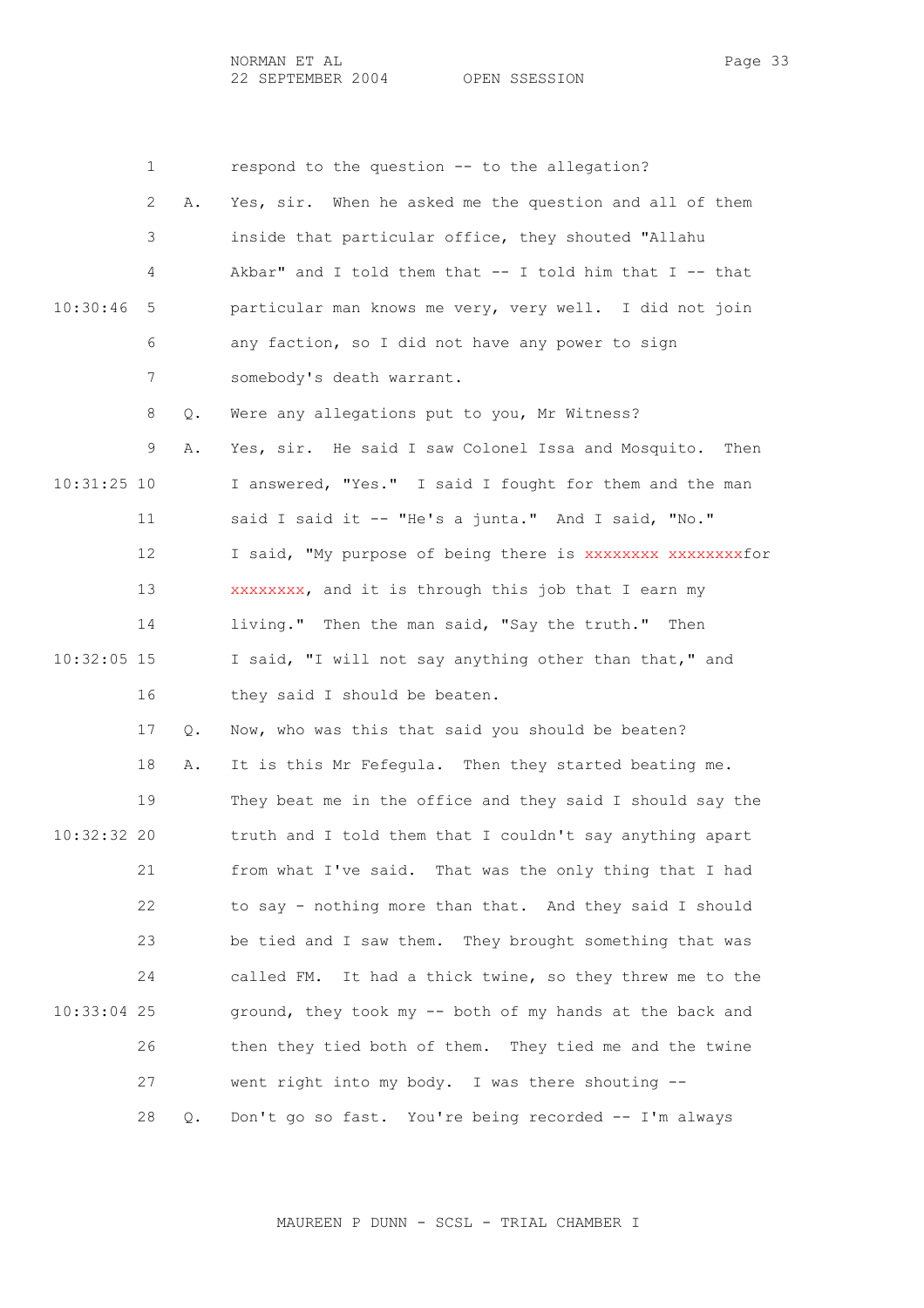1 reminding you. You were at a point where they'd tied 2 your hands behind your back and you were shouting. 3 A. Yes, sir. 4 Q. Go on, please. 10:34:13 5 A. They put my hands in a loop and they tied them. I was on 6 the ground and I was shouting. When I was shouting, some 7 would come, and they step on my eyes [sic]. I was in 8 that office for about three hours, with my hands tied. 9 Then they said I should be loosed. 10:35:07 10 PRESIDING JUDGE: Who said? 11 MR BANGURA: 12 Q. Now, who ordered that they should untie your hands? 13 A. It is this very Fefegula man, because he was the boss. 14 Q. Now, talking about the rope which was tied around your  $10:35:29$  15 hands, do you have  $-$  how  $-$  how was it  $-$  like, how did 16 you feel it when it was tied around your hands? 17 PRESIDING JUDGE: Sorry, I didn't get the question. 18 MR BANGURA: How did he feel with the rope tied around his 19 hands, Your Honour. 10:36:10 20 THE WITNESS: When they tied my hands, they loosed them. 21 I wasn't able to do anything with my hands. For seven 22 months I wasn't able to raise up my hands. I wasn't able 23 to do anything with my hands. If I wanted to eat, they 24 would feed me. If I went to ease myself, it was my wife 10:36:34 25 that would clean me up, and it was my wife that had been 26 doing everything for me during those seven months. 27 MR BANGURA: 28 Q. Witness, slow down, please.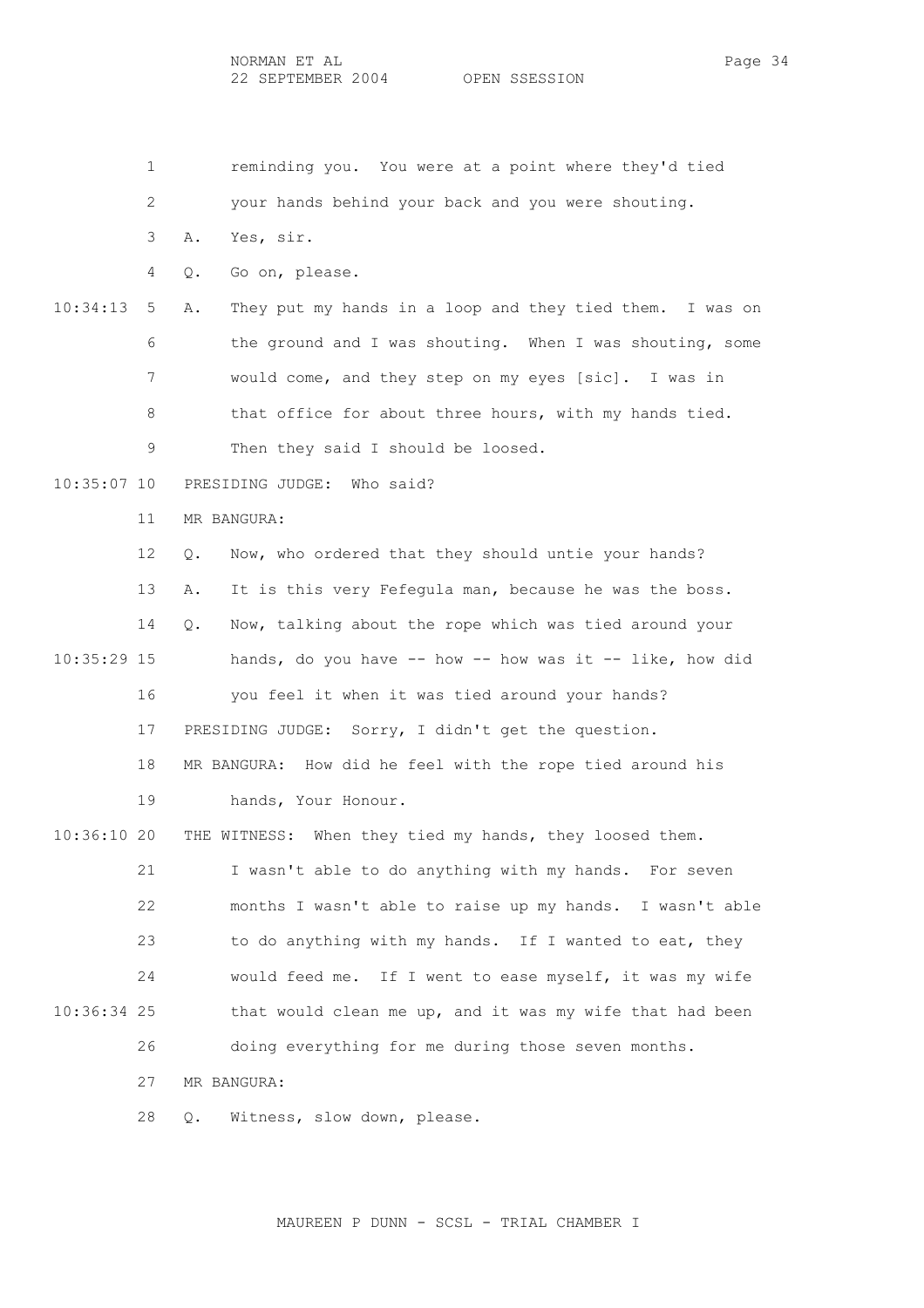1 Your Honour, the witness is attempting to show to 2 the Court marks which he bears from that time in which he  $3 \qquad \qquad \text{qot} -$  4 PRESIDING JUDGE: Has he, first of all, said that he had marks 10:37:06 5 as a result of the tying? 6 MR BANGURA: I believe -- 7 PRESIDING JUDGE: Has he said so? 8 JUDGE BOUTET: He said it went through his body. 9 PRESIDING JUDGE: He said it went through his body, but what 10:37:19 10 was the result? 11 MR BANGURA: 12 Q. Mr Witness, you said these ropes were tied around your 13 hands and you were lying there for three hours. Did 14 anything happen to your hands, apart from the fact that 10:37:29 15 you eventually lost the use of your hands for some time? 16 Did anything really happen to your hands? 17 A. When they tied my hands, the rope went right inside my 18 body. Here are the marks. When they loosed the ropes, 19 they put cold water and it was so painful. They loosed 10:37:54 20 the rope and blood was oozing -- 21 Q. Please, Mr Witness, take your time. Now, before you were 22 going to show us marks which you said you bear from the 23 tying you had. 24 A. Yes, sir. 10:38:41 25 Q. Do you still bear those marks? 26 A. Yes, sir. 27 Q. Would you like the Court to see those marks on your 28 hands?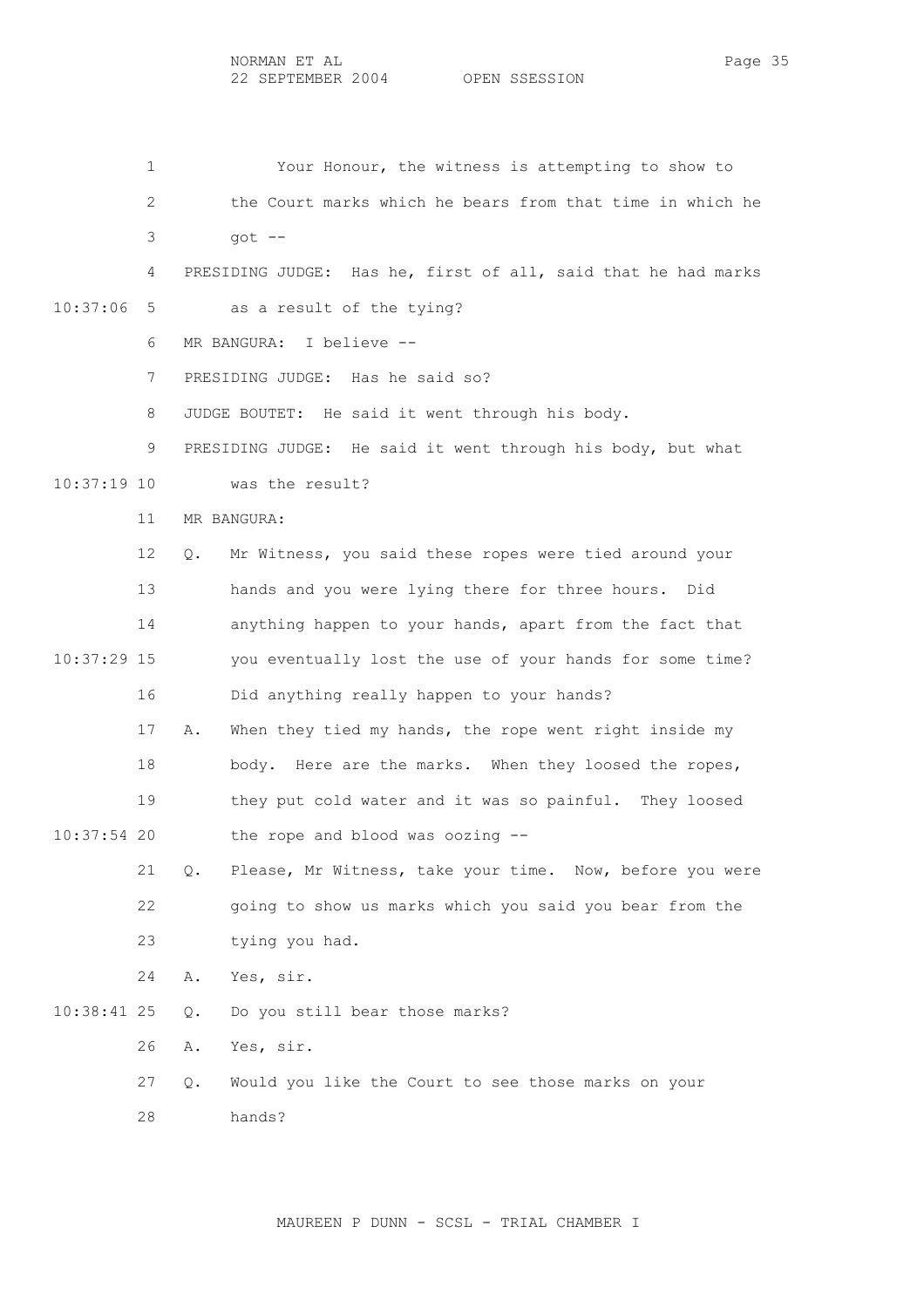1 A. Yes, sir.

|               | 2  | The witness is attempting to show the Court marks -<br>Q.        |
|---------------|----|------------------------------------------------------------------|
|               | 3  | scars - that he still bears from the incident he's               |
|               | 4  | narrated to this Court -- the tying of his hands.                |
| 10:39:29      | 5  | JUDGE BOUTET:<br>Mr Witness, can you indicate with your left arm |
|               | 6  | where it is on your right arm and vice versa?                    |
|               | 7  | Both of my hands, sir, and here are the marks on<br>THE WITNESS: |
|               | 8  | my elbow [indicates].                                            |
|               | 9  | JUDGE BOUTET:<br>Thank you.                                      |
| $10:40:08$ 10 |    | MR BOCKARIE: Yes, Your Honour, I'm just wondering whether --     |
|               | 11 | I'm just wondering whether it will be permitted to have a        |
|               | 12 | closer look at the scars --                                      |
|               | 13 | PRESIDING JUDGE: Oh, yes, you're free to --                      |
|               | 14 | MR BOCKARIE:<br>Thank you.                                       |
| $10:40:31$ 15 |    | JUDGE THOMPSON: Do you want to do that at this stage -- at       |
|               | 16 | this stage?                                                      |
|               | 17 | MR BOCKARIE: Yes, I wouldn't mind just having a look.            |
|               | 18 | JUDGE THOMPSON: Quickly, quickly.                                |
|               | 19 | MR BOCKARIE: Yes, Your Honour.                                   |
| $10:40:46$ 20 |    | MR BANGURA: Your Honour, if I may ask that the Defence           |
|               | 21 | counsel, who is seeking to verify these marks, do so in          |
|               | 22 | the company of counsel for the Prosecution as well, in           |
|               |    |                                                                  |
|               | 23 | fairness.                                                        |
|               | 24 | PRESIDING JUDGE: Go ahead.                                       |
| $10:41:04$ 25 |    | MR BANGURA:<br>Thank you, Your Honour.                           |
|               | 26 | Mr Witness, can you again show these marks on<br>JUDGE BOUTET:   |
|               | 27 | both of your arms.                                               |
|               | 28 | [Defence counsel and Prosecution inspected witness's arms]       |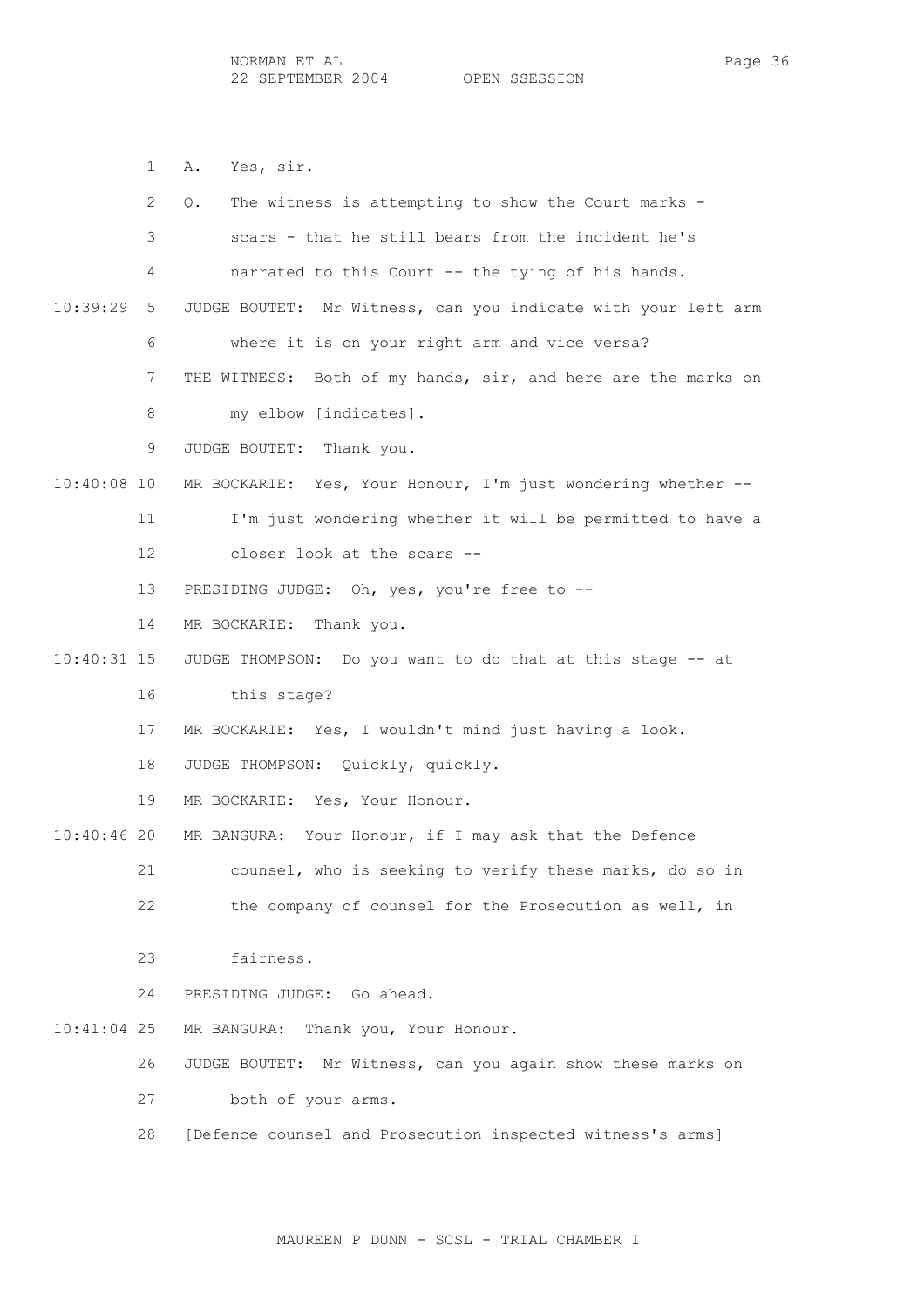1 MR BANGURA: 2 Q. Mr Witness, we were at the point where Fefegula had just 3 ordered that your hands be untied; not so? 4 A. Yes, My Lord. 10:42:23 5 Q. And can you take it from there, please? Did anything 6 happen after this? 7 A. Yes, My Lord. Yes, My Lord. 8 Q. Please go on. 9 A. So later, I was loosened. After loosening me, they told 10:42:59 10 me to get up, but I was unable to get up. Then one 11 Kamajor hold my hand and lifted me up. Then I shouted. 12 Q. Why did you shout? 13 A. Because I was feeling the pain. 14 Q. Go on, please. 10:43:42 15 A. They took me back to the cell. 16 Q. Now, in this cell that you were in, were you the only one 17 in there? 18 A. No, My Lord. 19 Q. Were there other people in them? 10:44:08 20 A. Yes, My Lord. 21 Q. Yes, you were taken back into the cell. Did anything 22 happen after that? 23 A. Yes, My Lord. 24 Q. Please, go on. 10:44:34 25 PRESIDING JUDGE: The translating cabin, don't you bother 26 saying "My Lord", "My Lord"; just say, "Yes". Don't 27 bother; it's too much. You need your energies for other 28 things. Just give "yes", you know, that's all right.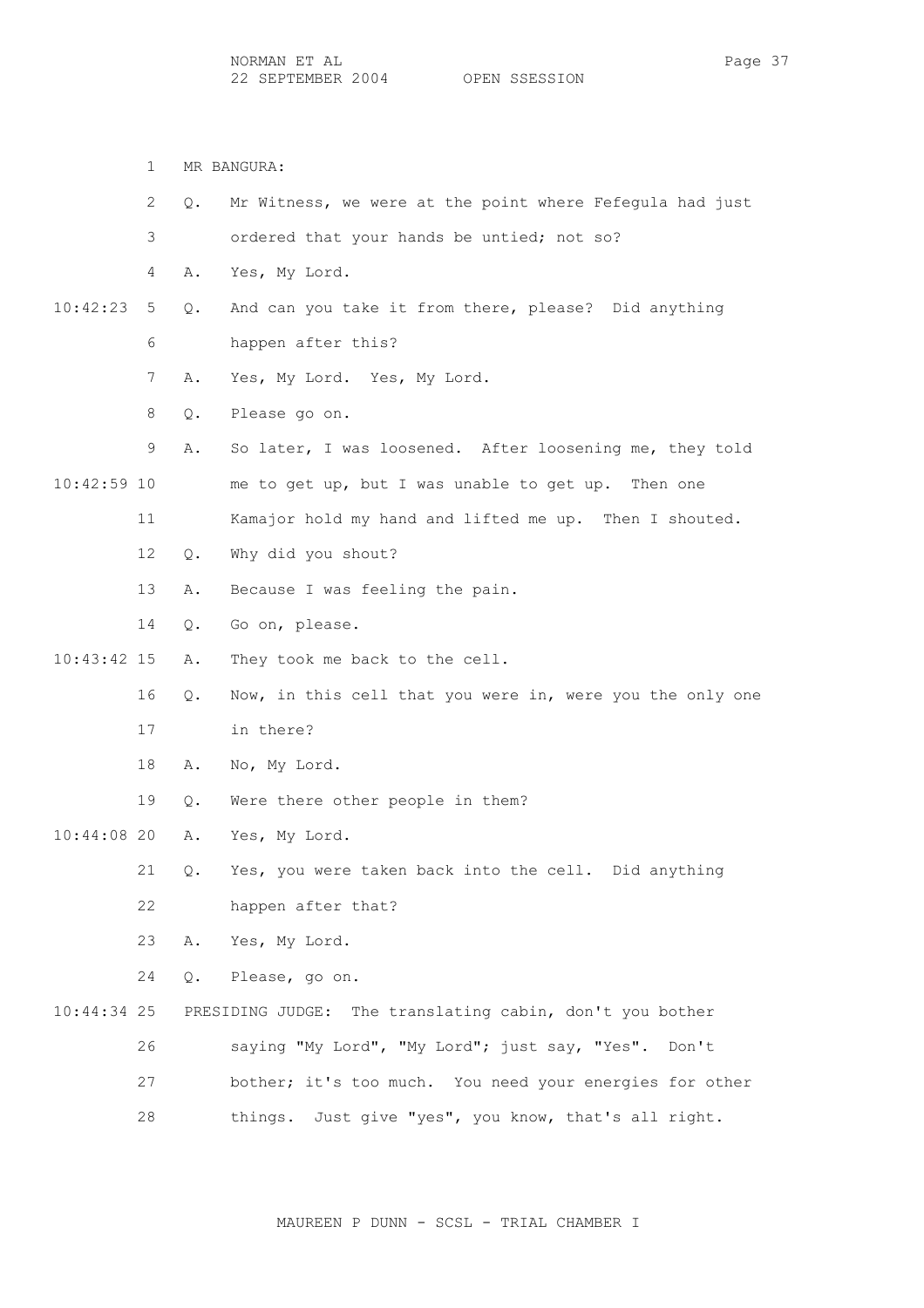1 MR BANGURA:

|  |  |  |  | Yes, Mr Witness. |
|--|--|--|--|------------------|
|--|--|--|--|------------------|

|               | 3  | They put me in the cell. Then I feel like urinating.<br>Α.      |
|---------------|----|-----------------------------------------------------------------|
|               | 4  | I told the lockup that I want to ease myself. By then,          |
| 10:45:35      | 5  | the jerry can that was in the cell, they have taken it          |
|               | 6  | outside to empty it. They brought me down. I was                |
|               | 7  | guarded by Kamajors while descending down by the side of        |
|               | 8  | the building. I was crying. I stood. One of the                 |
|               | 9  | Kamajors pulled down my brief, and then I urinated. By          |
| $10:46:31$ 10 |    | then the office was jam-packed. There were many in the          |
|               | 11 | office. On to the street there were people around.              |
|               | 12 | Then $--$                                                       |
|               | 13 | PRESIDING JUDGE: Sorry, Mr Bangura, how long do you think you   |
|               | 14 | will continue to -- about how many minutes?                     |
| $10:47:08$ 15 |    | MR BANGURA: Your Honour, probably another 20 minutes, or        |
|               | 16 | 30 minutes at the outside.                                      |
|               | 17 | PRESIDING JUDGE: Okay, go ahead, let's see how it goes.         |
|               | 18 | MR BANGURA:                                                     |
|               | 19 | Yes, Mr Witness.<br>О.                                          |
| 10:47:1620    |    | My wife, my wife's mother and my late daddy, we're<br>Α.        |
|               | 21 | sitting in the verandah. When they saw me, they started         |
|               | 22 | They brought me back to the building upstairs.<br>crying.       |
|               | 23 | Then I was taken back to the cell.                              |
|               | 24 | Now, did you -- how long did you continue to stay in the<br>Q.  |
| 10:48:07 25   |    | cell?                                                           |
|               | 26 | I was in the cell for four days. On the fifth day I was<br>Α.   |
|               | 27 | released.                                                       |
|               | 28 | Now, during those four days -- I mean, after the incident<br>Q. |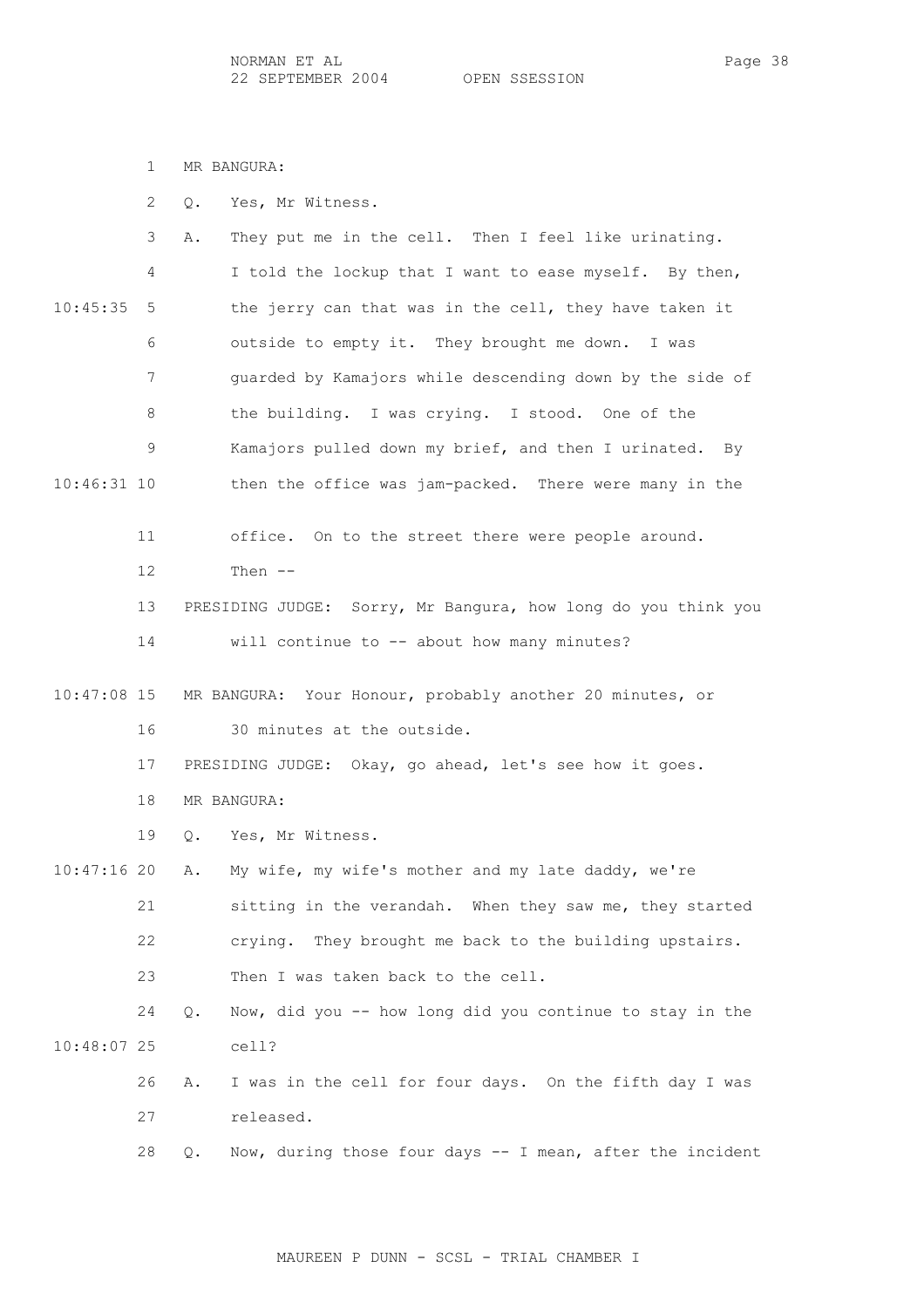|               | 1  |       | which happened on the first day -- the second day, did      |
|---------------|----|-------|-------------------------------------------------------------|
|               | 2  |       | anything else happen during those other days?               |
|               | 3  | Α.    | Ask me the question again, sir. Repeat the question.        |
|               | 4  | Q.    | After this incident which you've just explained - you       |
| 10:48:54      | 5  |       | were taken to the cell after you were untied and you        |
|               | 6  |       | continued to be in the cells for four days, you said -      |
|               | 7  |       | did anything happen during that period?                     |
|               | 8  | Α.    | Nothing happened to me, but after that, the other day --    |
|               | 9  |       | that was on the fifth day, I was released.                  |
| 10:49:33 10   |    | Q.    | Now, how were you released?                                 |
|               | 11 | Α.    | After releasing me, they took me to my house and my late    |
|               | 12 |       | dad told me he was asked to pay some money before I am      |
|               | 13 |       | released.                                                   |
|               | 14 | Q.    | Did he tell you how much money he was asked to pay?         |
| $10:50:02$ 15 |    |       | PRESIDING JUDGE:<br>[Microphone not activated].             |
|               | 16 |       | MR BANGURA:                                                 |
|               | 17 | Q.    | Mr Witness, before you answer that question, I just ask:    |
|               | 18 |       | you said after you were released they took you home.<br>Who |
|               | 19 |       | took you home?                                              |
| 10:50:22 20   |    | Α.    | My father took me home.                                     |
|               | 21 | $Q$ . | You have said that he told you he had to pay money for      |
|               | 22 |       | you to be released; not so?                                 |
|               | 23 | Α.    | Yes.                                                        |
|               | 24 | Q.    | Did he tell you how much money he had to pay?               |
| $10:50:55$ 25 |    | Α.    | Yes, he told me the amount.                                 |
|               | 26 | Q.    | How much?                                                   |
|               | 27 | Α.    | It was 430 -- I think it's 432 -- or 444,000 Leones.        |
|               | 28 | Q.    | Did he tell you who asked him to pay that money?            |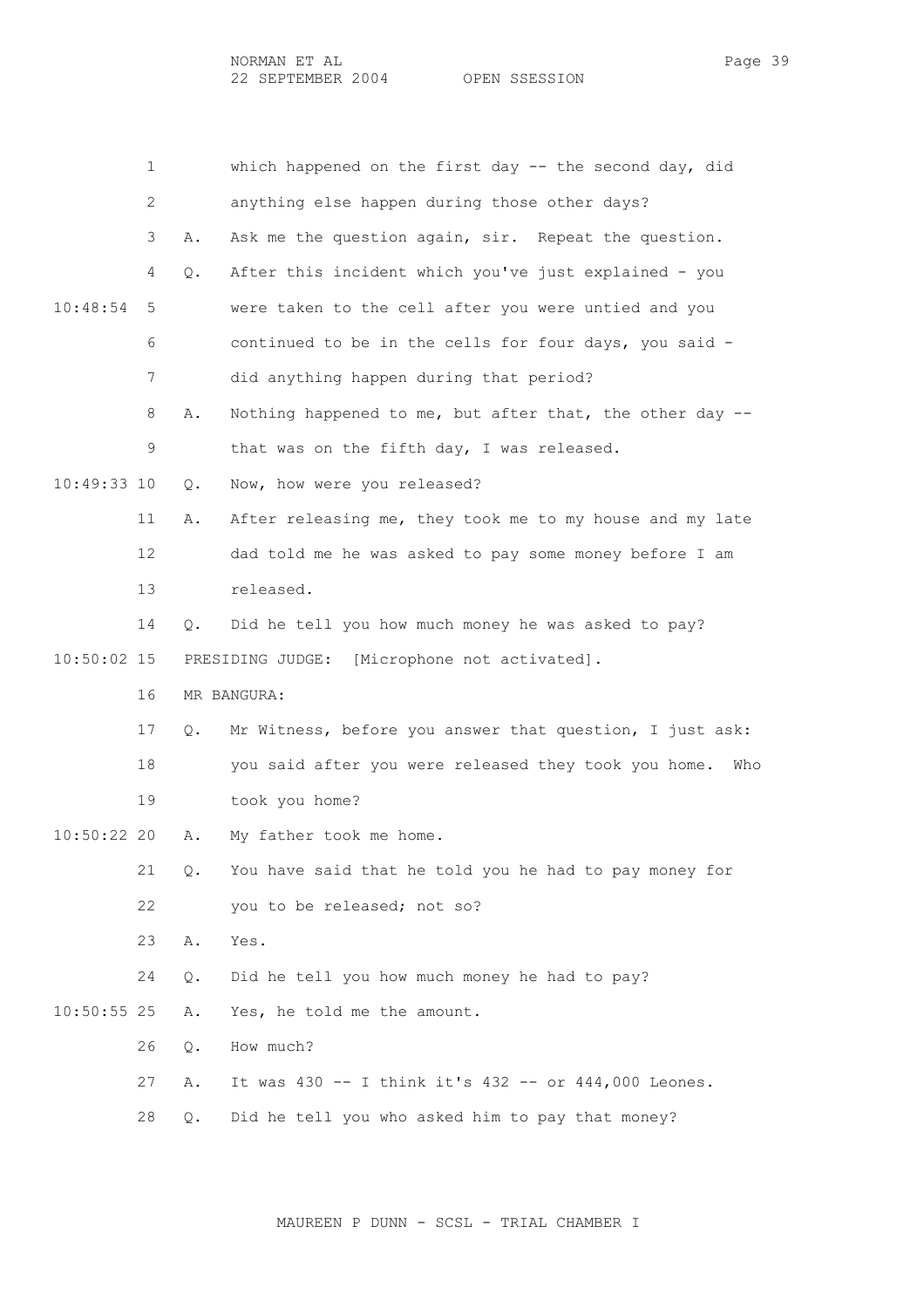1 A. He said he paid the money in the office to the particular 2 man. 3 Q. Who is the "particular man" you are talking about? 4 A. That is the Mr Fefegula who is dealing with my case. 10:52:04 5 Q. Mr Witness, after this incident, you went home; you were 6 taken home. Did anything else happen after that that you 7 would like to tell this Court? 8 A. Yes. 9 PRESIDING JUDGE: I just wanted to know, at this stage of your 10:52:29 10 examination-in-chief -- I'm not saying that you are 11 concluding the particular stage of the next set of 12 incidents -- you know, we want to have them described. 13 That will take about how long? Will it -- 14 MR BANGURA: Probably ten, 15 minutes. 10:52:50 15 PRESIDING JUDGE: Ten minutes. Go ahead, please. We have 16 some time constraints, please. That's why we -- but 17 we're not asking you to wrap up your examination-in-chief 18 prematurely -- not at all. 19 MR BANGURA: I understand, Your Honour. 10:53:05 20 PRESIDING JUDGE: So get along then. 21 MR BANGURA: Your Honour, may I have a moment to confer? 22 **[Prosecution confers]**  23 MR BANGURA: 24 Q. Yes, Mr Witness, say what happened. You said something 10:53:29 25 happened; not so? After you had been released from 26 detention, from the lockup, you said something happened; 27 not so?

28 A. Yes, sir.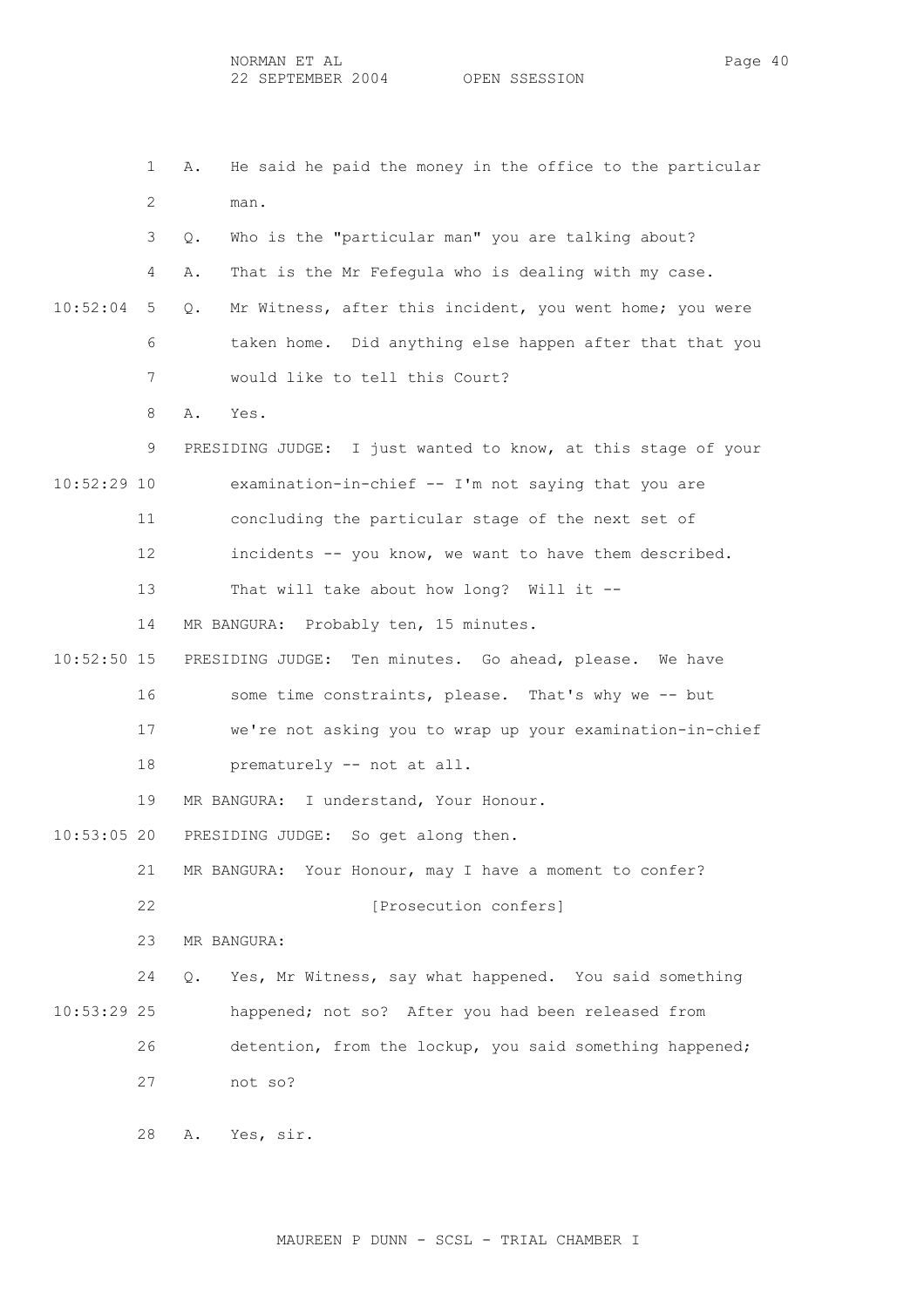1 Q. Would you like to tell the Court, please? 2 A. Yes. When I returned home, I started taking treatment. 3 Q. You were taking treatment for what? 4 A. I was taking treatment for my hands. 10:54:13 5 Q. Yes, go on. 6 A. So the drugs that was prescribed for me, the injection 7 got finished. So I came to town. The one that was 8 dispensing the drugs to me asked me to come, so when 9 I came, I went to the pharmacy. 10:54:44 10 Q. When was this, Mr Witness -- how long after you had been 11 released? 12 A. Just two or three days after I was released. 13 Q. Yes. 14 A. I came to town. I took the treatment and then I saw a 10:55:16 15 friend, who is a police officer. So he was sympathising 16 with my cause. Both of us moved down. 17 Q. Whereabouts were you at this time? 18 A. It was at Hangha Road. 19 Q. Okay, go on. 10:55:52 20 A. We walked and approached the police station. We'd 21 completed our discussion. As I was ready to turn my 22 back, I saw one blue-black Benz. It alighted. 23 Q. Now, when you said "Benz" - Benz what? 24 A. Mercedes Benz car. 10:56:31 25 Q. Yes, go on, please. 26 A. The Benz came and alighted. The man looked at me, the 27 man who was driving the Benz and continued. Then he 28 turned. I was standing in front of the police station.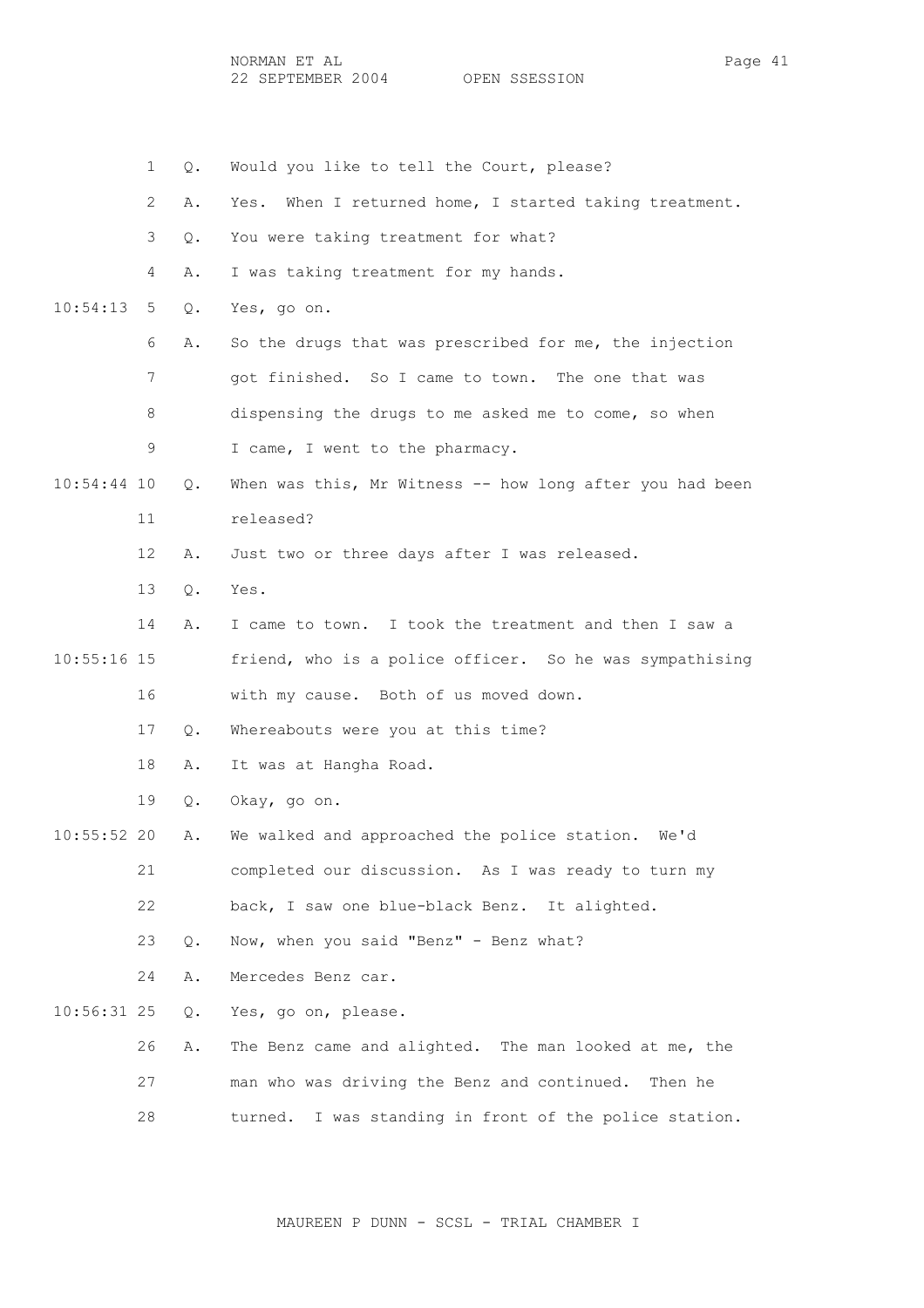NORMAN ET AL Page 42 22 SEPTEMBER 2004 OPEN SSESSION

 1 Then he alighted in front of me. He asked me to enter 2 the car. I told him I was unable to open the door. 3 Q. Did you know this man? 4 A. Yes. 10:57:24 5 Q. Who was he? 6 A. He was a Kamajor. His name is Magona. 7 Q. And he asked you to come into the car? 8 A. Yes. 9 Q. Go on, please. 10:57:55 10 A. I told him I'm unable to open the door. Then the man, 11 who was sitting next to him, opened the door. Then 12 I entered the car. 13 Q. Now, you have mentioned two people already in the car. 14 How many people were in the car? 10:58:37 15 A. They were four in number. 16 Q. You got into the car. 17 A. Yes, sir. 18 Q. And what happened? 19 A. He drove towards the CDF office. He turned in front of 10:58:59 20 the office and stopped and alighted. 21 Q. Now, when you say "the CDF office", is it the same one 22 that you have referred to previously? 23 A. Yes. 24 Q. Yes, so he stopped. 10:59:24 25 A. He stopped in front of the office and came down from the 26 car. He opened the car and I came down from the car. He 27 said I was arrested -- now I'm released and now he has 28 arrested me. He went ahead and discussed with the other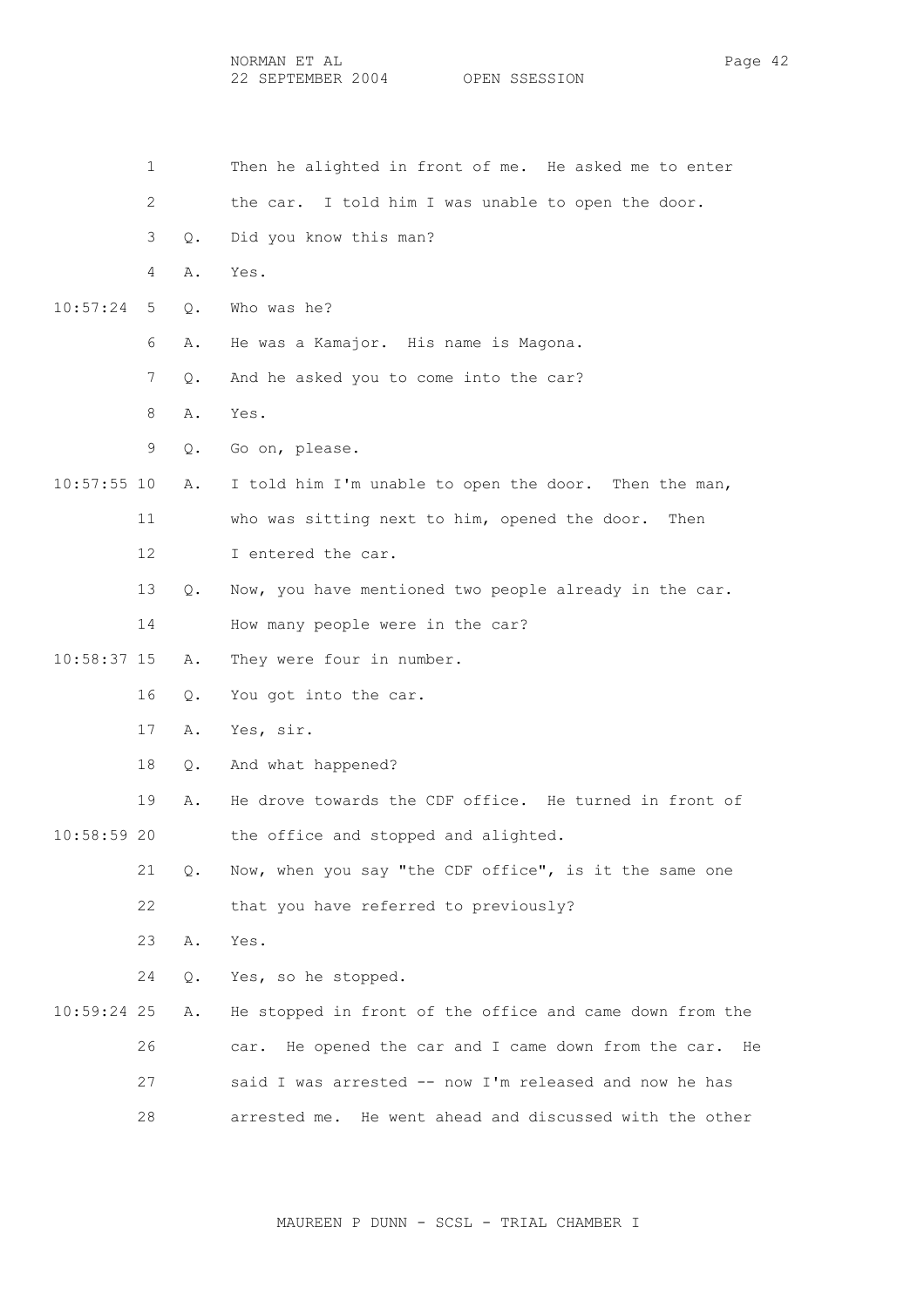1 Kamajors that he met around. He came back and asked me 2 to enter the car. I entered the car. He started the car 3 and drove off. He took me to Fonikor. 4 Q. Your Honour. I'm not so sure about the spelling of that 11:00:40 5 name "Fonikor"? 6 JUDGE THOMPSON: We'll spell it phonetically. 7 MR BANGURA: Thank you. 8 Q. Yes, Mr Witness. 9 A. He stopped there. 11:01:01 10 PRESIDING JUDGE: And so shall we stop here. 11 MR BANGURA: I was just going to say, Your Honour, because 12 from that point I believe we may go into -- 13 JUDGE THOMPSON: A new episode. 14 MR BANGURA: -- a new episode. Your Honour, I believe the 11:01:35 15 witness is indicating something. I'm not so sure what. 16 PRESIDING JUDGE: Yes. 17 MR BANGURA: The witness is trying to say something. I'm not 18 so sure what. 19 PRESIDING JUDGE: 11:01:49 20 Q. Yes, Mr Witness, did you -- were you wanting to say 21 something? 22 A. Yes. 23 Q. What was it? 24 A. I want to ease myself. 11:02:04 25 PRESIDING JUDGE: You'll do that very shortly. You'll do that 26 very shortly. 27 THE WITNESS: Yes, sir. 28 PRESIDING JUDGE: Well, learned counsel, the Tribunal will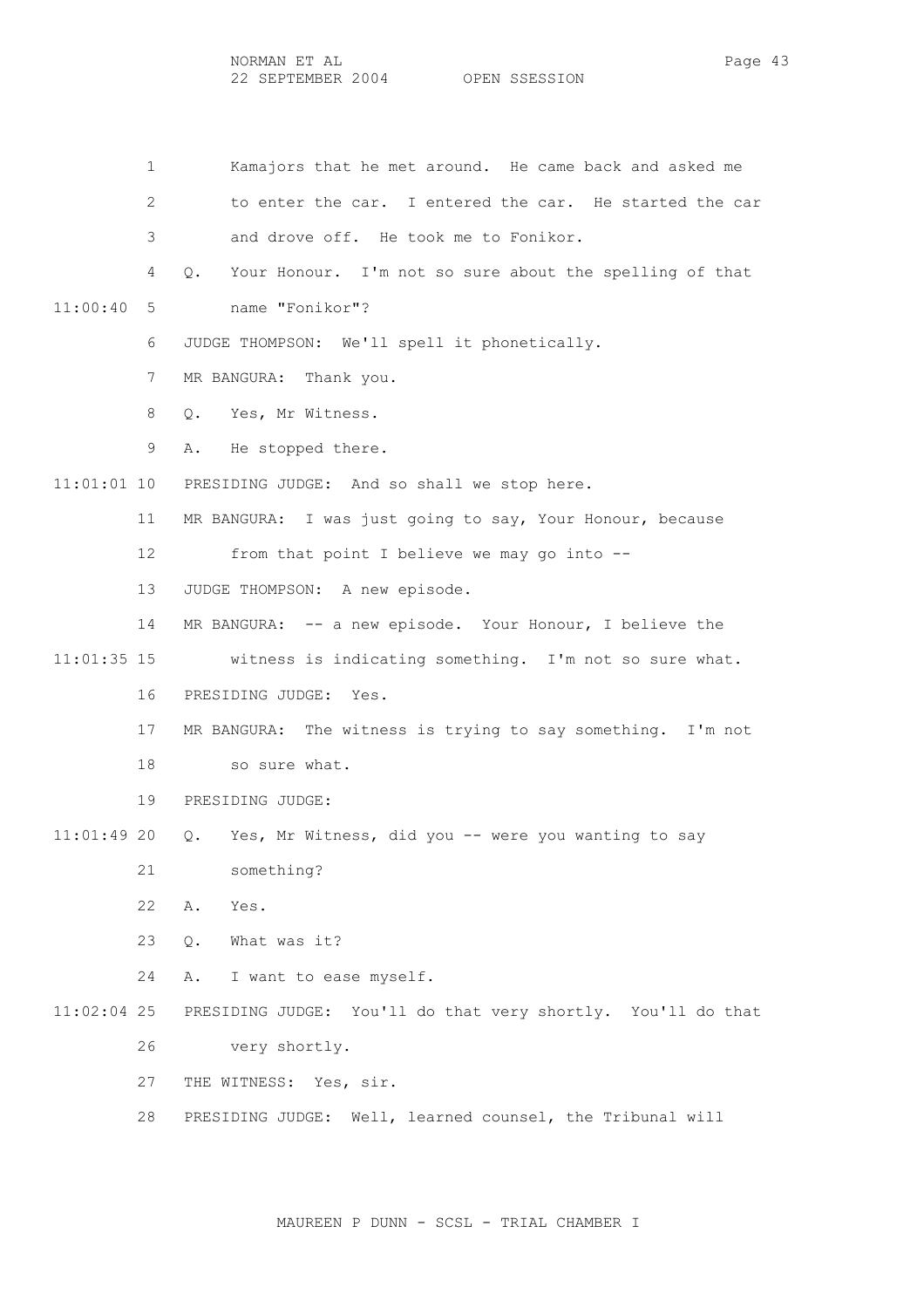| NORMAN ET AI   |               | Page |
|----------------|---------------|------|
| SEPTEMBER 2004 | OPEN SSESSION |      |

1 rise at this point and at this stage for today, and we 2 will resume its sitting tomorrow at 9.30 -- tomorrow at 3 9.30. Mr Witness, thank you very much. We'll come back 4 here at 9.30 and I hope you have the time to ease 11:03:25 5 yourself, or to put yourself at ease. The Court will 6 rise, please. 7 [Whereupon the hearing adjourned at 11.02 a.m., to be 8 reconvened on Thursday, the 23rd day of September 2004, 9 at 9.30 a.m.]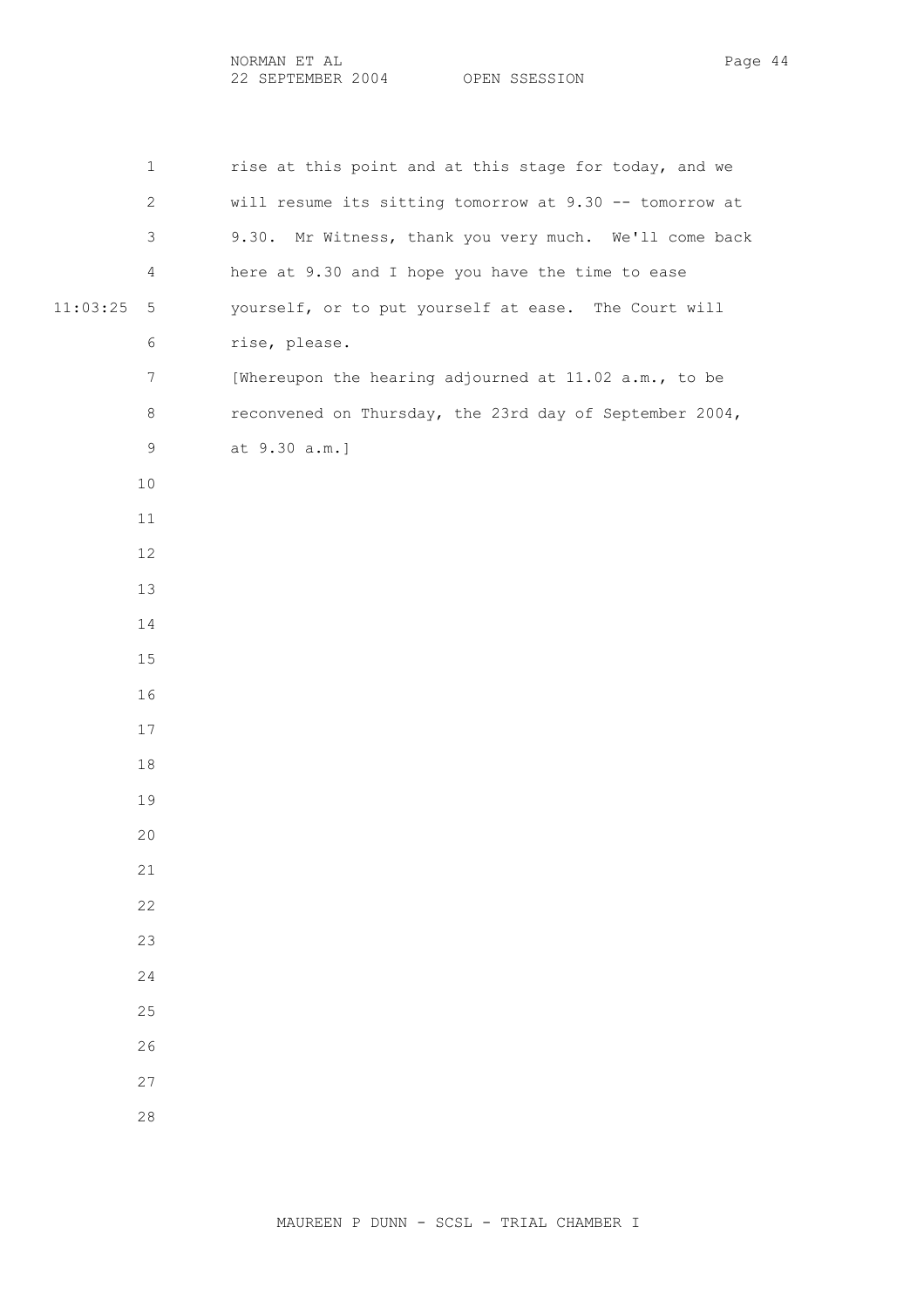INDEX

| WITNESS FOR THE PROSECUTION: |  |
|------------------------------|--|
| WITNESS TF2-151              |  |
| EXAMINED BY MR BANGURA       |  |